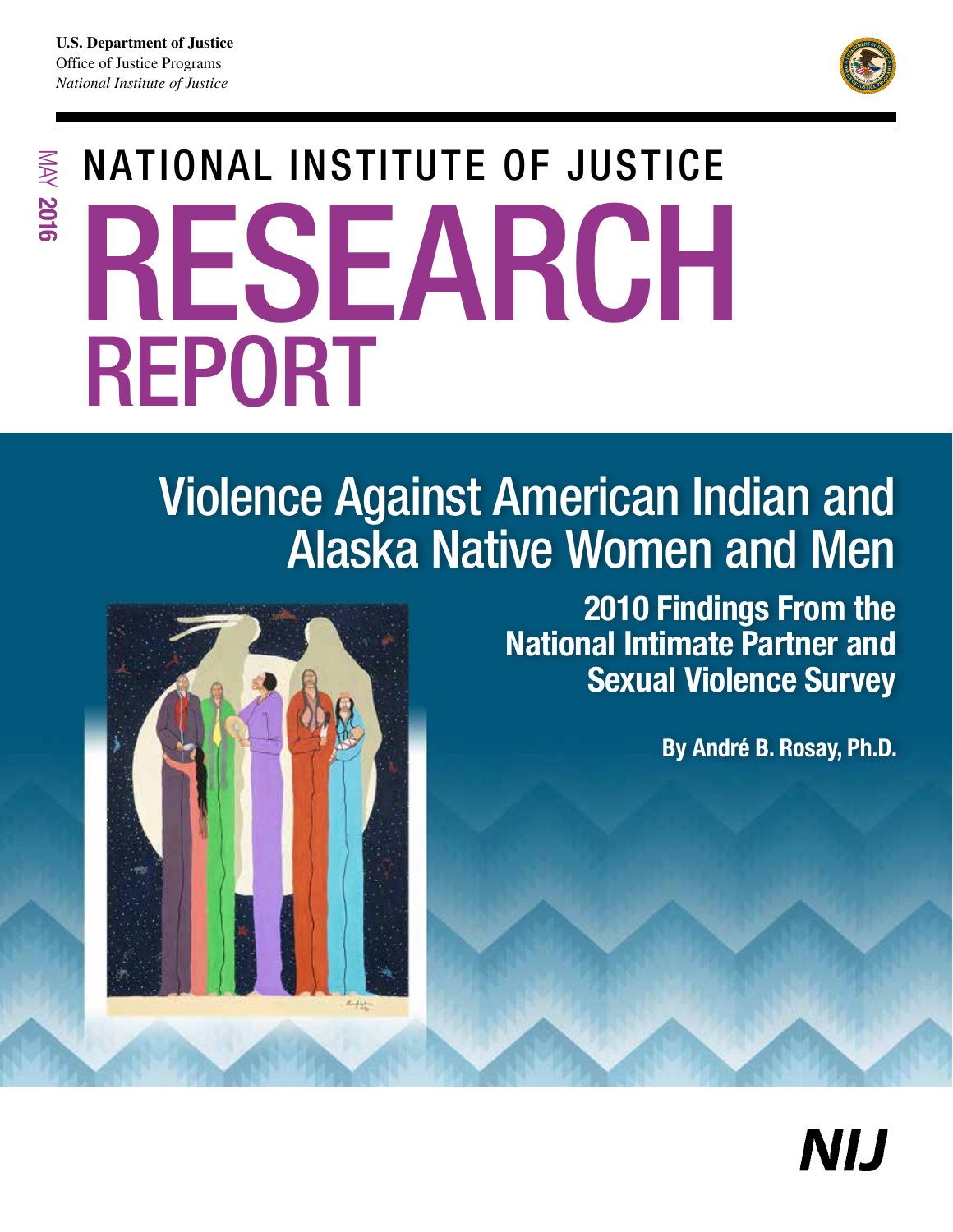U.S. Department of Justice Office of Justice Programs 810 Seventh St. N.W. Washington, DC 20531

Loretta E. Lynch Attorney General

Karol V. Mason Assistant Attorney General

Nancy Rodriguez, Ph.D. Director, National Institute of Justice

This and other publications and products of the National Institute of Justice can be found at:

National Institute of Justice Strengthen Science • Advance Justice http://www.NIJ.gov

Office of Justice Programs Innovation • Partnerships • Safer Neighborhoods http://www.ojp.usdoj.gov

The National Institute of Justice is the research, development and evaluation agency of the U.S. Department of Justice. NIJ's mission is to advance scientific research, development and evaluation to enhance the administration of justice and public safety.

The National Institute of Justice is a component of the Office of Justice Programs, which also includes the Bureau of Justice Assistance; the Bureau of Justice Statistics; the Office for Victims of Crime; the Office of Juvenile Justice and Delinquency Prevention; and the Office of Sex Offender Sentencing, Monitoring, Apprehending, Registering, and Tracking.

*Illustration by Sam English*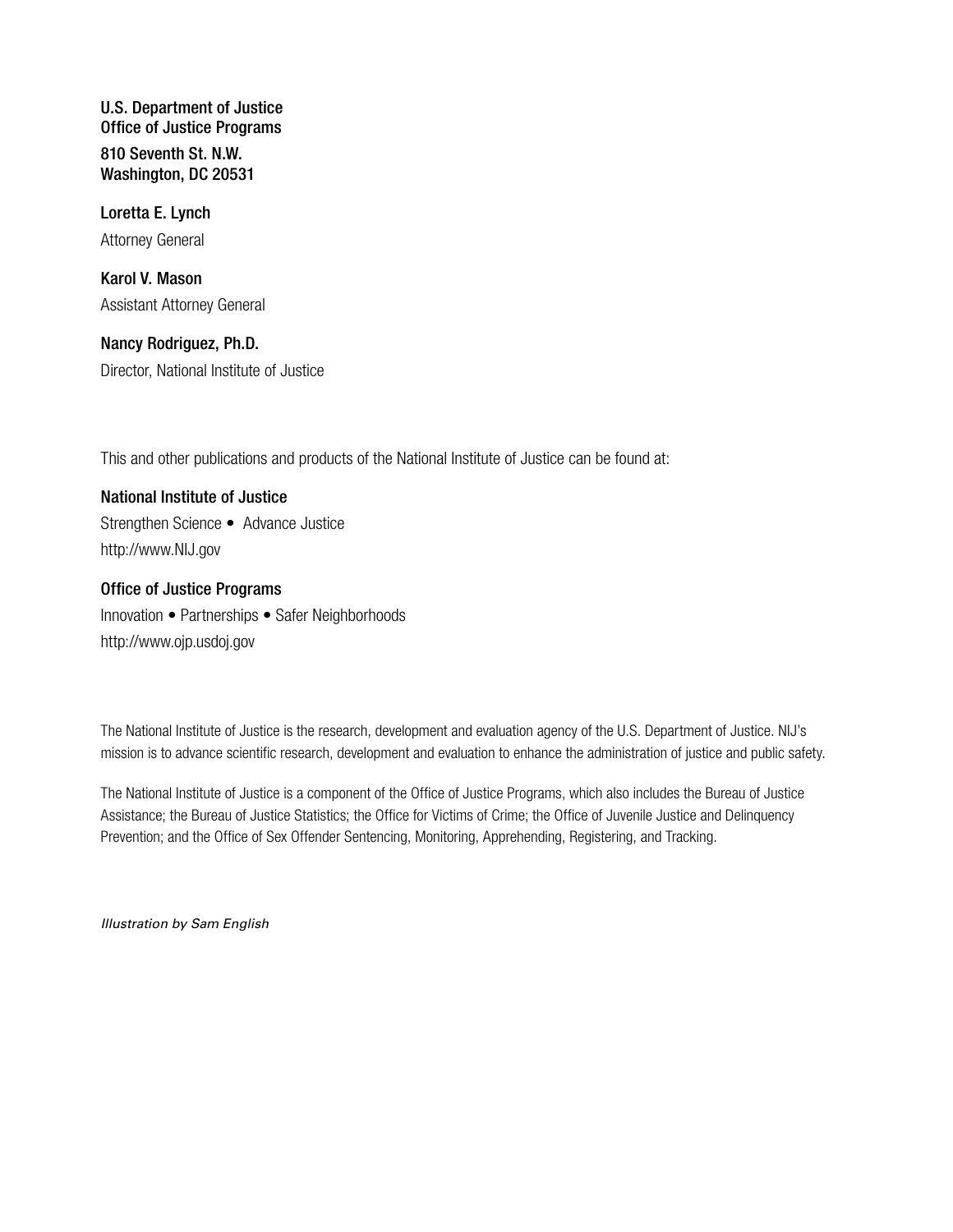**NAY** 2016

### RESEARCH NATIONAL INSTITUTE OF JUSTICE REPORT

# VIOLENCE AGAINST AMERICAN INDIAN AND ALASKA NATIVE WOMEN AND MEN

2010 FINDINGS FROM THE NATIONAL INTIMATE PARTNER AND SEXUAL VIOLENCE SURVEY

BY ANDRÉ B. ROSAY, PH.D.

This project was supported by Award No. 2012 PJ BX K001, awarded by the National Institute of Justice, Office of Justice Programs, U.S. Department of Justice. The opinions, findings, and conclusions or recommendations expressed in this report are those of the author and do not necessarily reflect those of the Department of Justice.

NIJ

NCJ 249736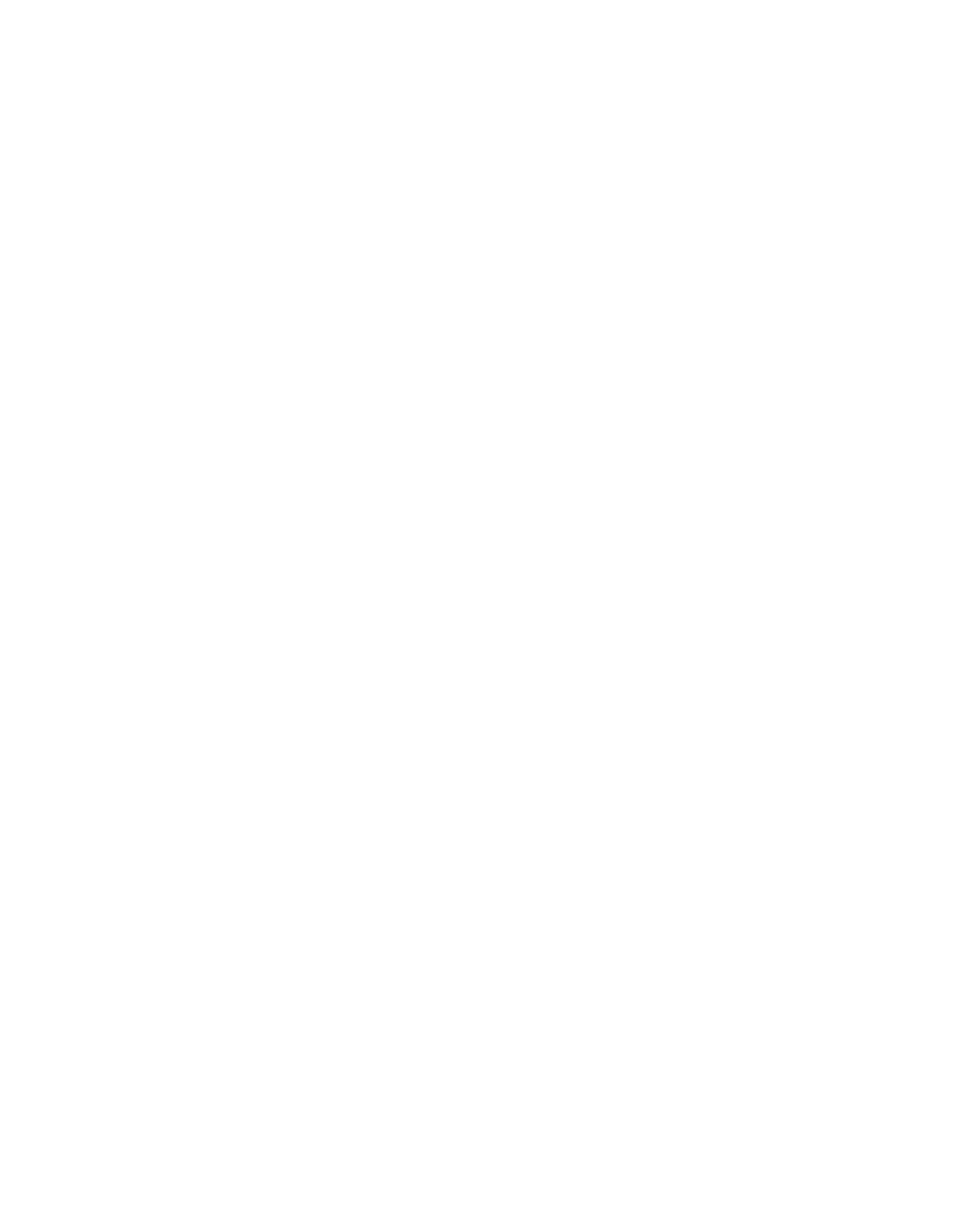### **Table of Contents**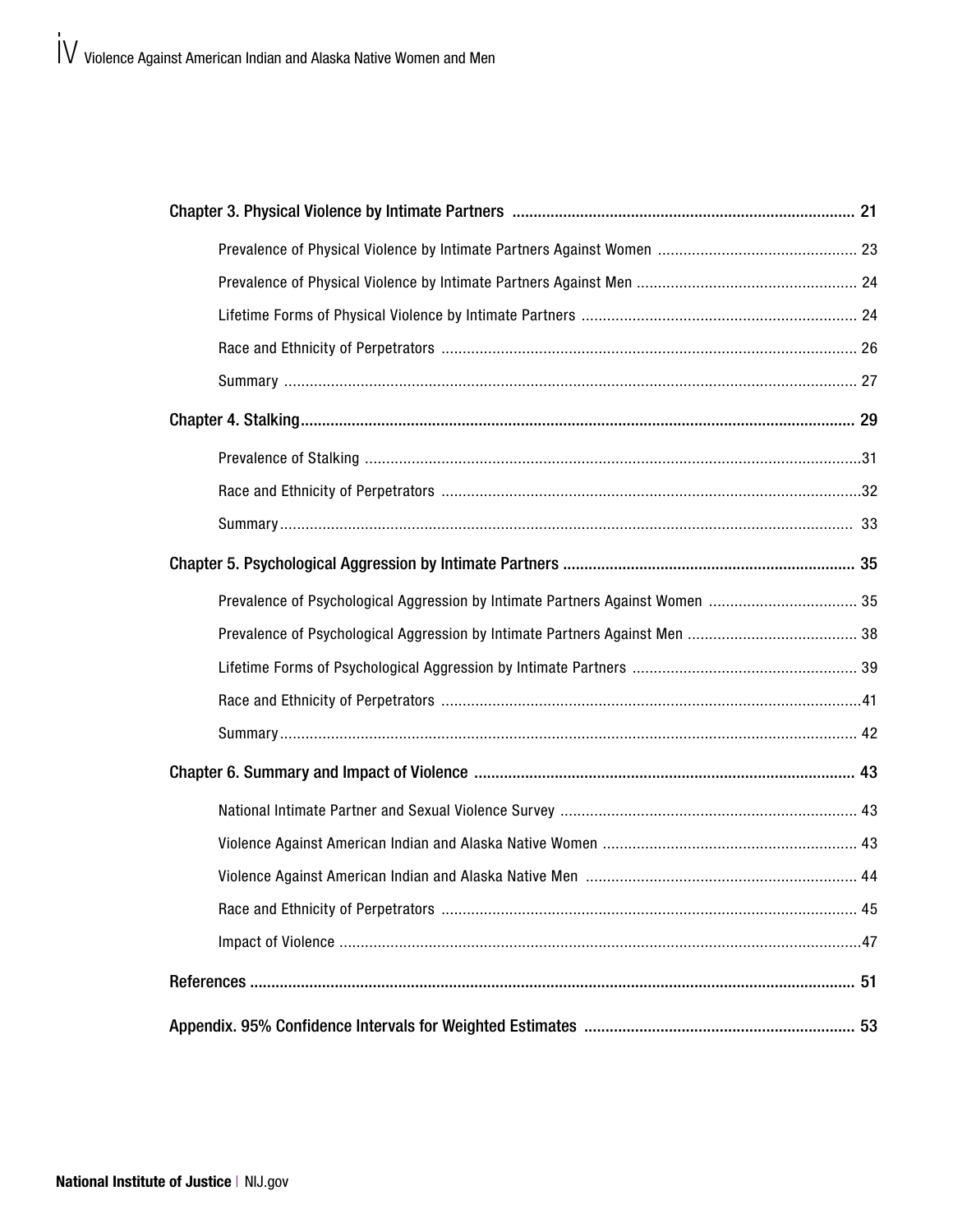## Tables and Figures

#### Chapter 2. Sexual Violence

| Figure 2.2 Interracial Sexual Violence: Weighted Estimates for Lifetime Victims19                                                               |
|-------------------------------------------------------------------------------------------------------------------------------------------------|
| Figure 2.3 Intraracial Sexual Violence: Weighted Estimates for Lifetime Victims19                                                               |
| <b>Chapter 3. Physical Violence by Intimate Partners</b>                                                                                        |
| Table 3.1 Weighted Estimates of Physical Violence by Intimate Partners Against Women  23                                                        |
| Table 3.2 Weighted Estimates of Physical Violence by Intimate Partners Against Men 24                                                           |
| Table 3.3 Weighted Estimates of Lifetime Physical Violence by<br>Intimate Partners Experienced by American Indian and Alaska Native Victims  25 |
| Figure 3.1 Interracial Physical Violence by Intimate Partners:                                                                                  |
| Figure 3.2 Intraracial Physical Violence by Intimate Partners:                                                                                  |
| <b>Chapter 4. Stalking</b>                                                                                                                      |
|                                                                                                                                                 |
| Table 4.2 Weighted Estimates of Lifetime Stalking Behaviors Experienced by                                                                      |
|                                                                                                                                                 |
|                                                                                                                                                 |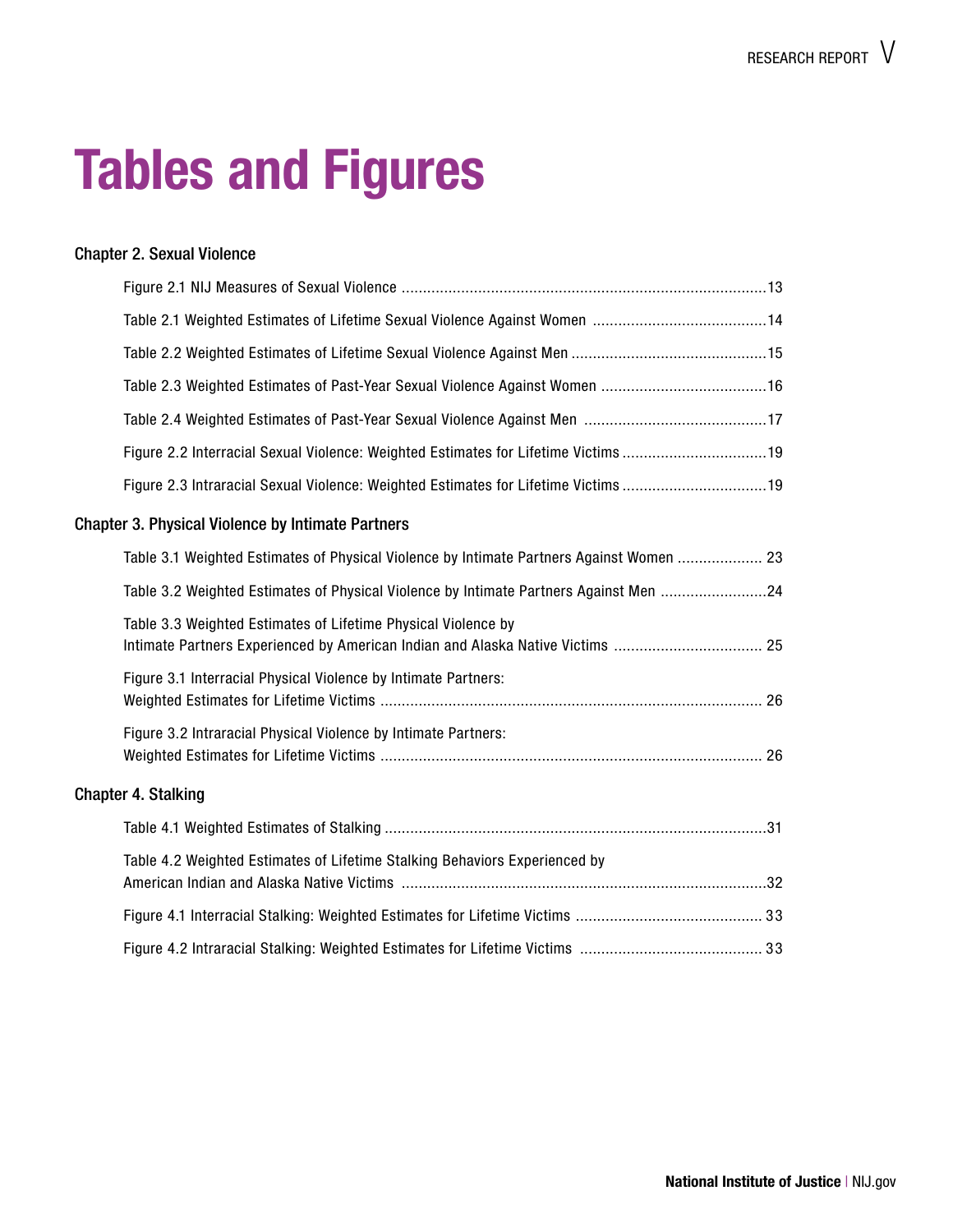#### Chapter 5. Psychological Aggression by Intimate Partners

| Table 5.1 Weighted Estimates of Psychological Aggression by                                                                                               |
|-----------------------------------------------------------------------------------------------------------------------------------------------------------|
| Table 5.2 Weighted Estimates of Psychological Aggression by                                                                                               |
| Table 5.3 Weighted Estimates of Lifetime Psychological Aggression by<br>Intimate Partners Experienced by American Indian and Alaska Native Victims 39, 40 |
| Figure 5.1 Interracial Psychological Aggression by Intimate Partners:                                                                                     |
| Figure 5.2 Intraracial Psychological Aggression by Intimate Partners:                                                                                     |
| <b>Chapter 6. Summary and Impact of Violence</b>                                                                                                          |
|                                                                                                                                                           |
|                                                                                                                                                           |
| Figure 6.1 Interracial Violence:                                                                                                                          |
| Figure 6.2 Intraracial Violence:                                                                                                                          |
| Table 6.3 Weighted Estimates of Impact From Physical Violence by                                                                                          |
| Table 6.4 Weighted Estimates of Impact From Physical Violence by                                                                                          |
| Table 6.5 Weighted Estimates of Services Needed by Female Victims of                                                                                      |
| Table 6.6 Weighted Estimates of Services Needed by Male Victims of                                                                                        |
|                                                                                                                                                           |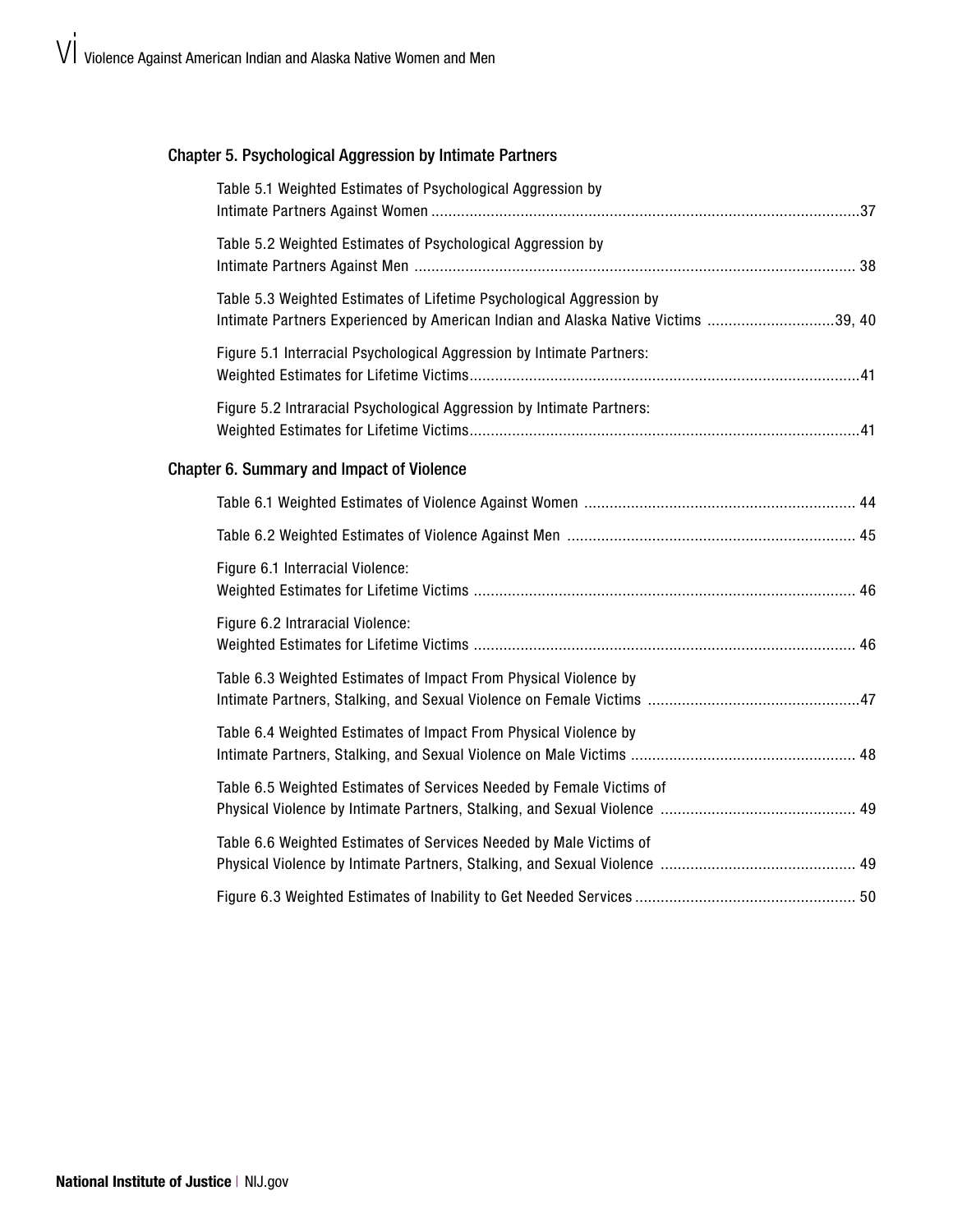#### Appendix. 95% Confidence Intervals for Weighted Estimates

| Table A.8 Lifetime Physical Violence by Intimate Partners Experienced by                                                             |  |
|--------------------------------------------------------------------------------------------------------------------------------------|--|
| Table A.9 Lifetime Physical Violence by Interracial and Intraracial Intimate Partners  58                                            |  |
|                                                                                                                                      |  |
| Table A.11 Lifetime Stalking Behaviors Experienced by American Indian                                                                |  |
|                                                                                                                                      |  |
|                                                                                                                                      |  |
|                                                                                                                                      |  |
| Table A.15 Lifetime Psychological Aggression by<br>Intimate Partners Experienced by American Indian and Alaska Native Victims 61, 62 |  |
| Table A.16 Lifetime Psychological Aggression by                                                                                      |  |
|                                                                                                                                      |  |
|                                                                                                                                      |  |
|                                                                                                                                      |  |
| Table A.20 Impact From Physical Violence by                                                                                          |  |
| Table A.21 Impact From Physical Violence by                                                                                          |  |
| Table A.22 Services Needed by Female Victims of Physical Violence by                                                                 |  |
| Table A.23 Services Needed by Male Victims of Physical Violence by                                                                   |  |
|                                                                                                                                      |  |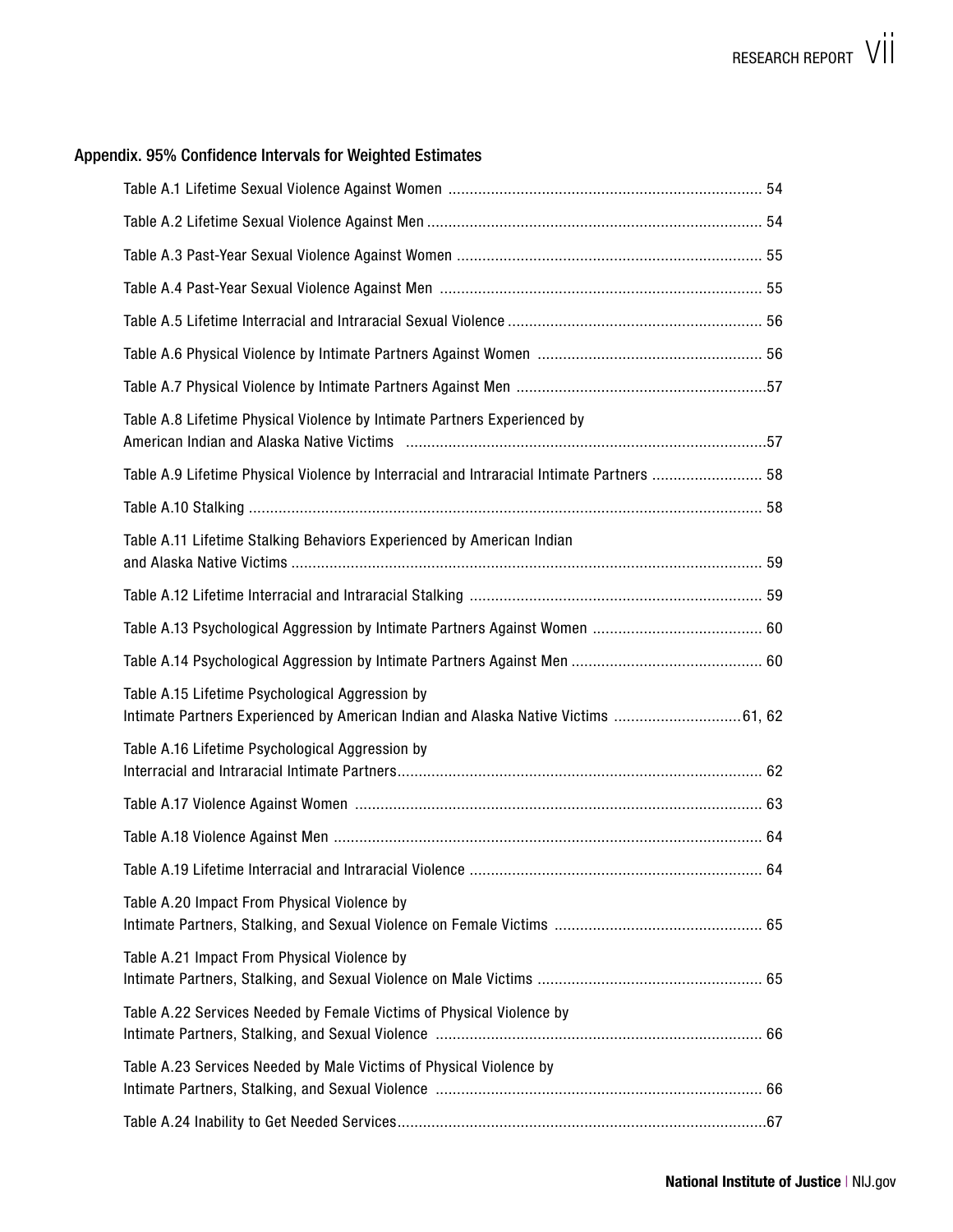# Acknowledgments

We sincerely thank the women and men who participated in the 2010 National Intimate Partner and Sexual Violence Survey. They re-lived horrendous experiences — ones that no one should be subjected to — to help all of us understand the extent of sexual violence, physical violence, stalking, and psychological aggression in the United States. While the survey has important limitations, the results provide a voice to millions of women and men who have experienced violence in their lives. We hope that this report brings awareness to their experiences and that this awareness will then be used to reinforce our prevention and intervention efforts.

André B. Rosay, Ph.D. Executive Visiting Research Fellow, National Institute of Justice Director, University of Alaska Anchorage Justice Center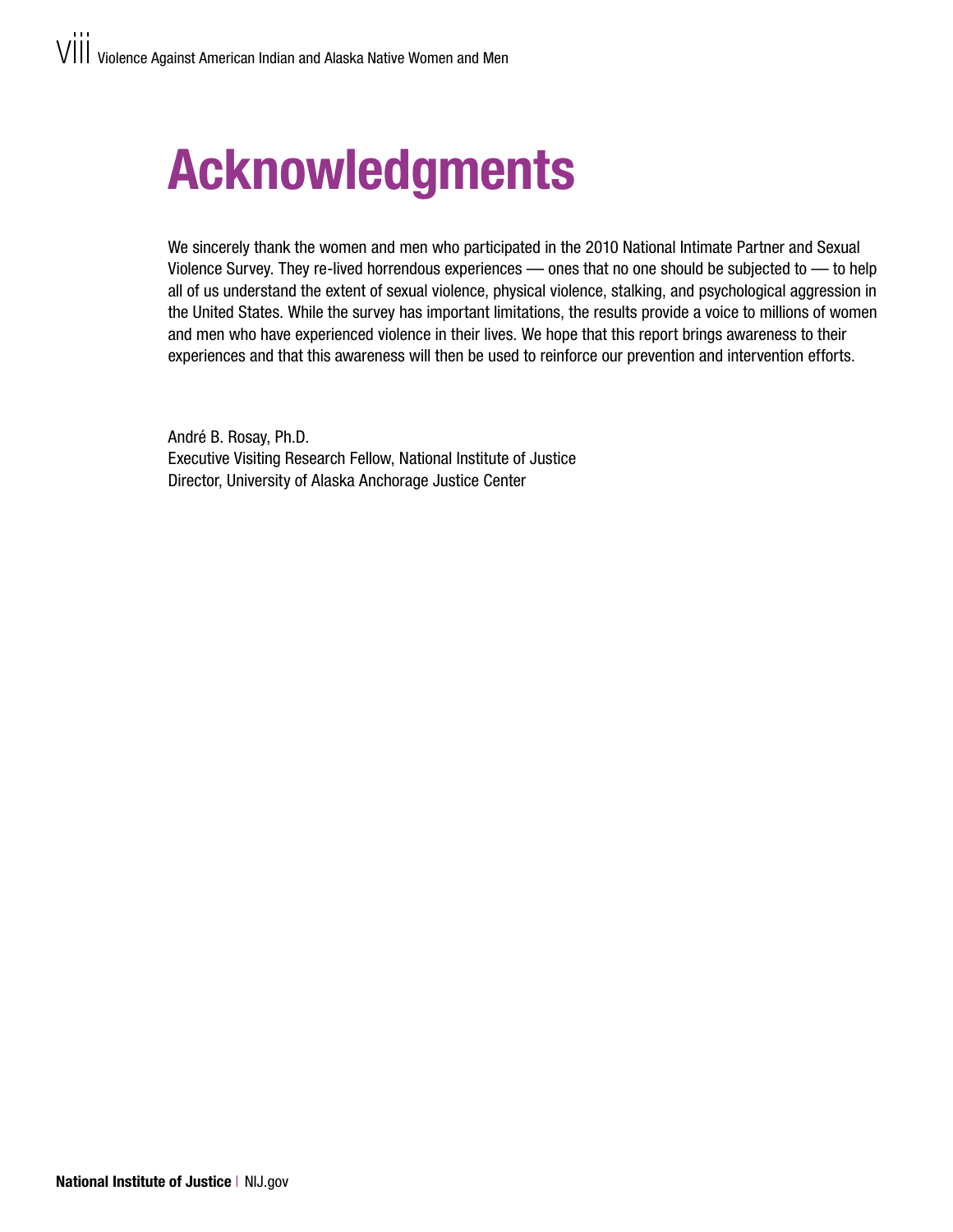### Resources for Victims and Survivors

The National Indigenous Women's Resource Center (NIWRC) is dedicated to ending violence and increasing safety for American Indian women and children. As the National Indian Resource Center, the NIWRC offers resources aimed at enhancing the capacity of Tribal Nations, Alaska Native Villages and Native Hawaiians to prevent and respond to violence against Native women and their children. Resources are available online at www.niwrc.org/resources.

The National Domestic Violence Hotline provides highly trained expert advocates who are available 24/7 to talk confidentially with anyone experiencing domestic violence, seeking resources or information, or questioning unhealthy aspects of their relationship. The hotline provides lifesaving tools and immediate support. Resources and help can be found by calling 1-800-799-SAFE (7233) or online at www.thehotline.org/help.

The National Sexual Assault Hotline, 1-800-656-HOPE (4673), provides access to a range of free services, including confidential and judgment-free support, support in finding a local health facility, local resources that can assist with next steps toward healing and recovery, referrals for long-term support, and information about laws and medical concerns. Additional resources, including an online hotline, are available at www.rainn.org/get-help.

The National Center for Victims of Crime (NCVC) is dedicated to serving individuals, families and communities harmed by crime. The Connect Directory provides a fast and easy way to locate crime victim assistance. The Stalking Resource Center provides training, technical assistance, a website and an information clearinghouse to enhance the ability to effectively respond to stalking. These resources are available at www.victimsofcrime.org.

Additional victim service programs and organizations can be found in the Online Directory of Crime Victim Services, a resource from the Office for Victims of Crime (OVC). The Online Directory is available at http://ovc.ncjrs.gov/findvictimservices.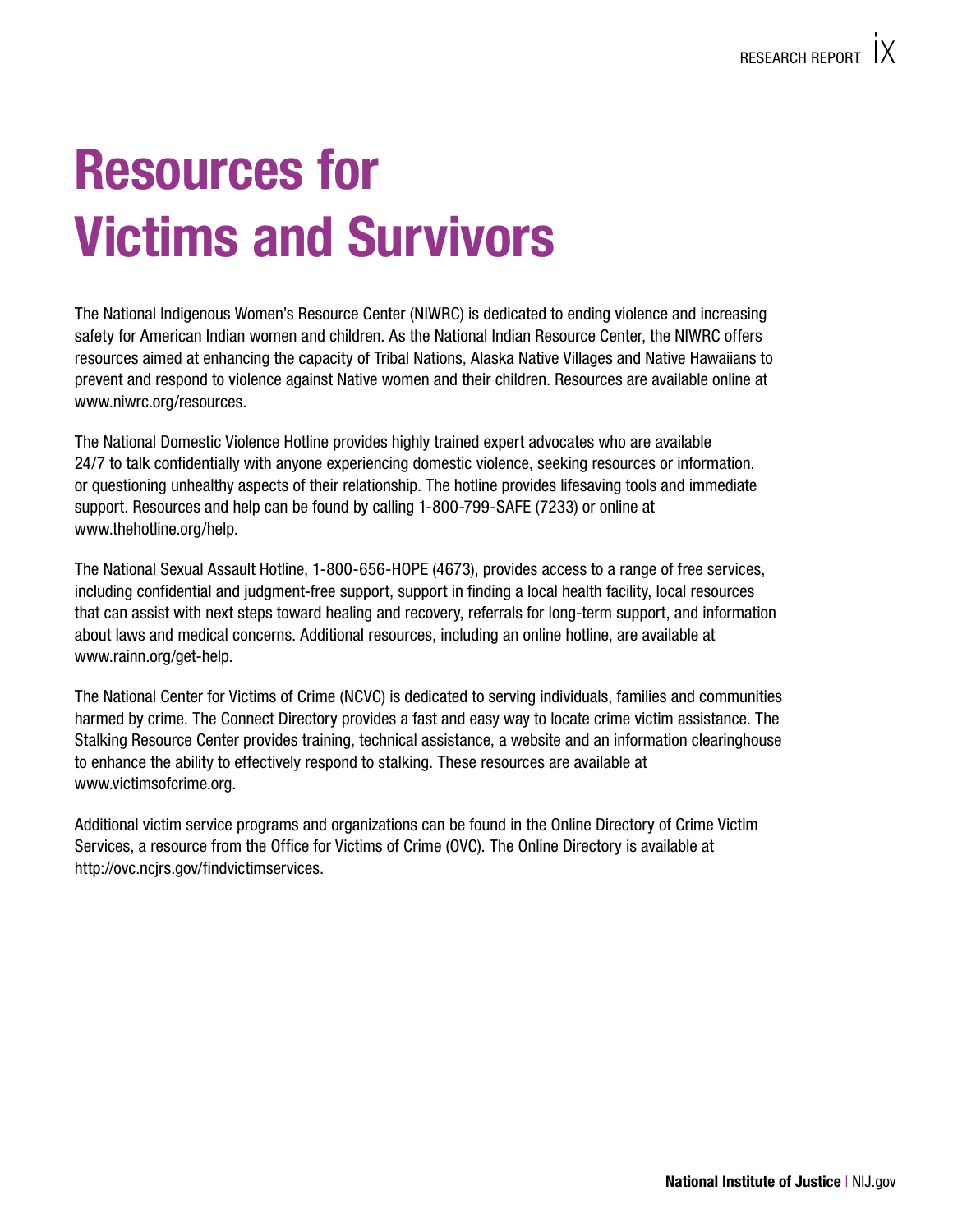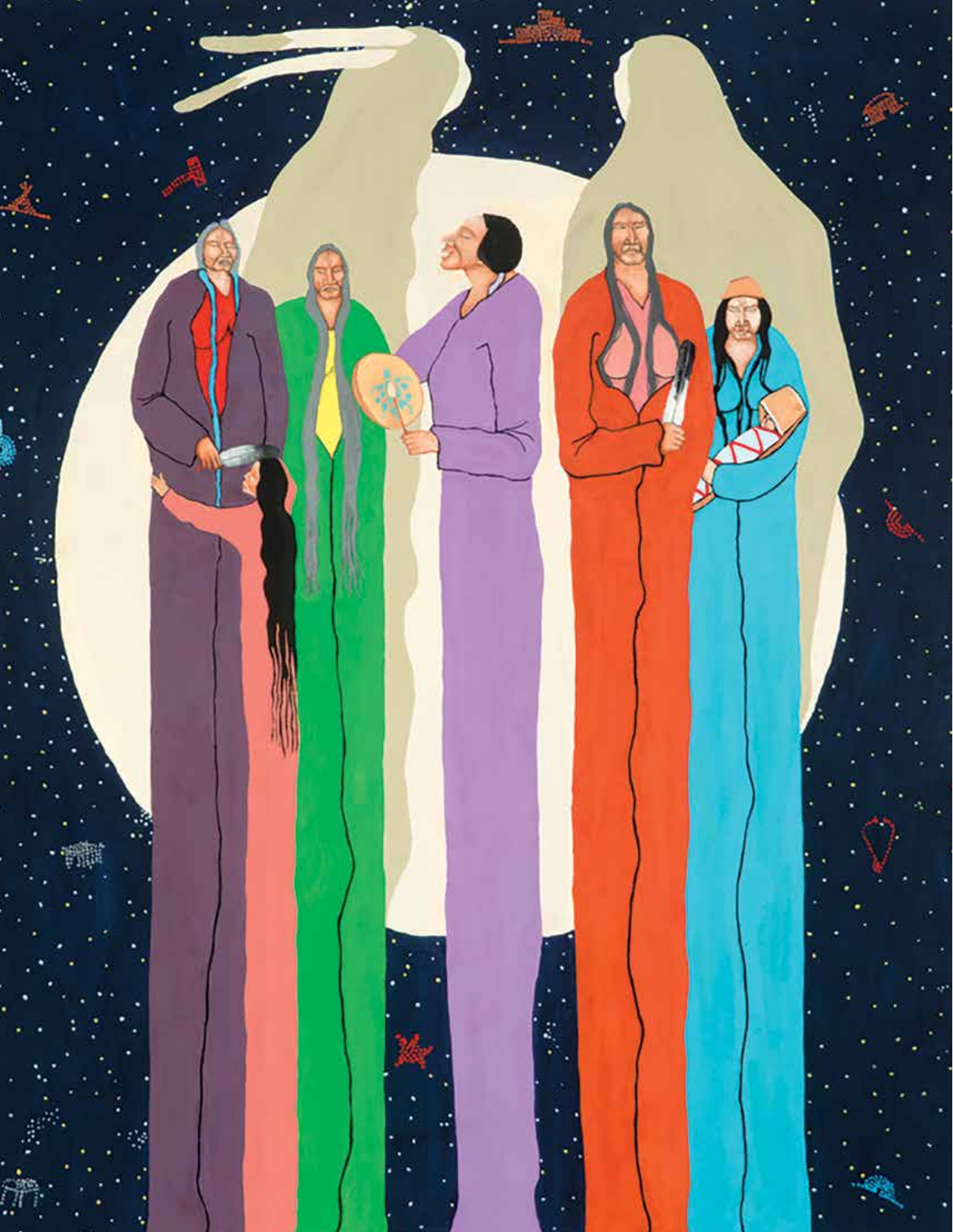### VIOLENCE AGAINST AMERICAN INDIAN AND ALASKA NATIVE WOMEN AND MEN

BY ANDRÉ B. ROSAY, PH.D.

### Executive Summary

This report examines the prevalence of violence against American Indian and Alaska Native women and men, using a large nationally representative sample from the National Intimate Partner and Sexual Violence Survey (NISVS). More specifically, it provides estimates of sexual violence, physical violence by intimate partners, stalking, and psychological aggression by intimate partners. It also provides estimates of interracial and intraracial victimizations and briefly examines the impact of violence. Results should be used to raise awareness and understanding about violence against American Indian and Alaska Native women and men.

#### National Intimate Partner and Sexual Violence Survey

The NISVS was launched in 2010 by the National Center for Injury Prevention and Control of the U.S. Centers for Disease Control and Prevention (CDC) with the support of the National Institute of Justice and the Department of Defense. This survey provides detailed information about sexual violence, physical violence by an intimate partner, stalking, and psychological aggression by an intimate partner. The analysis in this report is based on two of the samples that were included in the 2010 NISVS —

the general population sample and the American Indian and Alaska Native oversample. These two samples provide information from 2,473 adult women and 1,505 adult men who identified themselves as American Indian or Alaska Native, alone or in combination with another racial group. Most women (83 percent) and most men (79 percent) were affiliated or enrolled with a tribe or village. For both women and men, more than half (54 percent for both) had lived within reservation boundaries or in an Alaska Native village in the past year.

The NISVS has important limitations: Only certain types of victimizations were included, the survey was only administered by phone, and it was not conducted in any indigenous languages. As with other victimization surveys, estimates may be impacted by recall errors and by the continuing stigma associated with disclosing victimizations. Some estimates have large margins of error. Despite these limitations, the survey also has important strengths: It uses behaviorally specific questions and it was administered to a large, nationally representative sample. The survey results provide the most thorough assessment on the extent of violence against American Indian and Alaska Native women and men.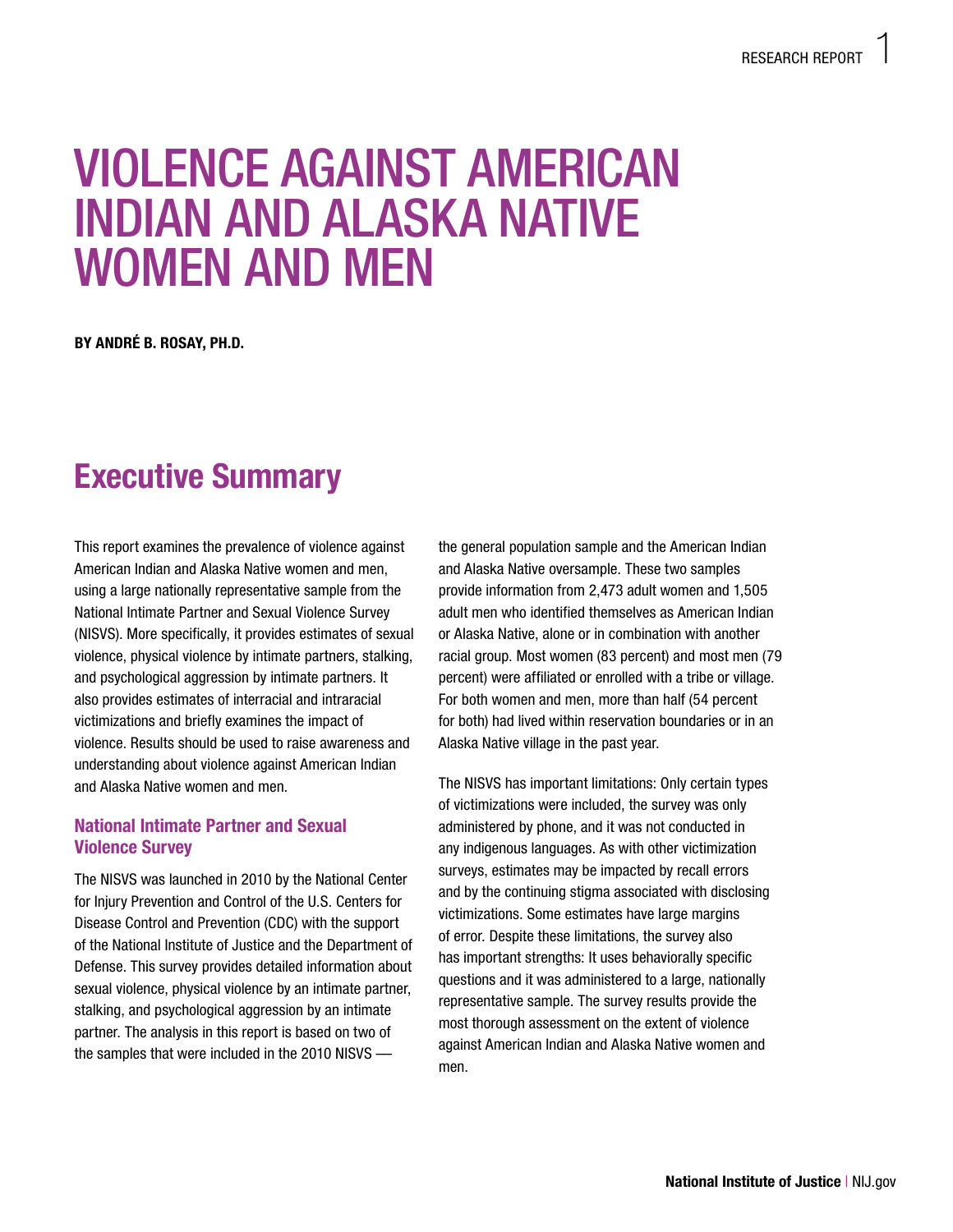#### Violence Against American Indian and Alaska Native Women

More than 4 in 5 American Indian and Alaska Native women (84.3 percent) have experienced violence in their lifetime. This includes —

- 56.1 percent who have experienced sexual violence.
- 55.5 percent who have experienced physical violence by an intimate partner.
- 48.8 percent who have experienced stalking.
- 66.4 percent who have experienced psychological aggression by an intimate partner.

Overall, more than 1.5 million American Indian and Alaska Native women have experienced violence in their lifetime.

More than 1 in 3 American Indian and Alaska Native women (39.8 percent) have experienced violence in the past year. This includes —

- 14.4 percent who have experienced sexual violence.
- 8.6 percent who have experienced physical violence by an intimate partner.
- 11.6 percent who have experienced stalking.
- 25.5 percent who have experienced psychological aggression by an intimate partner.

Overall, more than 730,000 American Indian and Alaska Native women have experienced violence in the past year.

Relative to non-Hispanic White-only women, American Indian and Alaska Native women are 1.2 times as likely to have experienced violence in their lifetime and are 1.7 times as likely to have experienced violence in the past year (*p* < .05). Relative to non-Hispanic White-only women, American Indian and Alaska Native women are also significantly more likely to have experienced violence by an interracial perpetrator and significantly less likely to have experienced violence by an intraracial perpetrator.

#### Violence Against American Indian and Alaska Native Men

More than 4 in 5 American Indian and Alaska Native men (81.6 percent) have experienced violence in their lifetime. This includes —

- 27.5 percent who have experienced sexual violence.
- 43.2 percent who have experienced physical violence by an intimate partner.
- 18.6 percent who have experienced stalking.
- 73.0 percent who have experienced psychological aggression by an intimate partner.

Overall, more than 1.4 million American Indian and Alaska Native men have experienced violence in their lifetime.

More than 1 in 3 American Indian and Alaska Native men (34.6 percent) have experienced violence in the past year. This includes —

- 9.9 percent who have experienced sexual violence.
- 5.6 percent who have experienced physical violence by an intimate partner.
- 3.8 percent who have experienced stalking.
- 27.3 percent who have experienced psychological aggression by an intimate partner.

Overall, more than 595,000 American Indian and Alaska Native men have experienced violence in the past year.

Relative to non-Hispanic White-only men, American Indian and Alaska Native men are 1.3 times as likely to have experienced violence in their lifetime (*p* < .05). The pastyear rates are not significantly different across racial and ethnic groups ( $p > .05$ ). Relative to non-Hispanic Whiteonly men, American Indian and Alaska Native men are also significantly more likely to have experienced violence by an interracial perpetrator and significantly less likely to have experienced violence by an intraracial perpetrator.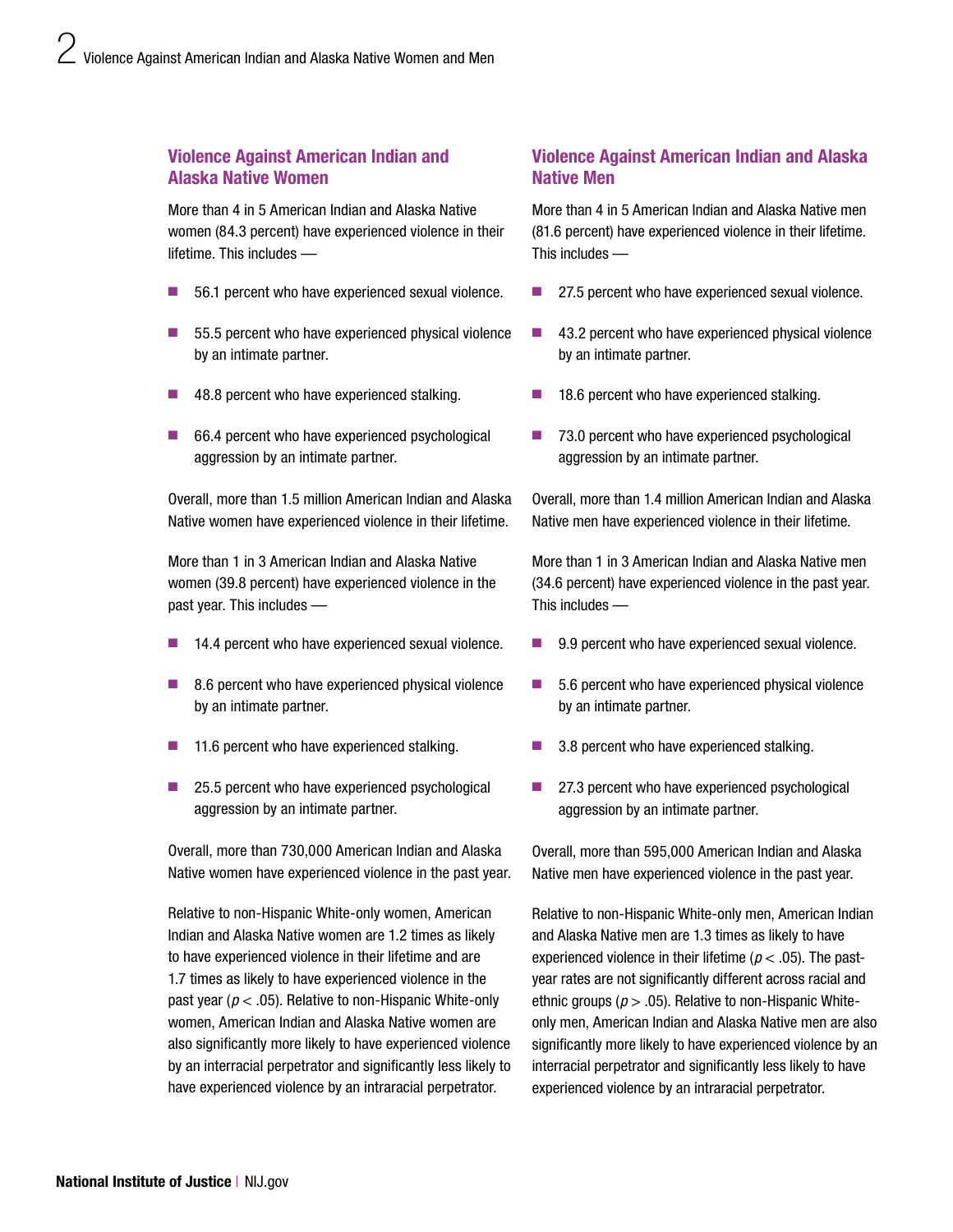#### Impact of Violence

Among American Indian and Alaska Native victims of lifetime physical violence by intimate partners, stalking, and sexual violence —

- 66.5 percent of women and 26.0 percent of men were concerned for their safety.
- 41.3 percent of women and 20.3 percent of men were physically injured.
- 92.6 percent of women and 74.3 percent of men had talked to someone about what the perpetrators did.
- 49.0 percent of women and 19.9 percent of men needed services because of what the perpetrators did.

■ 40.5 percent of women and 9.7 percent of men had to miss days of work or school because of what the perpetrators did.

The most common service needed by American Indian and Alaska Native victims of lifetime physical violence by intimate partners, stalking, and sexual violence was medical care (needed by 38.0 percent of female victims and 9.3 percent of male victims). Among victims who needed services, 38.2 percent of American Indian and Alaska Native women and 16.9 percent of American Indian and Alaska Native men were unable to get the services they needed.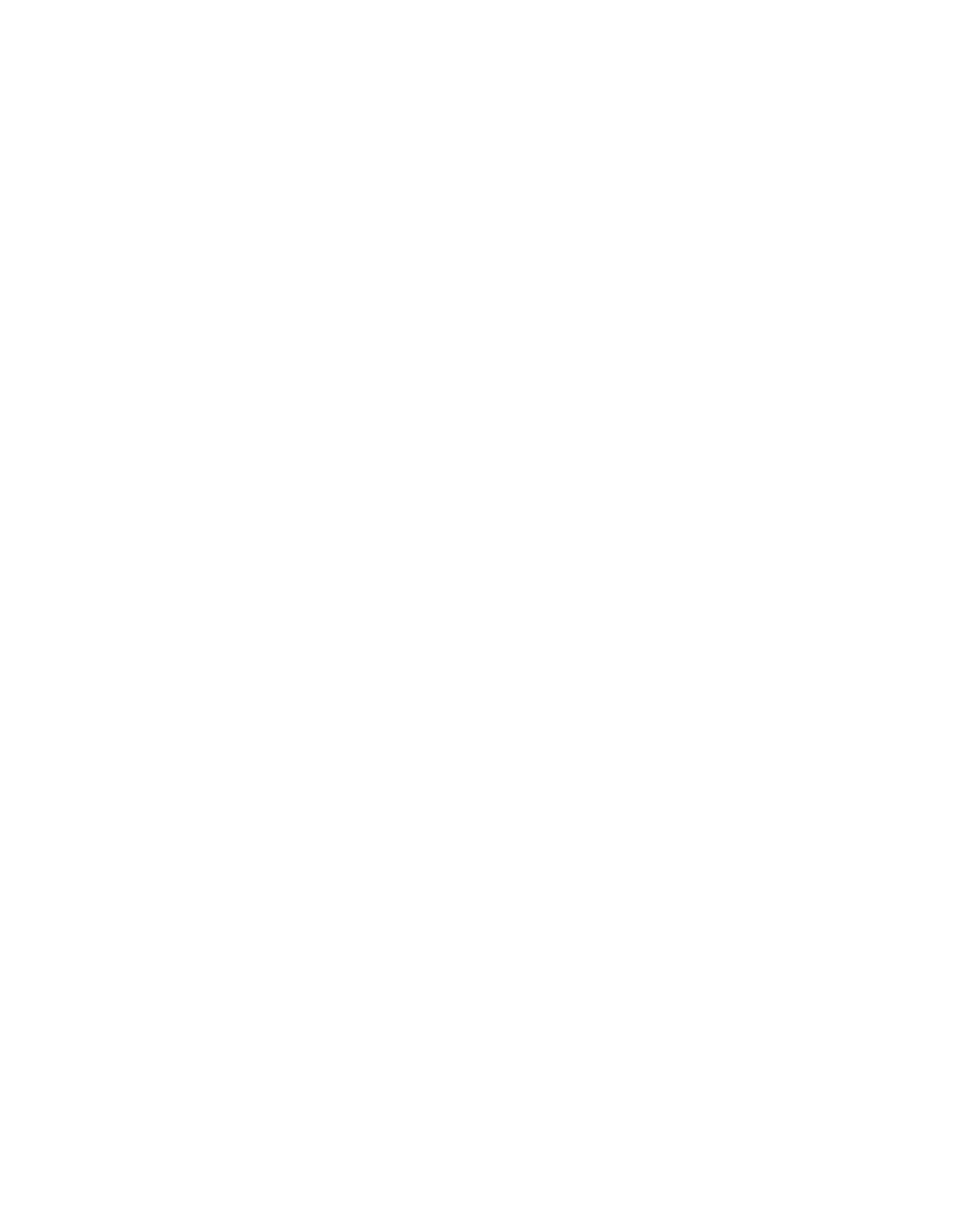### Chapter 1. Background and Methods

Few estimates are available to describe the prevalence of violence against American Indian and Alaska Native women and men. In addition, these estimates are often based on local rather than national samples (e.g., Yuan et al., 2006; Wood and Magen, 2009). The few available national estimates are often based on very small samples. These small samples do not always accurately represent the American Indian and Alaska Native population in the United States (Crossland et al., 2013).

This report examines the prevalence of violence against American Indian and Alaska Native women and men, using a nationally representative sample larger than those used previously. This sample includes 2,473 women and 1,505 men in the National Intimate Partner and Sexual Violence Survey (NISVS) who identified themselves as American Indian or Alaska Native. More specifically, the purpose of this report is to describe the lifetime and annual prevalence of violence experienced by American Indian and Alaska Native women and men, including the prevalence of sexual violence, physical violence by intimate partners, stalking, and psychological aggression by intimate partners. These results show the number of American Indian and Alaska Native women and men who have experienced violence in their lifetime and in the past year.

Estimates of sexual violence are provided in chapter 2. Estimates of physical violence by intimate partners, stalking, and psychological aggression by intimate partners are provided in chapters 3, 4, and 5, respectively. A summary and brief overview of the impact of violence is then provided in the concluding chapter. Additional details on methods and analyses are available in a separate technical report (Rosay, 2015).

#### National Intimate Partner and Sexual Violence Survey

The NISVS was launched in 2010 by the National Center for Injury Prevention and Control (U.S. Centers for Disease Control and Prevention) with the support of the National Institute of Justice and the Department of Defense. The goals of the NISVS were to collect detailed information about sexual violence, physical violence by an intimate partner, stalking, and psychological aggression by an intimate partner.

Data for the 2010 general population sample were collected through a random-digit-dialing survey of women and men in the United States. The survey used a dual-frame design that included both landline telephone numbers and cell phone numbers and was conducted in English and in Spanish. A second phase of data collection was used to reduce nonresponses. A total of 16,507 interviews were completed and 1,542 were partially completed. The overall weighted response rate was 25.8 percent.

In 2010, the NISVS was also administered to an oversample of respondents who identified themselves as American Indian or Alaska Native. Data for this oversample were collected through a random-digit-dialing survey of women and men in the United States who lived in private residences in telephone exchange areas where at least half of the residents identified themselves as American Indian or Alaska Native. The sample included the landline telephone numbers in these 234 geographical areas throughout the U.S. (within and outside Indian Country) that have a high density of American Indian and Alaska Native residents. Cell phone numbers were not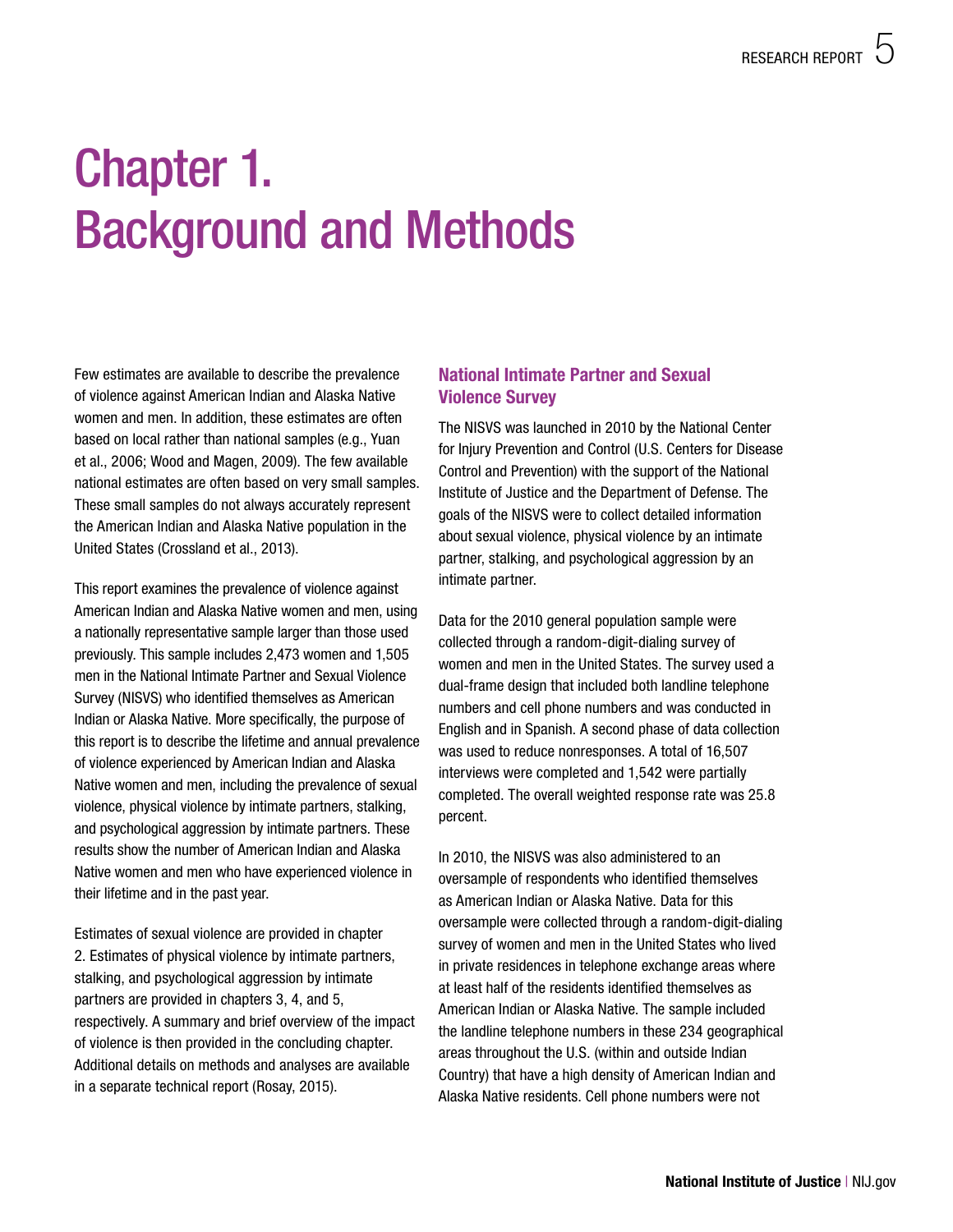included in this sample. Respondents were then selected if they identified themselves as American Indian or Alaska Native. A second phase of data collection was used to reduce nonresponses. A total of 2,809 interviews were completed and 522 were partially completed. The overall weighted response rate was 27.9 percent. Additional details are available in Rosay's (2015) technical report (see chapter 4).

Comprehensive protocols were implemented to ensure the safety and confidentiality of the respondents. The NISVS was introduced as a survey on health and injuries and used a graduated informed consent process (see Sullivan and Cain, 2004). After ensuring that the respondents were safe, they were informed about the sensitive questions on victimizations. If they consented to participate, they were then asked detailed, behaviorally specific questions about their lifetime and past-year victimization experiences. These questions avoided legal terms (e.g., assault) and instead asked about the specific behaviors of the perpetrators (e.g., punched, kicked, and slapped). By asking about what the perpetrators did, these questions also avoided attributing blame to the respondents. Surveys were administered by RTI International, using interviewers who were specifically trained to ask sensitive questions and to address respondents' distress.

#### American Indian and Alaska Native Sample

The analysis in this report is based on a combined sample that includes all respondents in the American Indian and Alaska Native oversample as well as the respondents in the general population sample who identified themselves as American Indian or Alaska Native. By combining these two samples, we increased the sample size and diversity. The combined sample includes American Indians and Alaska Natives who only have cell phones and includes American Indians and Alaska Natives who live in geographical areas with low densities of American Indians and Alaska Natives. Some of these areas (e.g., Oklahoma, Texas, New York, Colorado, Florida, Illinois, and Michigan) have low densities but large numbers of American Indians and Alaska Natives. The combined sample is larger and more representative of the American Indian and Alaska

Native population than the original American Indian and Alaska Native oversample.

Although respondents in the combined American Indian and Alaska Native sample were not limited to American Indian and Alaska Native people who were enrolled in federally recognized tribes or living in tribal communities, most women (83 percent) and most men (79 percent) were affiliated or enrolled with a tribe or village. More than half of the women and more than half of the men (60 percent for both) had lived within reservation boundaries or in an Alaska Native village, and more than half of the women and more than half of the men (54 percent for both) had done so in the past year.

On average, both female and male respondents in the combined American Indian and Alaska Native sample were 46 years old (*SD*s = 16.4 and 16.0, respectively; age range  $= 18$  to 92 years for both female and male respondents). Half of the women (50 percent) and almost half of the men (43 percent) reported having more than a high school degree. Almost 3 in 4 of the women (74 percent) and men (69 percent) reported a total annual household income below \$35,000 before taxes.

#### Analysis

All estimates presented in this report are weighted estimates. Weights were used to control for selection and nonresponses and were then post-stratified to population totals for the American Indian and Alaska Native population, alone or in combination (U.S. Census, 2010). Estimates include the percentages and numbers of women and men who have experienced violence. The estimated numbers of victims are based on the total population of women and men in the 2010 U.S. Census who identified themselves as American Indian or Alaska Native, alone or in combination with another race (*N*s = 1,837,171 women and 1,732,184 men).

The estimates for American Indian and Alaska Native women and men were compared with estimates for women and men in the general population sample who identified themselves as non-Hispanic White only (*N*s  $= 7,646$  women and 6,050 men). The non-Hispanic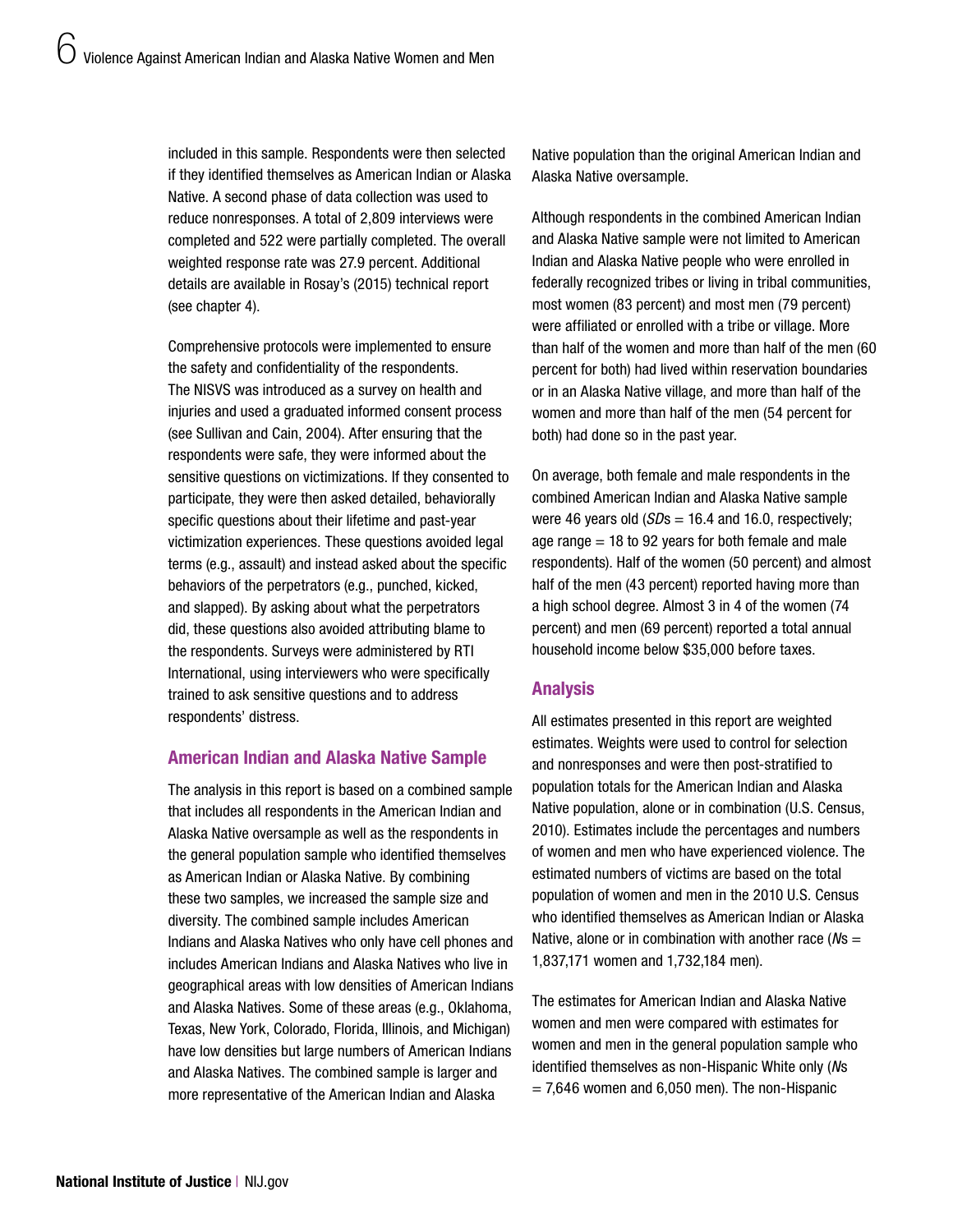White-only group was selected to be consistent with the CDC analyses by Black et al. (2011) and Breiding et al. (2014). When differences across racial and ethnic groups were statistically significant at a probability level of .05 or less, a relative risk statistic was computed. In this case, the relative risk statistic is simply the American Indian and Alaska Native percentage divided by the non-Hispanic White-only percentage. It examines the difference in the risk or probability of being a victim — between people identifying themselves as American Indian or Alaska Native and those identifying themselves as non-Hispanic White only. When the relative risk is greater than 1.0, people identifying themselves as American Indian or Alaska Native are *more likely* to be victimized than those identifying as non-Hispanic White only. Conversely, when the relative risk is less than 1.0, people identifying themselves as American Indian or Alaska Native are *less likely* to be victimized than those identifying themselves as non-Hispanic White only. All estimates were computed

with SAS software, using procedures for the analysis of complex sample survey data. Confidence intervals for all estimates are available in the appendix. Additional details, including all syntax files, are available in Rosay's (2015) technical report (chapter 26).

In addition to providing lifetime and past-year victimization estimates, this report also provides estimates of interracial and intraracial victimizations. To minimize the amount of missing data, the analysis examines whether any of a respondent's victimizations were committed by an interracial perpetrator and whether any were committed by an intraracial perpetrator. It does not examine the number of victimizations committed by interracial and intraracial perpetrators. While there are often too many missing data to examine the precise number of interracial and intraracial victimizations, there are enough data to examine whether any of the victimizations were interracial and intraracial. Information

#### Differences Between CDC and NIJ Samples and Analyses

The NIJ sample of American Indians and Alaska Natives included respondents in the general population sample and in the American Indian and Alaska Native oversample. They were selected if they identified themselves as American Indian or Alaska Native, alone or in combination with another race, regardless of ethnicity. The NIJ analysis were based on NISVS data that were extensively cleaned. All of NIJ's data cleaning is thoroughly documented in Rosay's (2015) technical report. The composites created by NIJ were different from those created by CDC.

The NIJ analysis included partially completed interviews. It was important to include partially completed interviews because unweighted completion rates were lower in the American Indian and Alaska Native oversample (84.3 percent) than in the general population sample (91.5 percent). In addition, completion may have been nonrandom. The NIJ analysis assumed that nonrespondents were victimized at the same (weighted) rate as the respondents.

Because of the differences between the CDC and NIJ samples and analyses, it is difficult to compare the estimates in this report with the estimates in CDC's summary reports (Black et al., 2011; Breiding et al., 2014).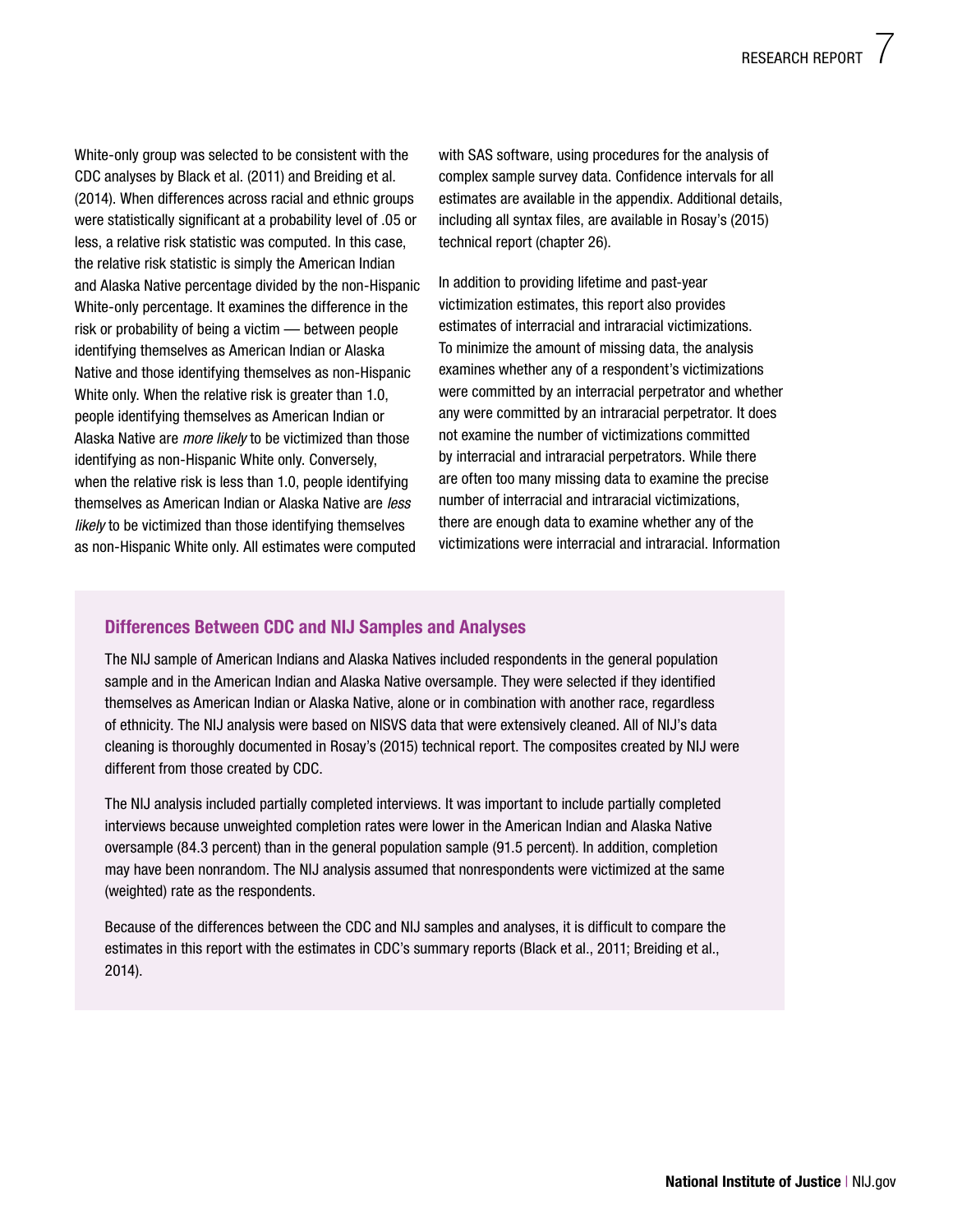about the race of the perpetrator is particularly important for American Indian and Alaska Native victims because it impacts the criminal jurisdiction. Until recently, Indian tribes had no authority to criminally prosecute non-Indian offenders, even for crimes committed in Indian Country.

In each section, the new weighted estimates are compared to previous estimates from the National Crime Victimization Survey and the National Violence Against Women Survey. They are also compared to the previous CDC estimates from the National Intimate Partner and Sexual Violence Survey (Black et al., 2011; Breiding et al., 2014). It is important to emphasize that it is difficult to compare estimates across these different surveys. In particular, some estimates provide information about prevalence (the number of victims), whereas others provide information about incidence (the number of incidents/victimizations). Comparisons are included only to provide some context for the new estimates.

#### Strengths and Limitations

This report provides what are currently the most detailed estimates of violence against American Indian and Alaska Native women and men. The NISVS uses detailed, behaviorally specific questions to provide a comprehensive assessment of sexual violence, physical violence by intimate partners, stalking, and psychological aggression by intimate partners. It also provides important information about interracial and intraracial victimizations. The estimates in this report are derived from a nationally representative sample that includes a large number of people who identified themselves as American Indian or Alaska Native (2,473 women and 1,505 men). The results in this report provide a voice to millions of American Indian and Alaska Native women and men who have experienced violence in their relationships, in their homes, and in their communities. Their voices will hopefully renew our commitment to end violence against all women and men.

Despite these strengths, the survey has important limitations. Not all forms of violence were included in the survey. It is not possible for a survey to measure all of the possible things that perpetrators do to victims. For example, there are no questions about online enticement. In addition, there is no information about human trafficking (see Farley et al., 2011).

There are also limitations to the survey methods. The survey was conducted only by phone, in English or Spanish, and was not available in indigenous languages. To be eligible to participate, women and men had to own a phone. This excluded women and men without phones

#### National Crime Victimization Survey

The National Crime Victimization Survey (NCVS) is a nationally representative survey conducted by the Bureau of Justice Statistics. Participants included almost 160,000 individuals age 12 or older in more than 90,000 households in 2014 (Truman and Langton, 2015). The survey measures the frequency of rape and other sexual assault, robbery, aggravated and simple assault, personal larceny, household burglary, motor vehicle theft, and other theft (Barnett-Ryan, Langton, and Planty, 2014). In 2006, a Supplemental Victimization Survey (SVS) was added to provide estimates of stalking. Given the small number of American Indians and Alaska Natives included in the NCVS sample, most researchers have pooled multiple years of data to create reliable victimization estimates (Greenfeld and Smith, 1999; Rennison, 2001; Perry, 2004; Bachman et al., 2008). These estimates show the average annual number of victimizations (or the average annual rate of victimizations). This is a measure of incidence (the total number of incidents/victimizations experienced by American Indian and Alaska Native people), not a measure of prevalence (the total number of American Indian and Alaska Native victims; see Lauritsen and Rezey, 2013).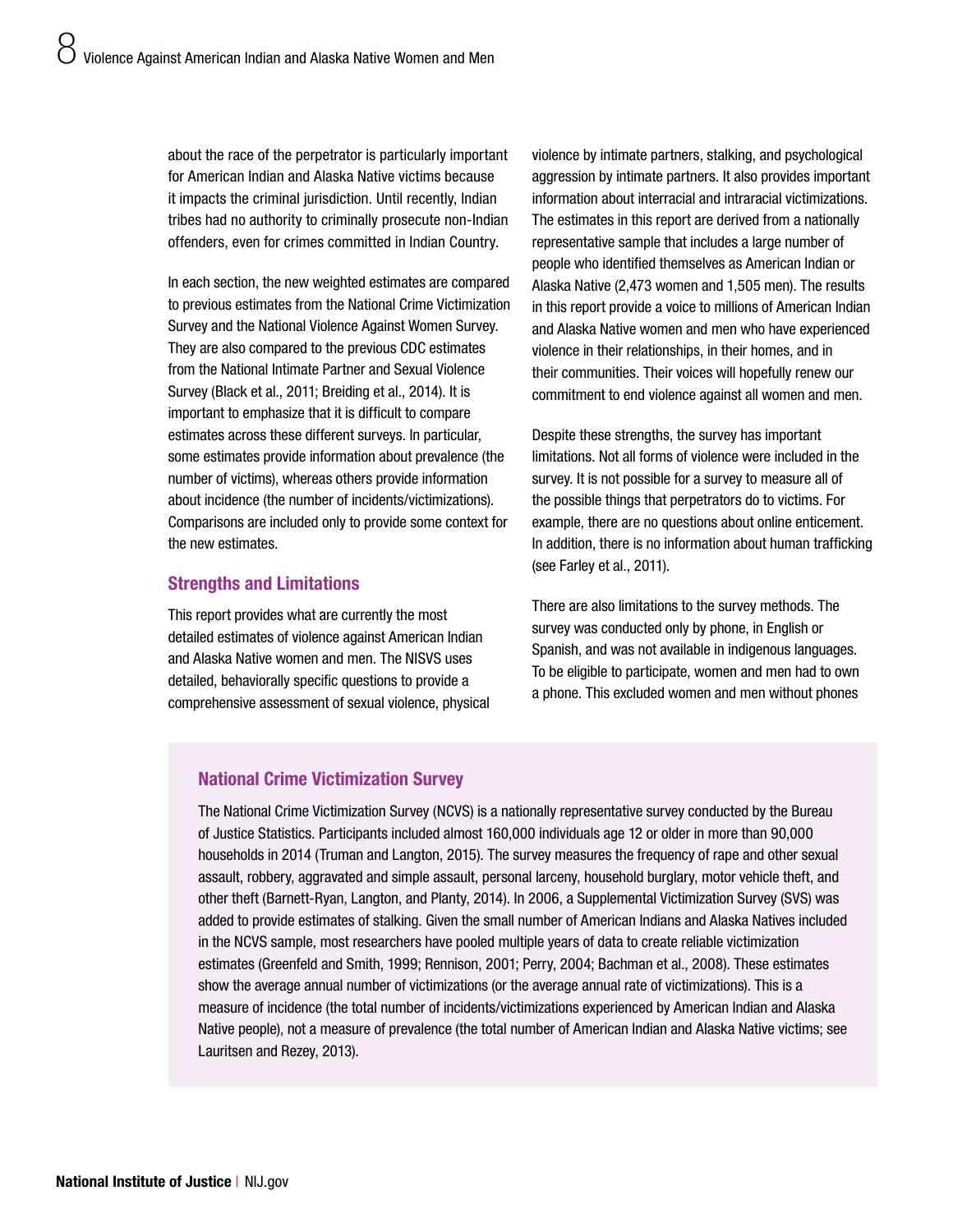(and women and men who were forbidden by perpetrators to answer the phone). The landline telephone samples excluded women and men who were not living in private residences, such as those who were homeless or living in shelters at the time of the survey.

All victimization estimates may be impacted by recall errors and by the continuing stigma associated with disclosing victimizations. The estimates derived from the NISVS data are no different. Some of these estimates have large margins of error (up to 18 percentage points). Confidence intervals for all estimates are provided in the appendix. Readers are encouraged to examine these confidence intervals to determine the precision of each estimate. Because margins of error are often large, differences across racial and ethnic groups often fail to reach statistical significance. In addition, comparisons should be interpreted cautiously because they assume that the quality of the victimization measures is equivalent across racial and ethnic groups (that is, the survey questions work equally well across racial and ethnic groups). These comparisons also assume that the survey's limitations are equivalent across racial and ethnic groups.

Finally, it is important to emphasize that the estimates in this report show the prevalence (not the incidence) of violence. In other words, the results show the number of American Indian and Alaska Native women and men who have experienced violence. They do not show how often or

#### National Violence Against Women Survey

The National Violence Against Women Survey (NVAWS) was conducted in 1995 and 1996 to measure the prevalence of violence against women and men. This survey provides estimates on the incidence *and* prevalence of rape, physical assault, and stalking. It used behaviorally specific questions to measure victimization incidents. However, few American Indians and Alaska Natives were included in the sample (88 women and 105 men). Nonetheless, estimates for lifetime prevalence are generally available. These estimates show the total number of victims (not victimizations) in the American Indian and Alaska Native population. Whereas the NCVS provides past-year estimates for the American Indian and Alaska Native population, the NVAWS provides lifetime estimates.

how many times they have experienced violence. Because some people are victimized more than once, the incidence of violence (the number of incidents/victimizations) is greater than the prevalence of violence (the number of victims; see Lauritsen et al., 2012). This report focuses on the prevalence of violence, i.e., the number of victims.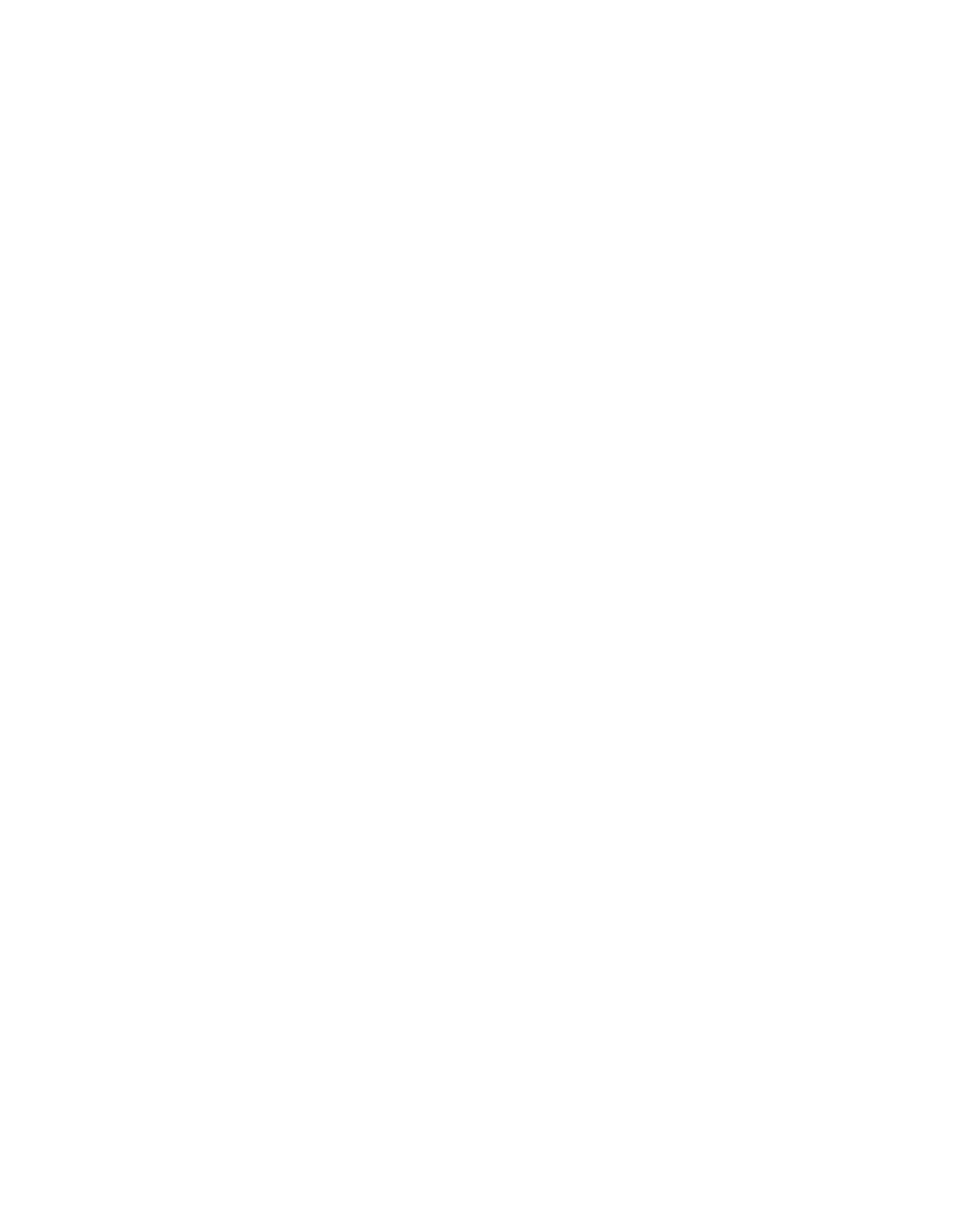### Chapter 2. Sexual Violence

National estimates of sexual violence experienced by American Indian and Alaska Native women and men are available from the National Crime Victimization Survey (NCVS), the National Violence Against Women Survey (NVAWS), and the National Intimate Partner and Sexual Violence Survey (NISVS).

The NCVS asked respondents whether they had been forced or coerced to engage in unwanted sexual activity. Using data from 1993 to 1998, Rennison (2001) found that American Indian and Alaska Native people age 12 or older experienced an average of 6,550 rapes and sexual assaults per year, resulting in an average annual rate of 5.8 per 1,000 American Indian and Alaska Native persons age 12 or older. Perry (2004) found similar results using additional years of data. From 1992 to 2001, American Indian and Alaska Native people age 12 or older experienced an average of 5,900 rapes and sexual assaults per year, resulting in an average annual rate of 5 per 1,000 American Indian and Alaska Native persons age 12 or older (Perry, 2004). These estimates were updated by Bachman et al. (2008, 2010) to include additional years of NCVS data. From 1992 to 2005, American Indian and Alaska Native people age 12 or older experienced an average of 6,956 rapes and sexual assaults per year (Bachman et al., 2008). On average, 87 percent of these were committed against women, and 13 percent were committed against men (Bachman et al., 2008). Forty percent of the rapes and sexual assaults against American Indian and Alaska Native women were completed rapes (Bachman et al., 2010).

In the NVAWS, sexual violence was measured using behaviorally specific questions. These questions asked respondents about times when perpetrators used force

#### Key Findings

Among American Indian and Alaska Native women, 56.1 percent have experienced sexual violence in their lifetime and 14.4 percent have experienced it in the past year. Among American Indian and Alaska Native men, 27.5 percent have experienced sexual violence in their lifetime and 9.9 percent have experienced it in the past year. Among American Indian and Alaska Native victims, 96 percent of women and 89 percent of men have experienced sexual violence by an interracial perpetrator.

or threats of harm to make the victim receive vaginal or anal sex; to make the victim perform or receive oral sex; to put their fingers or objects in the victim's vagina or anus; or to try to have vaginal, oral, or anal sex with the victim. Too few American Indian and Alaska Native women were included to calculate past-year estimates  $(N = 88)$ . Lifetime estimates showed that 34.1 percent of American Indian and Alaska Native women had experienced rape (Tjaden and Thoennes, 1998, 2000b, 2006), and 15.9 percent had experienced rape by an intimate partner (Tjaden and Thoennes, 2000a). American Indian and Alaska Native women were almost two times as likely to have experienced rape as non-Hispanic White women (34.1 percent versus 17.9 percent, *p* < .05; Tjaden and Thoennes, 2006). Too few American Indian and Alaska Native men were included to calculate lifetime or past-year estimates  $(N = 105)$ .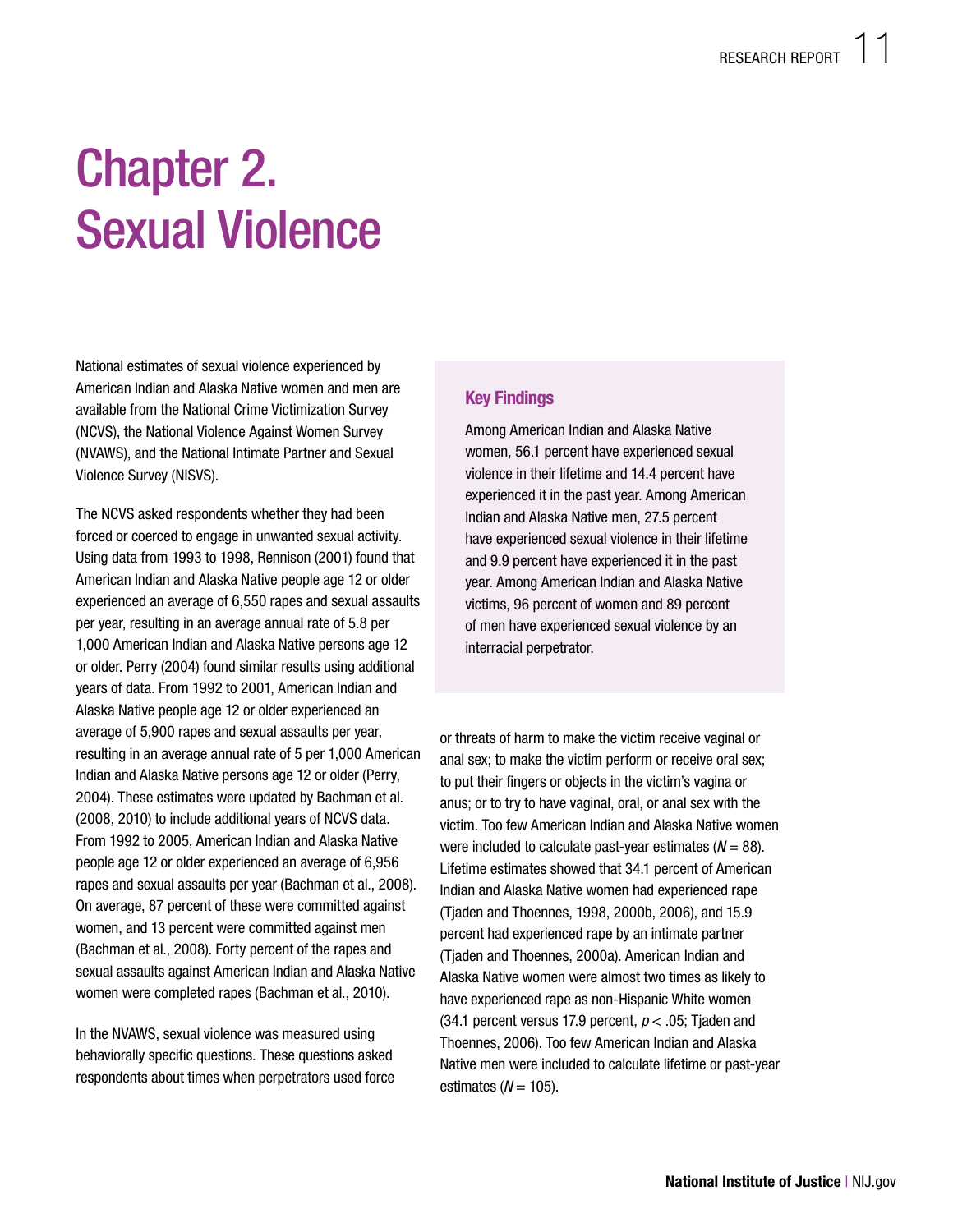#### Definition of NIJ Measures of Sexual Violence

Completed forced penetration includes being made to receive vaginal or anal sex, being made to receive oral sex, being made to perform oral sex, and (for men only) being made to perform vaginal or anal sex when perpetrators used physical force or threats of physical harm.

- Being made to receive vaginal or anal sex includes instances when perpetrators put their penis, their fingers, or objects in the victim's vagina (for women) or anus (for both women and men).
- Being made to receive oral sex includes instances when perpetrators put their mouth on the victim's penis (for men), vagina (for women), or anus (for both men and women).
- Being made to perform oral sex includes instances when perpetrators made the victim put his or her mouth on the perpetrator's penis, vagina, or anus.
- Being made to perform vaginal or anal sex includes instances when a perpetrator made a male victim put his penis into the perpetrator's vagina or anus.

Completed alcohol- or drug-facilitated penetration includes the same four types of penetration (being made to receive vaginal or anal sex, being made to receive oral sex, being made to perform oral sex, and being made to perform vaginal or anal sex). In these instances, instead of using force or threats of physical harm, perpetrators used victims who were unable to consent because they were drunk, high, drugged, or passed out.

Attempted forced penetration includes instances when perpetrators tried to have vaginal, oral, or anal sex with a victim, but sex did not happen. Attempted forced penetration also includes instances when female perpetrators tried to make a male victim perform vaginal sex, but sex did not happen.

Sexual coercion includes instances when perpetrators pressured the victim to have vaginal, oral, or anal sex. Perpetrators used pressure by telling lies, making promises about the future they knew were untrue, threatening to end relationships, threatening to spread rumors, repeatedly asking for sex, showing they were unhappy, or using influence or authority.

Unwanted sexual contact includes instances when perpetrators kissed a victim in a sexual way or fondled or grabbed a victim's sexual body parts when the victim didn't want these things to happen.

Non-contact unwanted sexual experiences includes instances when perpetrators exposed their sexual body parts to a victim, flashed a victim, masturbated in front of a victim, made a victim show his or her sexual body parts, or made a victim look at or participate in sexual photos or movies (all when the victim didn't want these things to happen).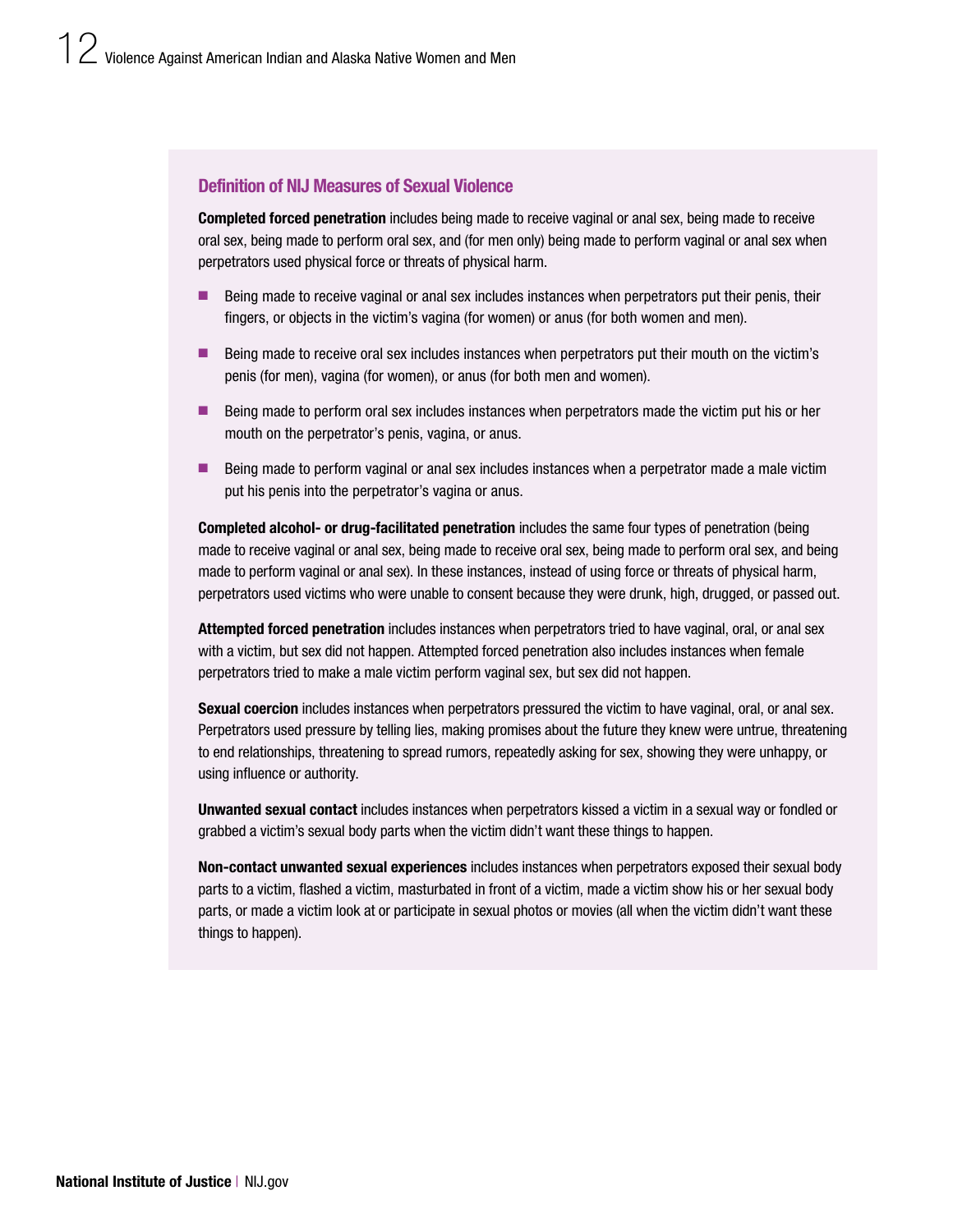The NISVS included a measure of rape that was similar to the NVAWS measure. It also included a measure of other sexual violence that included being made to penetrate someone else, sexual coercion, unwanted sexual contact, and non-contact unwanted sexual experiences. Unfortunately, sample sizes were again too small to calculate many of the prevalence rates for American Indian and Alaska Native women and men. The 2010 NISVS data from the general population sample showed that 26.9 percent of non-Hispanic American Indian and Alaska Native women had experienced rape, and 49.0 percent had experienced other sexual violence (versus 18.8 percent and 47.6 percent of non-Hispanic White women; Black et al., 2011), whereas the 2011 NISVS data showed that 27.5 percent had experienced rape and 55.0 percent had experienced other sexual violence (versus 20.5 percent and 46.9 percent of non-Hispanic White women; Breiding et al., 2014). For non-Hispanic American Indian and Alaska Native men, the 2010 NISVS data showed that 20.1 percent had experienced other sexual violence (versus 21.5 percent of non-Hispanic White men; Black et al., 2011), and the 2011 NISVS data showed that 24.5 percent had experienced other sexual violence (versus 22.2 percent of non-Hispanic White men; Breiding et al., 2014). For men, differences across racial groups were not statistically significant.

The previous research was limited because it either used questions that were not behaviorally specific (NCVS) or included samples that were too small to produce detailed estimates (NVAWS and NISVS). The analysis in this section relied on the NISVS data, but different measures of sexual violence were developed (see figure 2.1). The measures of sexual violence include sexual violence with penetration and other sexual violence. Sexual violence with penetration includes completed forced penetration, completed alcoholor drug-facilitated penetration, and attempted forced penetration. Other sexual violence includes sexual coercion, unwanted sexual contact, and non-contact unwanted sexual experiences.

#### Lifetime Prevalence of Sexual Violence Against Women

Lifetime estimates for the prevalence of sexual violence against women are presented in table 2.1. More than 1 in 2 American Indian and Alaska Native women (56.1 percent) have experienced sexual violence in their lifetime.

More than 1 in 3 (35.0 percent) have experienced sexual violence with penetration:

■ 29.5 percent have experienced completed forced penetration.



#### Figure 2.1 NIJ Measures of Sexual Violence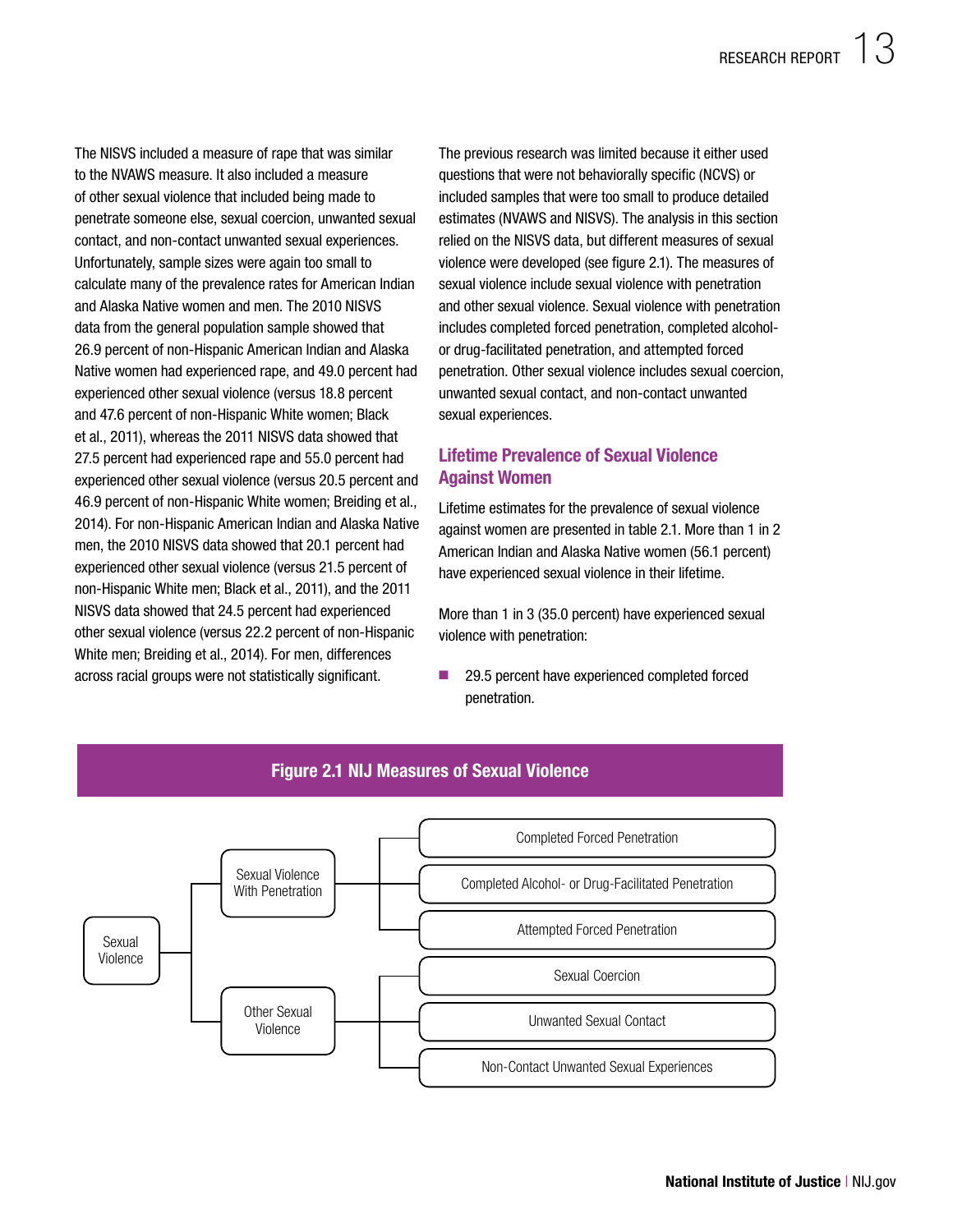- 16.7 percent have experienced completed alcohol- or drug-facilitated penetration.
- 12.2 percent have experienced attempted forced penetration.

More than 1 in 2 (52.1 percent) have experienced other sexual violence:

- 24.5 percent have experienced sexual coercion.
- 42.5 percent have experienced unwanted sexual contact.
- 38.4 percent have experienced non-contact unwanted sexual experiences.

Overall, more than 1 million American Indian and Alaska Native women have experienced sexual violence in their lifetime.

Relative to non-Hispanic White-only women, American Indian and Alaska Native women are —

- 1.7 times as likely to have experienced sexual violence with penetration ( $p < .05$ ).
- 2.2 times as likely to have experienced completed forced penetration ( $p < .05$ ).
- 2.3 times as likely to have experienced attempted forced penetration ( $p < .05$ ).
- 1.8 times as likely to have experienced sexual coercion  $(p < .05)$ .
- 1.4 times as likely to have experienced unwanted sexual contact ( $p < .05$ ).

Other differences are not statistically significant ( $p > .05$ ).

| <b>Lifetime Sexual Violence</b><br><b>Against Women</b>       | <b>American Indian</b><br>or Alaska Native | <b>Non-Hispanic</b><br><b>White Only</b> | <b>Relative Risk</b> |
|---------------------------------------------------------------|--------------------------------------------|------------------------------------------|----------------------|
| <b>Sexual Violence With Penetration</b>                       | 35.0%                                      | 20.1%                                    | 1.7                  |
| <b>Completed Forced Penetration</b>                           | 29.5%                                      | 13.6%                                    | 2.2                  |
| Completed Alcohol- or Drug-<br><b>Facilitated Penetration</b> | 16.7%                                      | 9.0%                                     | <b>NS</b>            |
| <b>Attempted Forced Penetration</b>                           | 12.2%                                      | 5.3%                                     | 2.3                  |
| <b>Other Sexual Violence</b>                                  | 52.1%                                      | 46.8%                                    | <b>NS</b>            |
| Sexual Coercion                                               | 24.5%                                      | 13.7%                                    | 1.8                  |
| Unwanted Sexual Contact                                       | 42.5%                                      | 30.5%                                    | 1.4                  |
| Non-Contact Unwanted<br>Sexual Experiences                    | 38.4%                                      | 31.0%                                    | <b>NS</b>            |
| <b>Any Sexual Violence</b>                                    | 56.1%                                      | 49.7%                                    | <b>NS</b>            |

#### Table 2.1 Weighted Estimates of Lifetime Sexual Violence Against Women

NS = Percentages across racial and ethnic groups are not significantly different (*p* > .05). Note: Confidence intervals are available in appendix table A.1.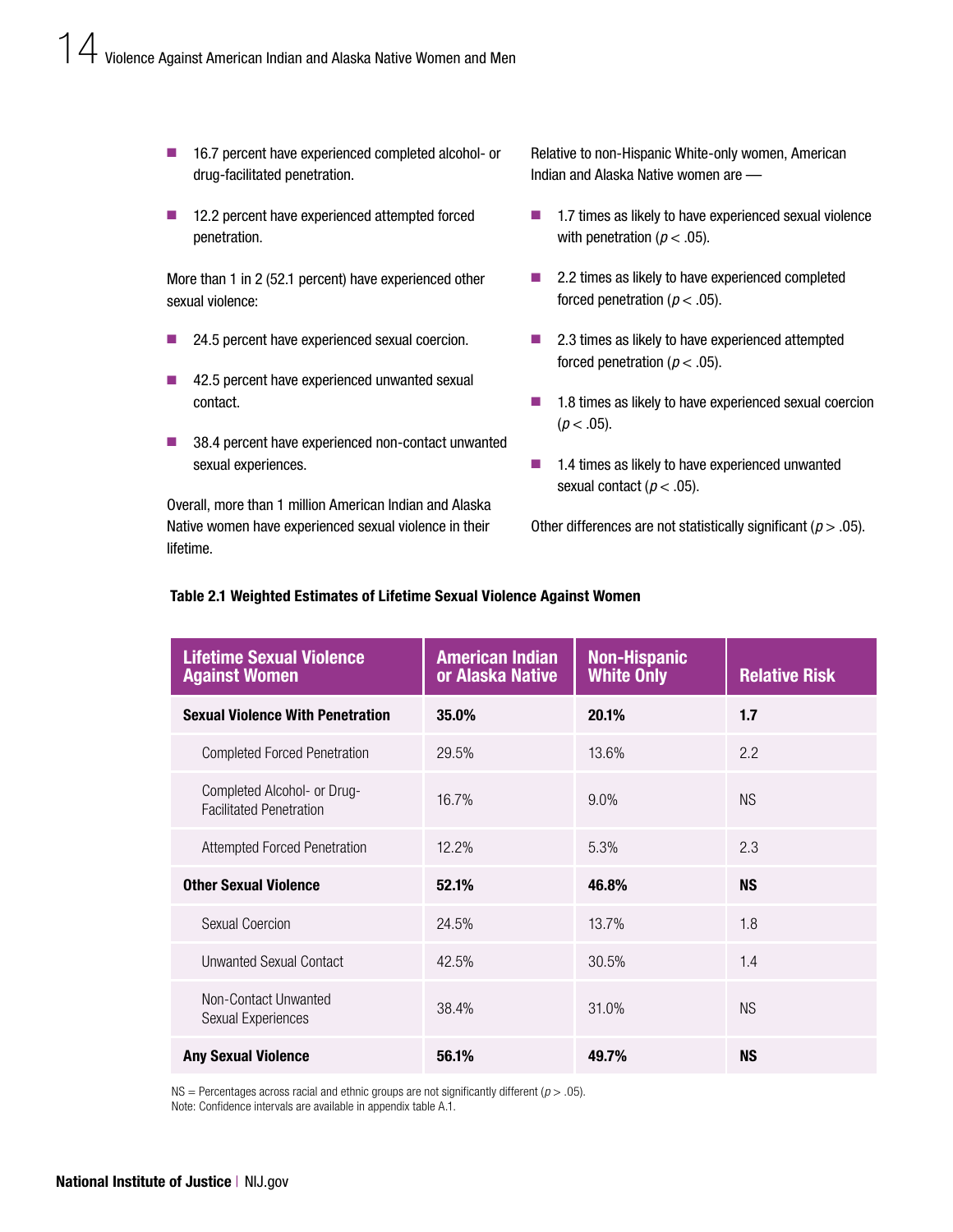#### Lifetime Prevalence of Sexual Violence Against Men

Lifetime estimates for the prevalence of sexual violence against men are presented in table 2.2. More than 1 in 4 American Indian and Alaska Native men (27.5 percent) have experienced sexual violence in their lifetime.

More than 1 in 10 (10.8 percent) have experienced sexual violence with penetration:

- 2.7 percent have experienced completed forced penetration.
- 7.9 percent have experienced completed alcohol- or drug-facilitated penetration.
- 2.4 percent have experienced attempted forced penetration.

More than 1 in 5 (23.8 percent) have experienced other sexual violence:

- 10.1 percent have experienced sexual coercion.
- 13.0 percent have experienced unwanted sexual contact.
- 11.8 percent have experienced non-contact unwanted sexual experiences.

Overall, more than 475,000 American Indian and Alaska Native men have experienced sexual violence in their lifetime. Differences across racial and ethnic groups are not statistically significant (*p* > .05).

#### Past-Year Prevalence of Sexual Violence Against Women

Past-year estimates for the prevalence of sexual violence against women are presented in table 2.3. More than 1 in

| <b>Lifetime Sexual Violence</b><br><b>Against Men</b>         | <b>American Indian</b><br>or Alaska Native | <b>Non-Hispanic</b><br><b>White Only</b> | <b>Relative Risk</b> |
|---------------------------------------------------------------|--------------------------------------------|------------------------------------------|----------------------|
| <b>Sexual Violence With Penetration</b>                       | 10.8%                                      | 5.1%                                     | <b>NS</b>            |
| <b>Completed Forced Penetration</b>                           | 2.7%                                       | 1.6%                                     | <b>NS</b>            |
| Completed Alcohol- or Drug-<br><b>Facilitated Penetration</b> | 7.9%                                       | 3.7%                                     | <b>NS</b>            |
| <b>Attempted Forced Penetration</b>                           | 2.4%                                       | 1.2%                                     | <b>NS</b>            |
| <b>Other Sexual Violence</b>                                  | 23.8%                                      | 19.6%                                    | <b>NS</b>            |
| Sexual Coercion                                               | 10.1%                                      | 5.4%                                     | <b>NS</b>            |
| Unwanted Sexual Contact                                       | 13.0%                                      | 12.3%                                    | <b>NS</b>            |
| Non-Contact Unwanted<br>Sexual Experiences                    | 11.8%                                      | $9.7\%$                                  | <b>NS</b>            |
| <b>Any Sexual Violence</b>                                    | 27.5%                                      | 20.9%                                    | <b>NS</b>            |

#### Table 2.2 Weighted Estimates of Lifetime Sexual Violence Against Men

NS = Percentages across racial and ethnic groups are not significantly different (*p* > .05).

Note: Confidence intervals are available in appendix table A.2.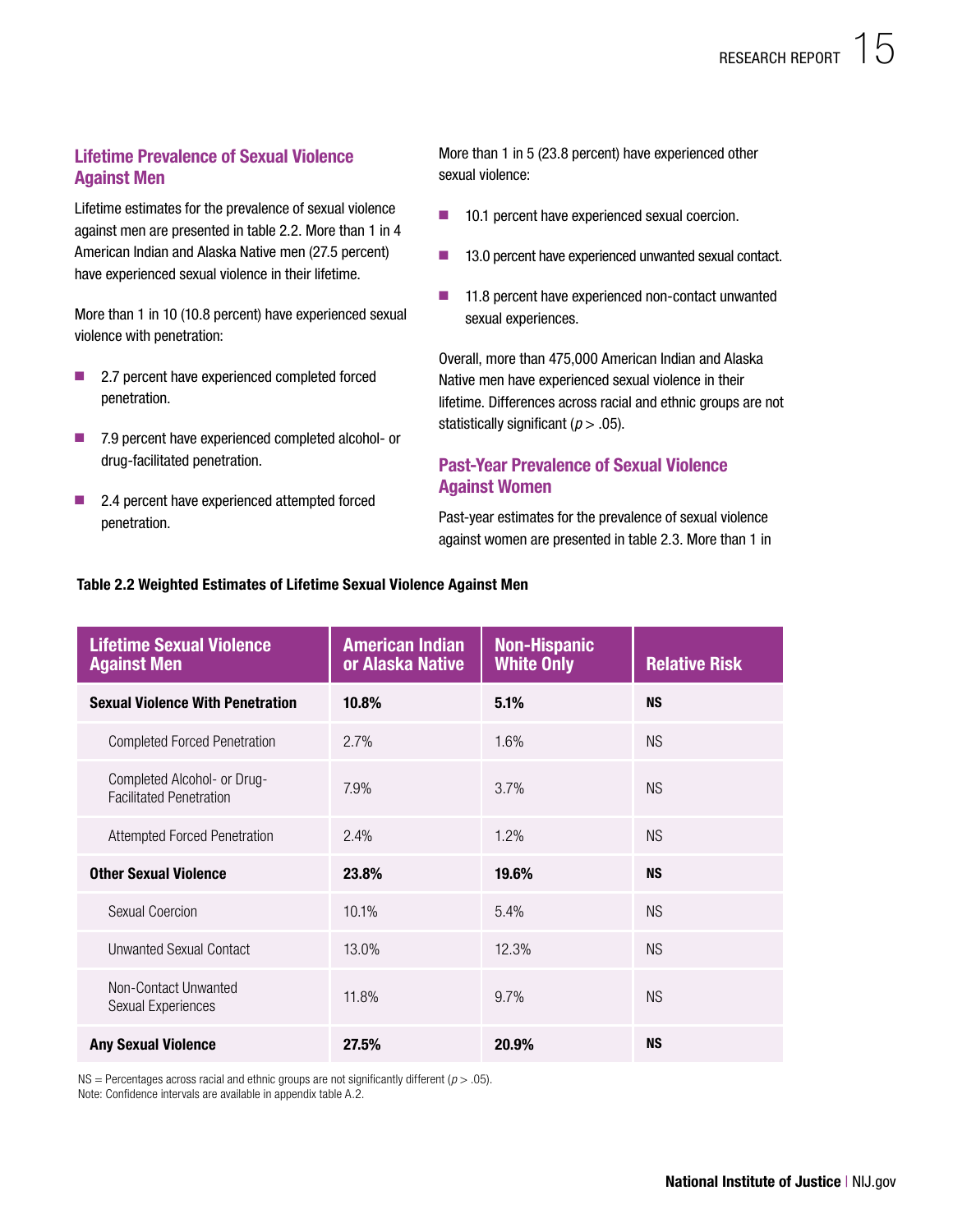7 American Indian and Alaska Native women (14.4 percent) have experienced sexual violence in the past year.

More than 1 in 22 (4.6 percent) have experienced sexual violence with penetration:

- 3.6 percent have experienced completed forced penetration.
- 3.3 percent have experienced completed alcohol- or drug-facilitated penetration.
- 2.8 percent have experienced attempted forced penetration.

More than 1 in 8 (13.5 percent) have experienced other sexual violence:

- 7.2 percent have experienced sexual coercion.
- 7.3 percent have experienced unwanted sexual contact.
- 5.0 percent have experienced non-contact unwanted sexual experiences.

Overall, more than 260,000 American Indian and Alaska Native women have experienced sexual violence in the past year. Differences across racial and ethnic groups are not statistically significant (*p* > .05).

#### Past-Year Prevalence of Sexual Violence Against Men

Past-year estimates for the prevalence of sexual violence against men are presented in table 2.4. More than 1 in 11

#### Table 2.3 Weighted Estimates of Past-Year Sexual Violence Against Women

| <b>Past Year Sexual Violence</b><br><b>Against Women</b>      | <b>American Indian</b><br>or Alaska Native | <b>Non-Hispanic</b><br><b>White Only</b> | <b>Relative Risk</b> |
|---------------------------------------------------------------|--------------------------------------------|------------------------------------------|----------------------|
| <b>Sexual Violence With Penetration</b>                       | 4.6%                                       | 1.2%                                     | <b>NS</b>            |
| <b>Completed Forced Penetration</b>                           | 3.6%                                       | 0.5%                                     | <b>NS</b>            |
| Completed Alcohol- or Drug-<br><b>Facilitated Penetration</b> | 3.3%                                       | 0.8%                                     | <b>NS</b>            |
| <b>Attempted Forced Penetration</b>                           | 2.8%                                       | 0.3%                                     | <b>NS</b>            |
| <b>Other Sexual Violence</b>                                  | 13.5%                                      | 4.9%                                     | <b>NS</b>            |
| Sexual Coercion                                               | 7.2%                                       | 1.6%                                     | <b>NS</b>            |
| Unwanted Sexual Contact                                       | 7.3%                                       | 2.5%                                     | <b>NS</b>            |
| Non-Contact Unwanted<br>Sexual Experiences                    | 5.0%                                       | 1.7%                                     | <b>NS</b>            |
| <b>Any Sexual Violence</b>                                    | 14.4%                                      | 5.4%                                     | <b>NS</b>            |

NS = Percentages across racial and ethnic groups are not significantly different (*p* > .05). Note: Confidence intervals are available in appendix table A.3.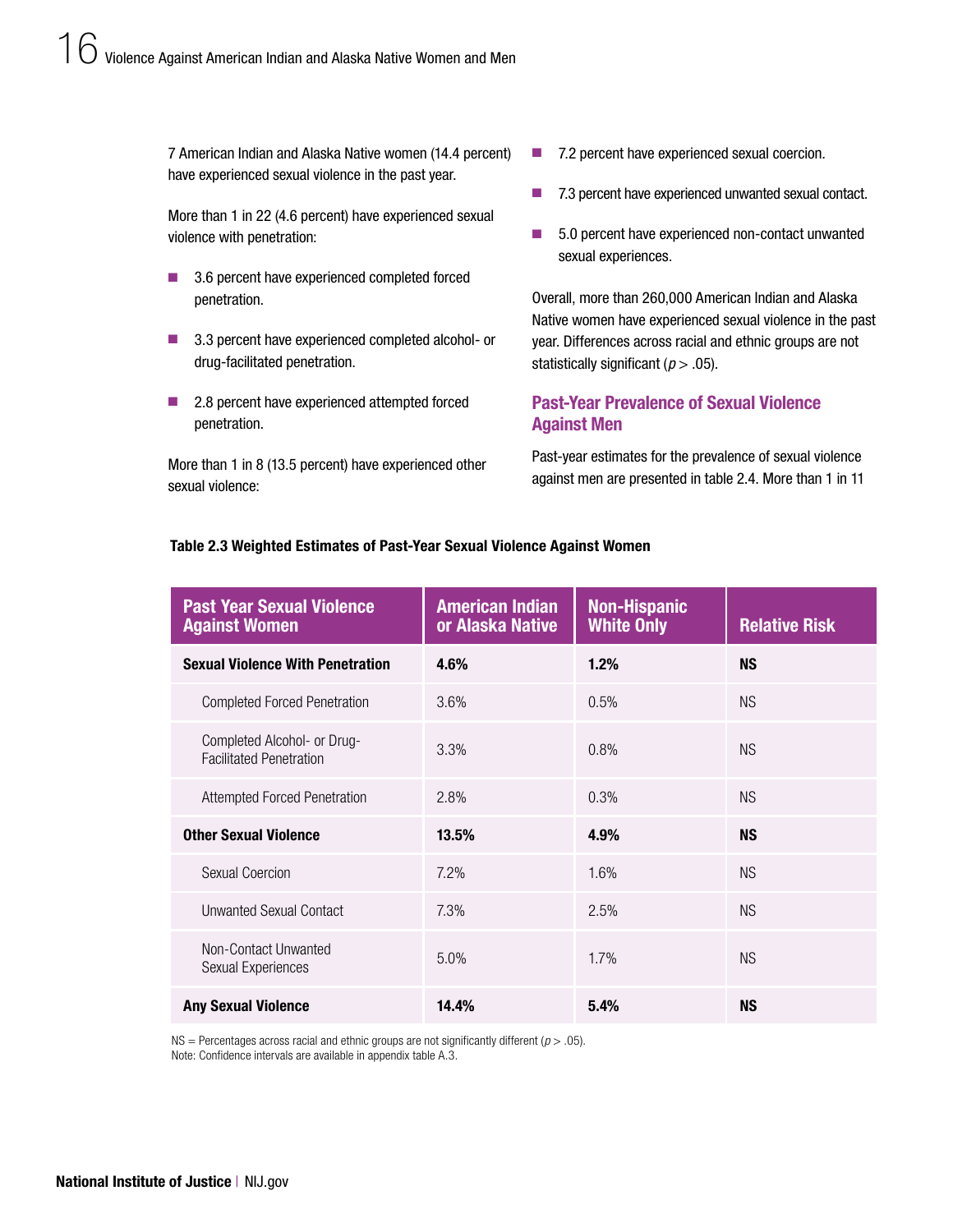American Indian and Alaska Native men (9.9 percent) have experienced sexual violence in the past year.

More than 1 in 44 (2.3 percent) have experienced sexual violence with penetration:

- 0.4 percent have experienced completed forced penetration.
- 2.0 percent have experienced completed alcohol- or drug-facilitated penetration.
- Less than 0.1 percent have experienced attempted forced penetration.

More than 1 in 13 (7.9 percent) have experienced other sexual violence:

■ 4.5 percent have experienced sexual coercion.

- 3.1 percent have experienced unwanted sexual contact.
- 3.2 percent have experienced non-contact unwanted sexual experiences.

Overall, more than 170,000 American Indian and Alaska Native men have experienced sexual violence in the past year.

Only one difference across racial and ethnic groups is statistically significant (*p* < .05). American Indian and Alaska Native men are significantly less likely to experience attempted forced penetration in the past year than non-Hispanic White-only men.

#### Race and Ethnicity of Perpetrators

Figures 2.2 and 2.3 provide information about the percentage of victims who have experienced sexual

#### Table 2.4 Weighted Estimates of Past-Year Sexual Violence Against Men

| <b>Past Year Sexual Violence</b><br><b>Against Men</b>        | <b>American Indian</b><br>or Alaska Native | <b>Non-Hispanic</b><br><b>White Only</b> | <b>Relative Risk</b> |
|---------------------------------------------------------------|--------------------------------------------|------------------------------------------|----------------------|
| <b>Sexual Violence With Penetration</b>                       | 2.3%                                       | 0.8%                                     | <b>NS</b>            |
| <b>Completed Forced Penetration</b>                           | $0.4\%$                                    | 0.1%                                     | <b>NS</b>            |
| Completed Alcohol- or Drug-<br><b>Facilitated Penetration</b> | 2.0%                                       | 0.5%                                     | <b>NS</b>            |
| <b>Attempted Forced Penetration</b>                           | $< 0.1\%$                                  | $0.2\%$                                  | 0.1                  |
| <b>Other Sexual Violence</b>                                  | 7.9%                                       | 3.5%                                     | <b>NS</b>            |
| Sexual Coercion                                               | 4.5%                                       | 0.9%                                     | <b>NS</b>            |
| Unwanted Sexual Contact                                       | 3.1%                                       | 1.8%                                     | <b>NS</b>            |
| Non-Contact Unwanted<br>Sexual Experiences                    | 3.2%                                       | 1.7%                                     | <b>NS</b>            |
| <b>Any Sexual Violence</b>                                    | 9.9%                                       | 3.8%                                     | <b>NS</b>            |

NS = Percentages across racial and ethnic groups are not significantly different (*p* > .05).

Note: Confidence intervals are available in appendix table A.4.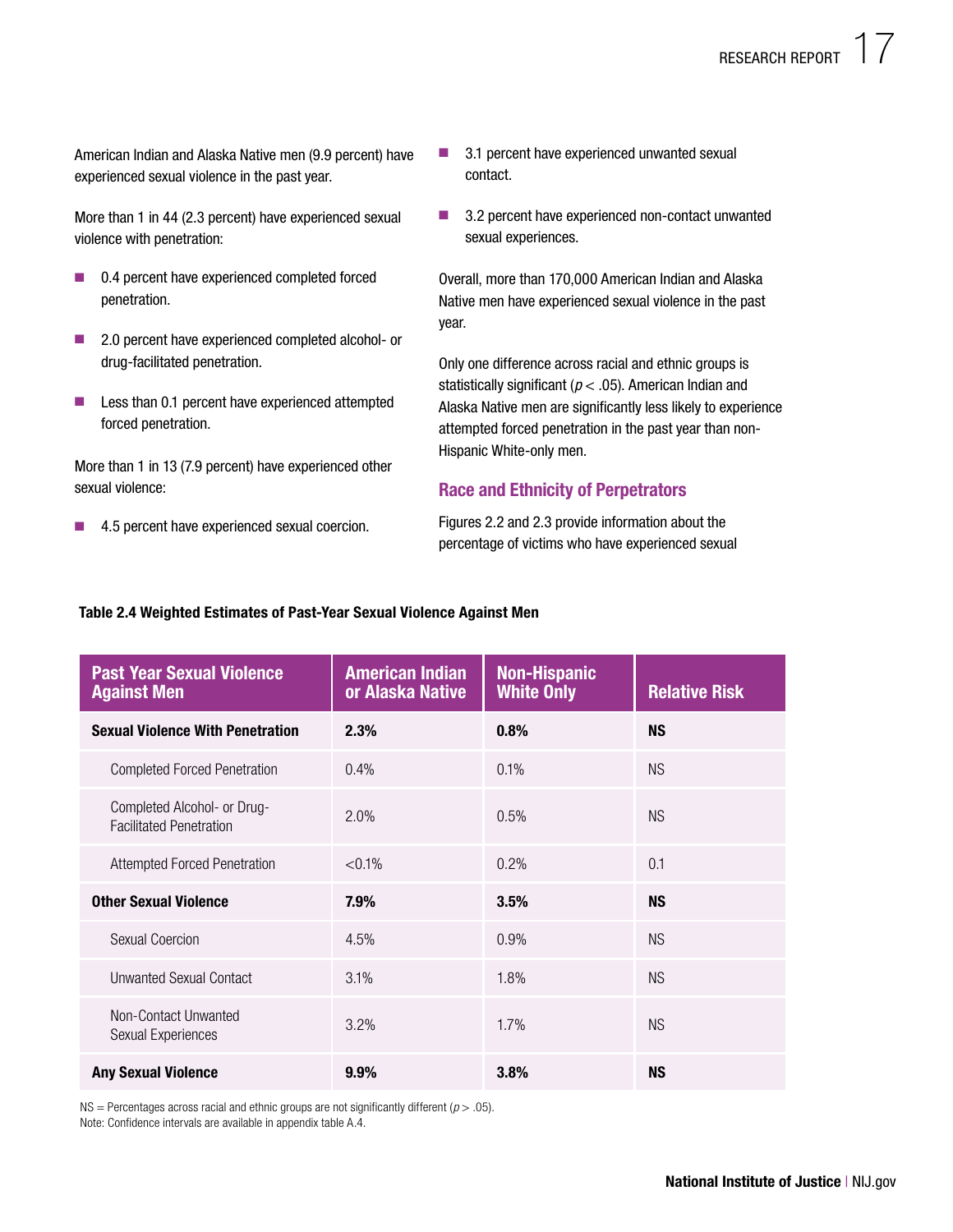#### Differences Between CDC and NIJ Measures of Sexual Violence

It is difficult to compare the NIJ and CDC measures of sexual violence:

- CDC included 'being harassed in a public place' as an indicator of non-contact unwanted sexual experiences. This indicator is not included in NIJ's measure of sexual violence.
- Certain behaviors were classified differently. For example, CDC classified someone putting their mouth on a male victim's anus as 'being made to penetrate' (a form of other sexual violence). NIJ classified this behavior as 'being penetrated' (a form of sexual violence with penetration).

With the NISVS data, it is impossible to separate 'being penetrated *by* someone else' and 'being *made to*  penetrate someone else,' even when considering the sex of the perpetrator. As a result, the NIJ measures of sexual violence keep all behaviors that include forced and alcohol- or drug-facilitated penetration in the category of 'sexual violence with penetration'. This creates mutually exclusive categories of sexual violence with the NISVS data. Additional details are available in Rosay's (2015) technical report (see chapters 19 and 26).

violence in their lifetime by interracial and intraracial perpetrators. They provide information about the percentage of American Indian and Alaska Native victims who have experienced sexual violence in their lifetime by a perpetrator who was also American Indian or Alaska Native (intraracial) and by a perpetrator who was not American Indian or Alaska Native (interracial). Similarly, they provide information about the percentage of victims who were non-Hispanic White only who have experienced sexual violence in their lifetime by a perpetrator who was also non-Hispanic White only (intraracial) and by a perpetrator who was not non-Hispanic White only (interracial). Figures 2.2 and 2.3 do not provide information about the number of interracial and intraracial perpetrators. All differences across racial and ethnic groups are statistically significant (*p* < .05). Past-year differences are also statistically significant  $(p < .05$ ; results not shown).

American Indian and Alaska Native victims are significantly more likely than non-Hispanic White-only victims to have experienced sexual violence by an interracial perpetrator:

Female victims are 3.0 times as likely to have experienced sexual violence by an interracial perpetrator as non-Hispanic White-only female victims (96 percent versus 32 percent).

■ Male victims are 3.3 times as likely to have experienced sexual violence by an interracial perpetrator as non-Hispanic White-only male victims (89 percent versus 27 percent).

Conversely, American Indian and Alaska Native victims are significantly less likely than non-Hispanic Whiteonly victims to have experienced sexual violence by an intraracial perpetrator:

- Female victims are 0.2 times as likely to have experienced sexual violence by an intraracial perpetrator as non-Hispanic White-only female victims (21 percent versus 91 percent).
- Male victims are 0.3 times as likely to have experienced sexual violence by an intraracial perpetrator as non-Hispanic White-only male victims (29 percent versus 91 percent).

#### **Summary**

More than half of American Indian and Alaska Native women (56.1 percent) have experienced sexual violence in their lifetime. More than 1 in 3 (35.0 percent) have experienced sexual violence with penetration. This is consistent with the NVAWS estimate of 34.1 percent but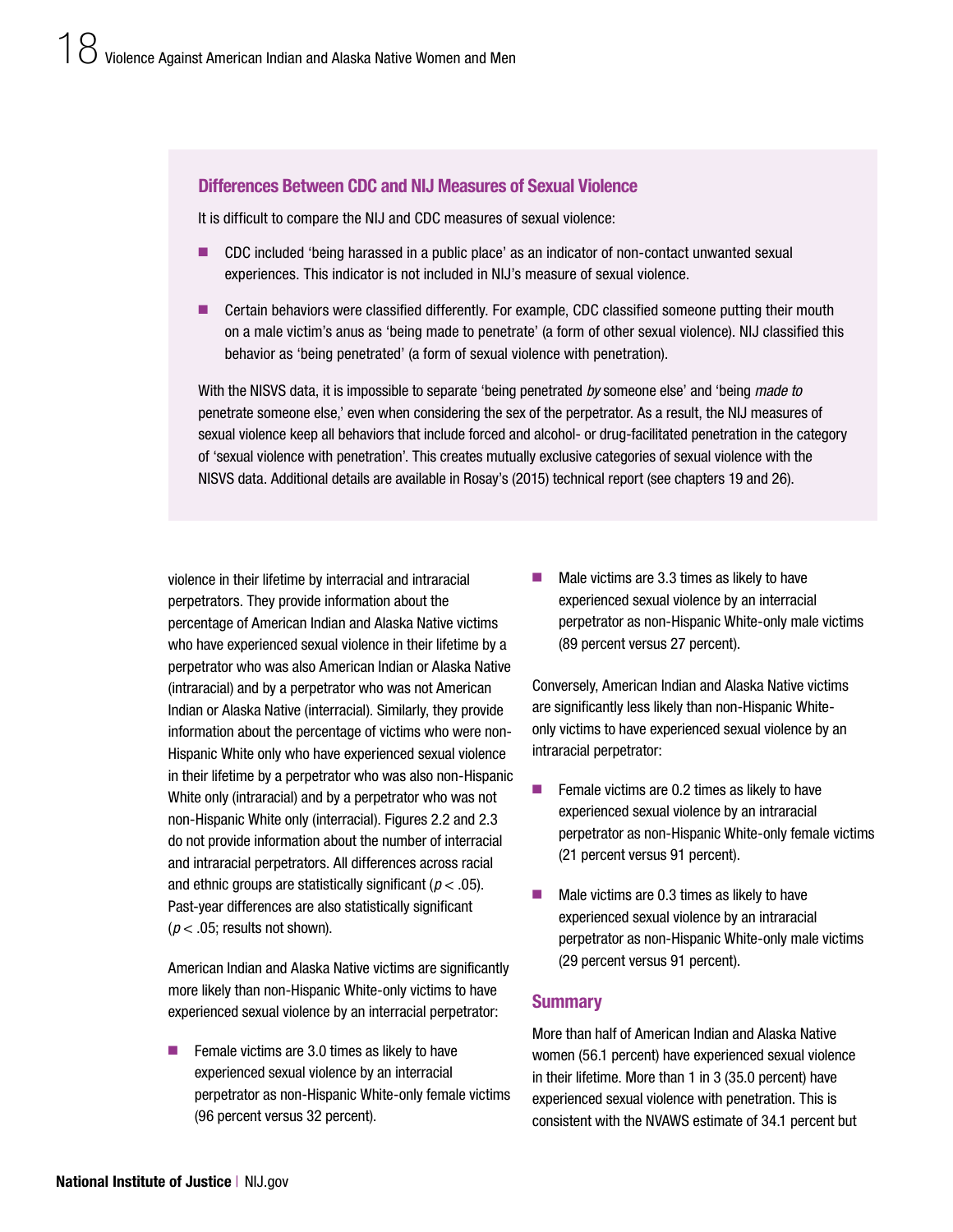#### Figure 2.2 Interracial Sexual Violence: Weighted Estimates for Lifetime Victims



Percentage of victims experiencing sexual violence by an interracial perpetrator

Notes: Samples are restricted to victims of sexual violence. Confidence intervals are available in appendix table A.5.

higher than the previous NISVS estimates of 26.9 percent and 27.5 percent. Among the American Indian and Alaska Native women who have experienced sexual violence in their lifetime, almost all (96 percent) have experienced sexual violence by an interracial perpetrator and 21 percent have experienced sexual violence by an intraracial perpetrator.

Among American Indian and Alaska Native men, more than 1 in 4 (27.5 percent) have experienced sexual violence in their lifetime. More than 1 in 10 (10.8 percent) have experienced sexual violence with penetration. Among the American Indian and Alaska Native men who have experienced sexual violence in their lifetime, almost all (89 percent) have experienced sexual violence by an interracial perpetrator and 29 percent have experienced sexual violence by an intraracial perpetrator.

#### Figure 2.3 Intraracial Sexual Violence: Weighted Estimates for Lifetime Victims

Percentage of victims experiencing sexual violence by an intraracial perpetrator



Notes: Samples are restricted to victims of sexual violence. Confidence intervals are available in appendix table A.5.

Past-year estimates for American Indian and Alaska Native people showed that more than 1 in 7 women (14.4 percent) and more than 1 in 11 men (9.9 percent) have experienced sexual violence in the past year. More than 1 in 22 women (4.6 percent) and more than 1 in 44 men (2.3 percent) have experienced sexual violence with penetration. More than 120,000 American Indian and Alaska Native women and men have experienced sexual violence with penetration at least once in the past year. This implies that the annual number of victimizations is at least 120,000 — an estimate that is 18 to 21 times as high as the NCVS estimates of 5,900 to 6,956 rapes and sexual assaults per year.

These new estimates provide a comprehensive description of the sexual violence experienced by American Indian and Alaska Native women and men. Results clearly show high prevalence rates for both women and men. More than half of American Indian and Alaska Native women and more than 1 in 4 American Indian and Alaska Native men have experienced sexual violence in their lifetime.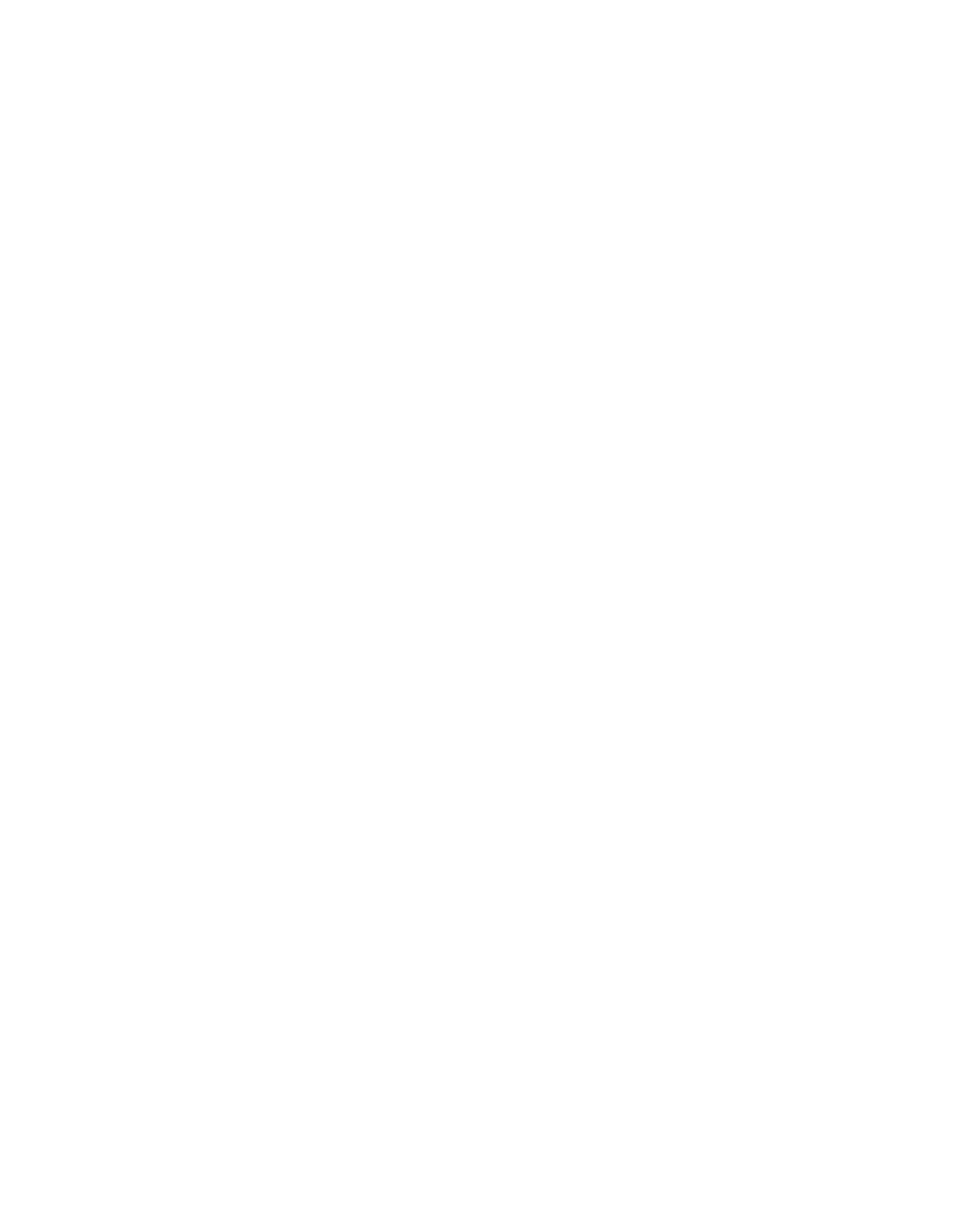### Chapter 3. Physical Violence by Intimate Partners

National estimates of physical violence by intimate partners against American Indian and Alaska Native women and men are available from the National Crime Victimization Survey (NCVS), the National Violence Against Women Survey (NVAWS), and the National Intimate Partner and Sexual Violence Survey (NISVS).

The NCVS examined simple and aggravated assaults committed by intimate partners and family members (Greenfeld and Smith, 1999; Perry, 2004). Simple assaults are attacks and attempted attacks without weapons and without serious injury, whereas aggravated assaults are attacks and attempted attacks with weapons or with serious injury. Using NCVS data from 1992 to 2001, Perry (2004) found that the average annual rate for American Indian and Alaska Native people age 12 or older was 25 per 1,000 for aggravated assaults and 61 per 1,000 for simple assaults. Fourteen percent of aggravated assaults and 25 percent of simple assaults were committed by intimate partners and family members (the remainder were committed by acquaintances and strangers). These NCVS estimates showed that the average annual rates for victimizations committed by intimate partners and family members were 3.5 per 1,000 for aggravated assaults and 15.3 per 1,000 for simple assaults. Similar (but slightly lower) numbers had been previously reported by Greenfeld and Smith (1999), who had used NCVS data from 1992 to 1996. Their NCVS estimates showed that the average annual rates for victimizations committed by intimates and family members were 2.5 per 1,000 for aggravated assaults and 13.3 per 1,000 for simple assaults.

#### Key Findings

Among American Indian and Alaska Native women, 55.5 percent have experienced physical violence by intimate partners in their lifetime, and 8.6 percent have experienced it in the past year. Among American Indian and Alaska Native men, 43.2 percent have experienced physical violence by intimate partners in their lifetime and 5.6 percent have experienced it in the past year. Among American Indian and Alaska Native victims, 90 percent of women and 85 percent of men have experienced physical violence by an interracial intimate partner.

The NVAWS asked women and men whether an intimate partner had thrown something at them that could hurt; pushed, grabbed or shoved them; pulled their hair; slapped or hit them; kicked or bit them; choked or attempted to drown them; hit them with some object; beat them up; threatened them with a knife or other weapon; used a gun on them; or used a knife or other weapon on them. Intimate partners included current and former spouses, same-sex and opposite-sex cohabitating partners, and dates. Results showed that 30.7 percent of American Indian and Alaska Native women and 11.4 percent of American Indian and Alaska Native men had experienced a physical assault by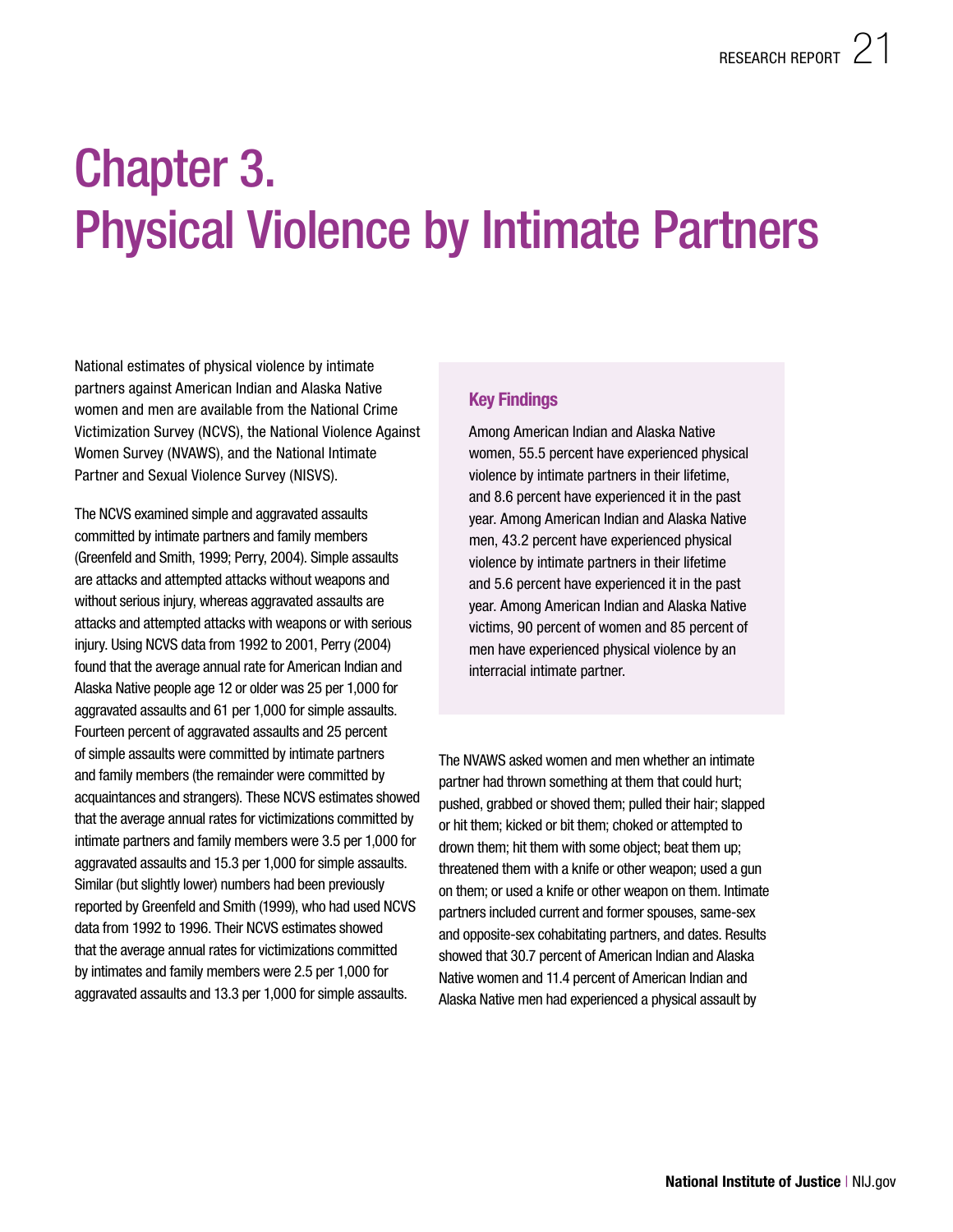an intimate partner in their lifetime (Tjaden and Thoennes, 2000a). Differences across racial groups were not statistically significant, but sample sizes were small (88 women and 105 men).

Similar questions were included in the NISVS. Respondents were asked whether any of their current or former romantic or sexual partners had ever slapped them, pushed or shoved them, hurt them by pulling their hair, hit them with a fist or something hard, kicked them, slammed them against something, tried to hurt them by choking or suffocating them, beaten them, burned them on purpose, or used a knife or gun on them. The 2010 results from the general population sample showed that 45.9 percent of non-Hispanic American Indian and Alaska Native women (an estimated 399,000) and 45.3 percent of non-Hispanic American Indian and Alaska Native men (an estimated 365,000) had experienced physical violence by an intimate partner (Black et al., 2011). The 2011

results showed that 51.7 percent of non-Hispanic American Indian and Alaska Native women (an estimated 424,000) and 43.0 percent of non-Hispanic American Indian and Alaska Native men (an estimated 355,000) had experienced physical violence by an intimate partner (Breiding et al., 2014). Pastyear estimates were not provided.

This chapter focuses on physical violence by intimate partners and does not include other forms of violence by intimate partners (such as sexual violence or stalking). With the NISVS data, it is not always possible to know with certainty whether sexual violence and stalking incidents were committed by intimate partners or by non-intimate partners (for additional details, see Rosay's 2015 technical report, chapters 19 and 26). As a result, the analysis below focuses on physical violence only. Both lifetime and past-year estimates are provided.

#### Definition of NIJ Measures of Physical Violence by Intimate Partners

Physical violence by intimate partners includes (a) being slapped, pushed or shoved, and (b) severe physical violence. Severe physical violence includes being hit with a fist or something hard, being kicked, being hurt by having your hair pulled, being slammed against something, being hurt by being choked or suffocated, being beaten, being burned on purpose, or having a knife or gun used on you. Intimate partners include current and former romantic or sexual partners. This includes spouses, boyfriends, girlfriends, and people the respondents were dating, seeing, or hooking up with.

#### Differences Between CDC and NIJ Measures of Physical Violence by Intimate Partners

Other than differences in data cleaning and data analysis, there are no differences between the CDC and the NIJ measures of physical violence by intimate partners. However, it is important to note that the NIJ measures do not include stalking, sexual violence, psychological aggression, or the control of reproductive and sexual health (these, along with physical violence, are all included in CDC's measure of violence by intimate partners). Stalking and sexual violence were excluded from NIJ's measures because "it was not always possible to assess the age or relationship at the time specific types of violent behavior occurred" (Black et al., 2011:85). Psychological aggression and the control of reproductive or sexual health were excluded to focus on physical violence. Additional details are available in Rosay's (2015) technical report (see chapters 19 and 26).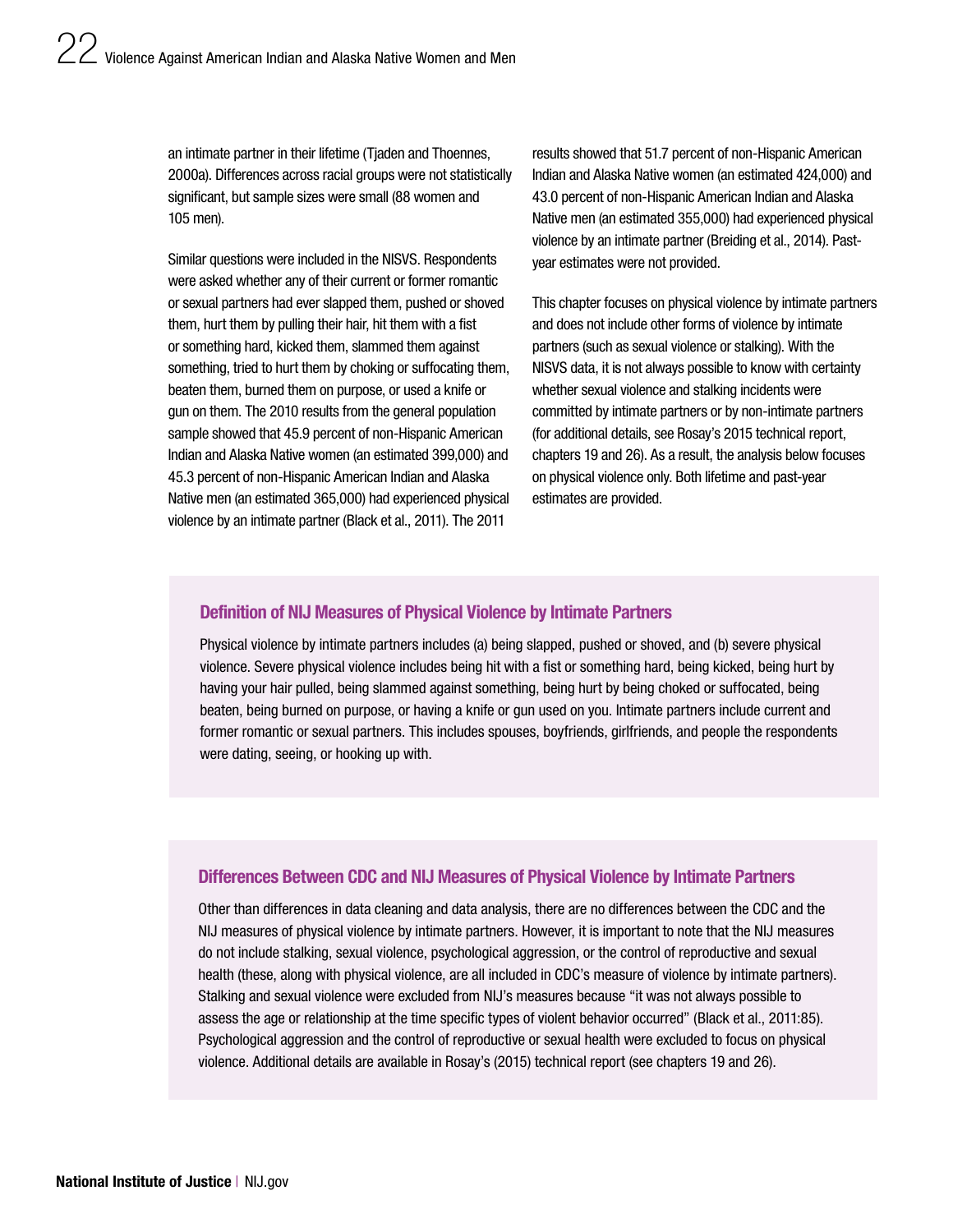#### Prevalence of Physical Violence by Intimate Partners Against Women

Lifetime and past-year estimates of physical violence against women are presented in table 3.1.

More than 1 in 2 American Indian and Alaska Native women (55.5 percent) have experienced physical violence by intimate partners in their lifetime:

- 52.2 percent have been slapped, pushed, or shoved by intimate partners.
- 42.4 percent have experienced severe physical violence by intimate partners.

Overall, more than 1 million American Indian and Alaska Native women have experienced physical violence by intimate partners in their lifetime.

More than 1 in 12 American Indian and Alaska Native women (8.6 percent) have experienced physical violence by intimate partners in the past year:

- 8.0 percent have been slapped, pushed, or shoved by intimate partners.
- 2.8 percent have experienced severe physical violence by intimate partners.

Overall, more than 155,000 American Indian and Alaska Native women have experienced physical violence by intimate partners in the past year.

Relative to non-Hispanic White-only women, American Indian and Alaska Native women are —

- 1.6 times as likely to have experienced physical violence by intimate partners ( $p < .05$ ).
- 1.6 times as likely to have been slapped, pushed, or shoved by intimate partners ( $p < .05$ ).
- 1.7 times as likely to have experienced severe physical violence by intimate partners ( $p < .05$ ).

Past-year differences across racial and ethnic groups are not statistically significant ( $p > .05$ ).

| <b>Physical Violence by Intimate</b><br><b>Partners Against Women</b> | <b>American Indian</b><br>or Alaska Native | <b>Non-Hispanic</b><br><b>White Only</b> | <b>Relative Risk</b> |
|-----------------------------------------------------------------------|--------------------------------------------|------------------------------------------|----------------------|
| Lifetime Estimate                                                     | 55.5%                                      | 34.5%                                    | 1.6                  |
| Slapped, Pushed, or Shoved                                            | 52.2%                                      | 32.3%                                    | 1.6                  |
| Severe Physical Violence                                              | 42.4%                                      | 24.8%                                    | 1.7                  |
| <b>Past-Year Estimate</b>                                             | 8.6%                                       | 4.1%                                     | <b>NS</b>            |
| Slapped, Pushed, or Shoved                                            | 8.0%                                       | 3.6%                                     | NS.                  |
| Severe Physical Violence                                              | 2.8%                                       | 2.6%                                     | <b>NS</b>            |

#### Table 3.1 Weighted Estimates of Physical Violence by Intimate Partners Against Women

NS = Percentages across racial and ethnic groups are not significantly different (*p* > .05).

Note: Confidence intervals are available in appendix table A.6.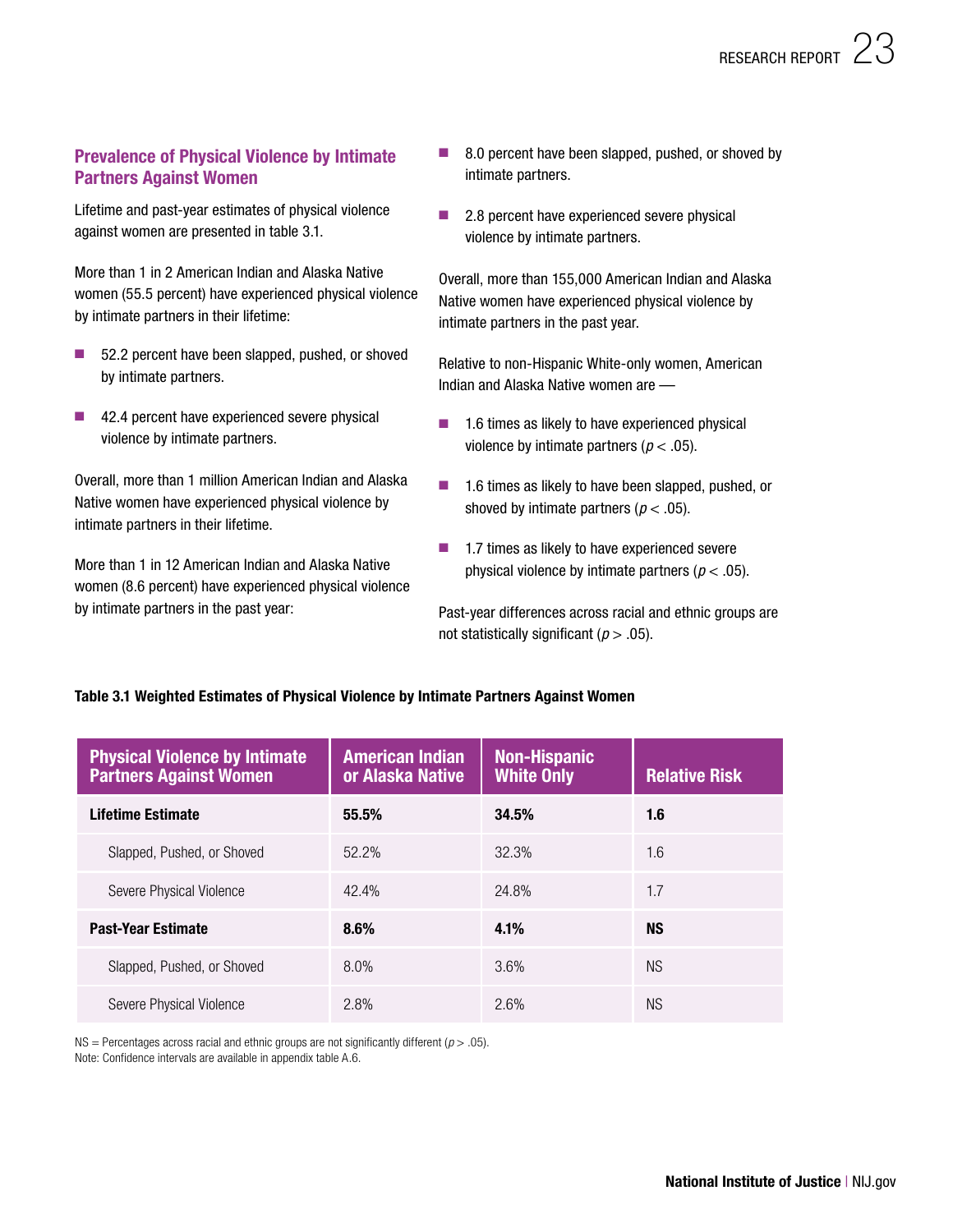#### Prevalence of Physical Violence by Intimate Partners Against Men

Lifetime and past-year estimates of physical violence against men are presented in table 3.2.

More than 1 in 3 American Indian and Alaska Native men (43.2 percent) have experienced physical violence by intimate partners in their lifetime:

- 36.5 percent have been slapped, pushed, or shoved by intimate partners.
- 25.2 percent have experienced severe physical violence by intimate partners.

Overall, more than 745,000 American Indian and Alaska Native men have experienced physical violence by intimate partners in their lifetime.

More than 1 in 18 American Indian and Alaska Native men (5.6 percent) have experienced physical violence by intimate partners in the past year:

■ 5.4 percent have been slapped, pushed, or shoved by intimate partners.

■ 4.2 percent have experienced severe physical violence by intimate partners.

Overall, more than 95,000 American Indian and Alaska Native men have experienced physical violence by intimate partners in the past year.

Relative to non-Hispanic White-only men, American Indian and Alaska Native men are —

- 1.4 times as likely to have experienced physical violence by intimate partners (*p* < .05).
- 1.7 times as likely to have experienced severe physical violence by intimate partners ( $p < .05$ ).

Other differences across racial and ethnic groups are not statistically significant (*p* > .05).

#### Lifetime Forms of Physical Violence by Intimate Partners

Table 3.3 provides details on the types of physical violence that were experienced by American Indian and Alaska Native victims in their lifetime.

| <b>Physical Violence by Intimate</b><br><b>Partners Against Men</b> | <b>American Indian</b><br>or Alaska Native | <b>Non-Hispanic</b><br><b>White Only</b> | <b>Relative Risk</b> |
|---------------------------------------------------------------------|--------------------------------------------|------------------------------------------|----------------------|
| <b>Lifetime Estimate</b>                                            | 43.2%                                      | 30.5%                                    | 1.4                  |
| Slapped, Pushed, or Shoved                                          | 36.5%                                      | 28.0%                                    | <b>NS</b>            |
| Severe Physical Violence                                            | 25.2%                                      | 14.5%                                    | 1.7                  |
| <b>Past-Year Estimate</b>                                           | 5.6%                                       | 4.5%                                     | <b>NS</b>            |
| Slapped, Pushed, or Shoved                                          | 5.4%                                       | 4.2%                                     | <b>NS</b>            |
| Severe Physical Violence                                            | 4.2%                                       | 1.8%                                     | ΝS                   |

#### Table 3.2 Weighted Estimates of Physical Violence by Intimate Partners Against Men

NS = Percentages across racial and ethnic groups are not significantly different (*p* > .05).

Note: Confidence intervals are available in appendix table A.7.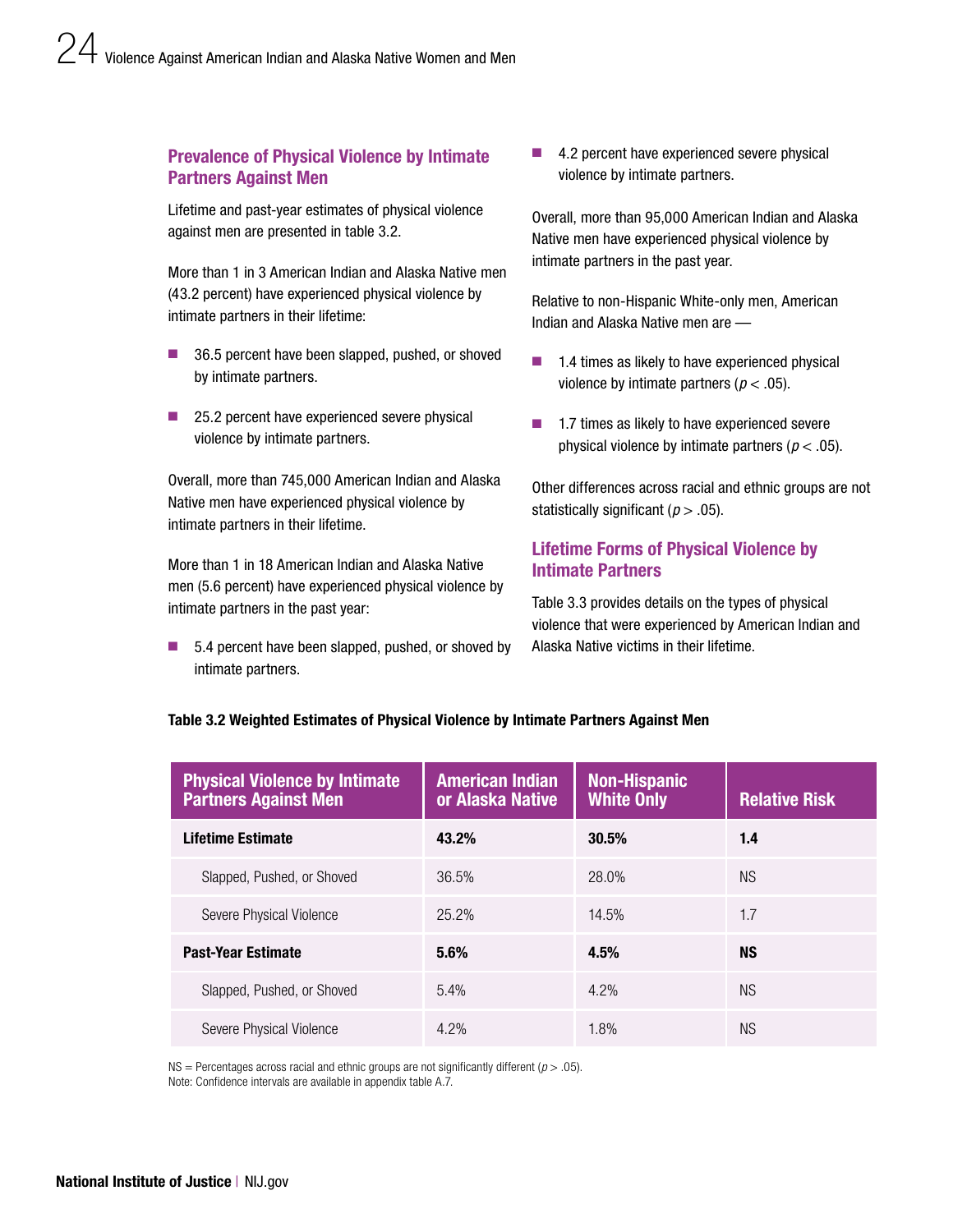Among female victims, the most common forms of physical violence included being pushed or shoved (experienced by 83.2 percent of victims) and being slapped, slammed against something, and hit with a fist or something hard (all experienced by more than half of victims). Almost 1 in 2 female victims were beaten. More than 1 in 3 female victims were hurt by being choked or suffocated, and more than 1 in 4 were kicked, were hurt by having their hair pulled, and had a knife or gun used on them. Almost 1 in 10 female victims were burned on purpose.

Among male victims, the most common forms of physical violence included being slapped (experienced by 66.4

percent of victims), being pushed or shoved (experienced by 64.0 percent of victims), and being hit with a fist or something hard (experienced by 43.9 percent of victims). More than 1 in 5 male victims were kicked, and more than 1 in 6 were hurt by having their hair pulled, were slammed against something, and were beaten. More than 1 in 9 male victims had a knife or gun used on them.

Relative to female victims, male victims were less likely to have been slammed against something, to have been hurt by being choked or suffocated, to have been beaten, or to have been burned on purpose (differences across gender groups are statistically significant, *p* < .05; results not shown).

| Table 3.3 Weighted Estimates of Lifetime Physical Violence by Intimate Partners Experienced by American |
|---------------------------------------------------------------------------------------------------------|
| <b>Indian and Alaska Native Victims</b>                                                                 |

| <b>Lifetime Physical Violence by Intimate Partners</b><br><b>Experienced by American Indian and Alaska</b><br><b>Native Victims</b> | <b>Female Victims</b> | <b>Male Victims</b> |
|-------------------------------------------------------------------------------------------------------------------------------------|-----------------------|---------------------|
| Slapped                                                                                                                             | 59.8%                 | 66.4%               |
| Pushed or shoved                                                                                                                    | 83.2%                 | 64.0%               |
| Hit with a fist or something hard                                                                                                   | 53.6%                 | 43.9%               |
| Kicked                                                                                                                              | 28.3%                 | 22.0%               |
| Hurt by having hair pulled                                                                                                          | 27.3%                 | 18.6%               |
| Slammed against something                                                                                                           | 53.8%                 | 18.0%               |
| Hurt by being choked or suffocated                                                                                                  | 37.6%                 | 6.3%                |
| <b>Beaten</b>                                                                                                                       | 45.9%                 | 17.5%               |
| Burned on purpose                                                                                                                   | 9.1%                  | 0.2%                |
| Had a knife or gun used on them                                                                                                     | 27.1%                 | 11.3%               |

Notes: Samples are restricted to victims of physical violence by intimate partners. Confidence intervals are available in appendix table A.8.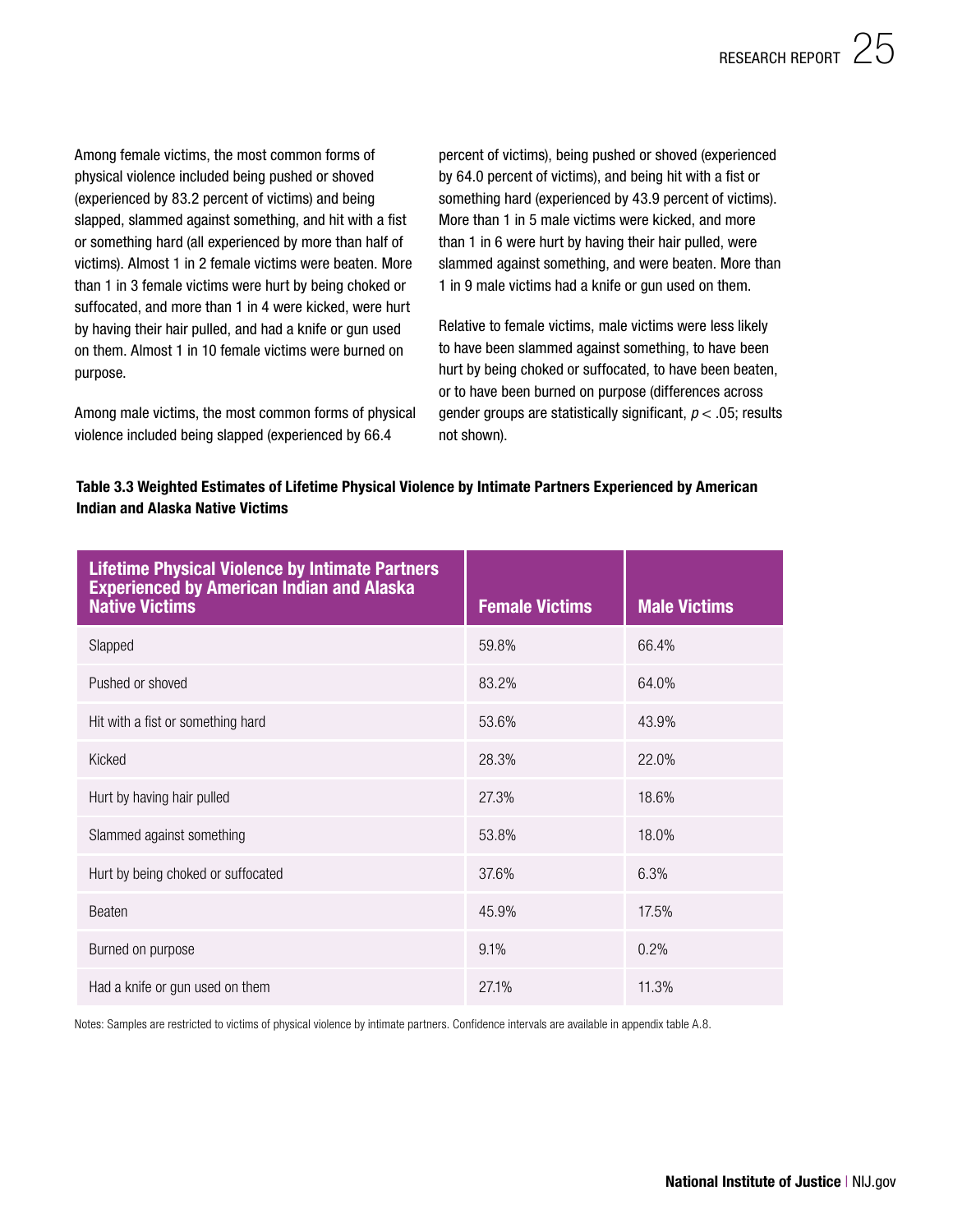#### Race and Ethnicity of Perpetrators

Figures 3.1 and 3.2 provide information about the percentage of victims who have experienced physical violence in their lifetime by interracial and intraracial intimate partners. Interracial intimate partners are of a different race and ethnicity than the victim, while intraracial intimate partners are of the same race and ethnicity as the victim. All differences across racial and ethnic groups are statistically significant (*p* < .05).

American Indian and Alaska Native victims are significantly more likely than non-Hispanic White-only victims to have experienced physical violence by an interracial intimate partner:

■ Female victims are 5.0 times as likely to have experienced physical violence by an interracial intimate partner as non-Hispanic White-only female victims (90 percent versus 18 percent).

# Figure 3.1 Interracial Physical Violence by Intimate Partners: Weighted Estimates for Lifetime Victims

Percentage of victims experiencing physical violence by an interracial intimate partner



Male victims are 5.0 times as likely to have experienced physical violence by an interracial intimate partner as non-Hispanic White-only male victims (85 percent versus 17 percent).

Conversely, American Indian and Alaska Native victims are significantly less likely than non-Hispanic Whiteonly victims to have experienced physical violence by an intraracial intimate partner:

- Female victims are 0.2 times as likely to have experienced physical violence by an intraracial intimate partner as non-Hispanic White-only female victims (18 percent versus 89 percent).
- Male victims are 0.2 times as likely to have experienced physical violence by an intraracial intimate partner as non-Hispanic White-only male victims (21 percent versus 90 percent).

# Figure 3.2 Intraracial Physical Violence by Intimate Partners: Weighted Estimates for Lifetime Victims

Percentage of victims experiencing physical violence by an intraracial intimate partner



Notes: Samples are restricted to victims of physical violence by intimate partners. Confidence intervals are available in appendix table A.9.

Notes: Samples are restricted to victims of physical violence by intimate partners. Confidence intervals are available in appendix table A.9.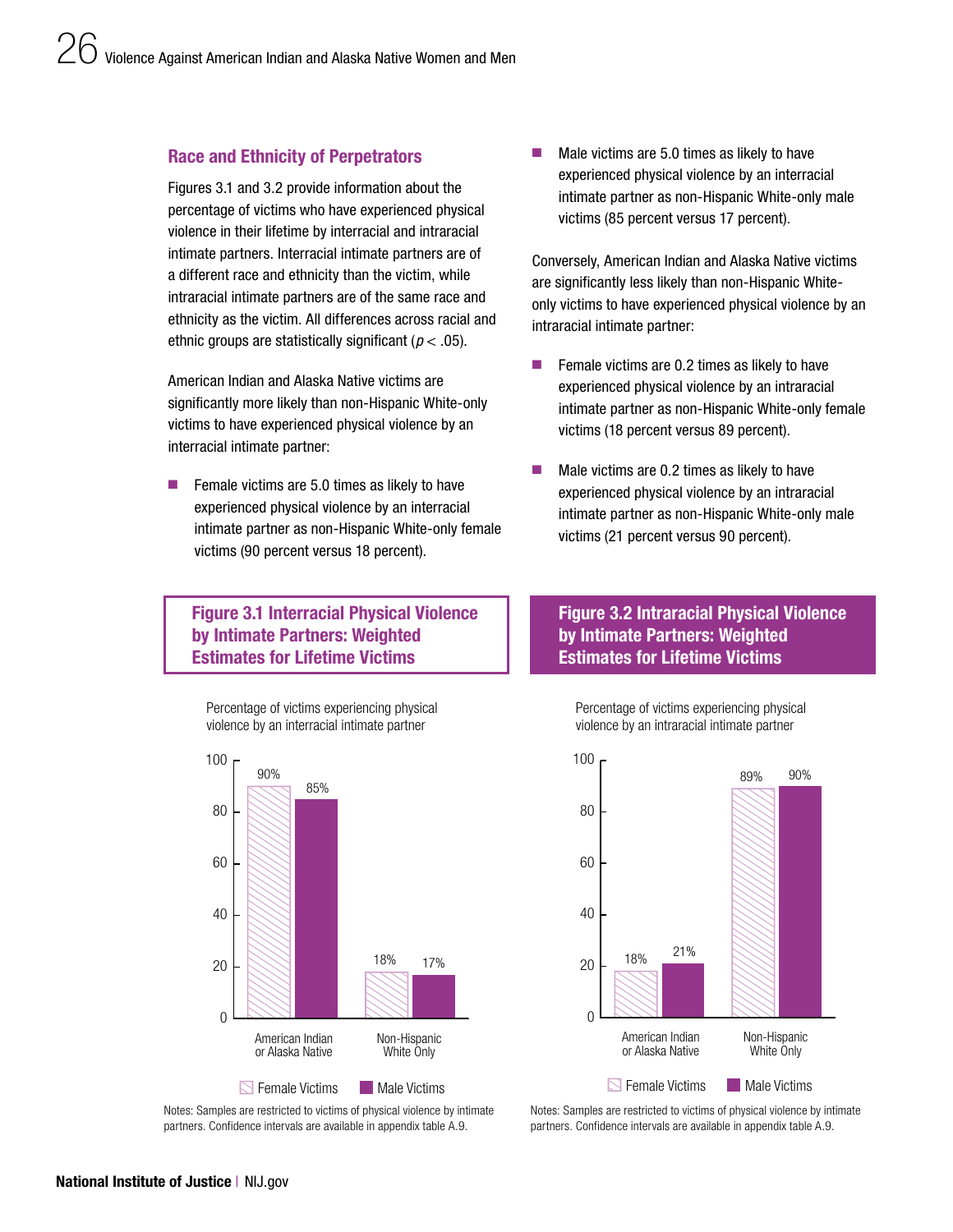### **Summary**

Results showed that 55.5 percent of American Indian and Alaska Native women and 43.2 percent of American Indian and Alaska Native men have experienced physical violence by an intimate partner. These rates are significantly higher than the rates for non-Hispanic Whiteonly women and men. They are similar to the previously reported NISVS rates and greater than the NVAWS rates. Past-year estimates showed that 8.6 percent of American Indian and Alaska Native women and 5.6 percent of American Indian and Alaska Native men have experienced physical violence by an intimate partner. These rates are higher than the rates for non-Hispanic White-only women and men, but not significantly so (*p* > .05). Not surprisingly, they are substantially greater than the NCVS rates.

Four behaviors were experienced by at least half of American Indian and Alaska Native female victims. These included being slapped, pushed or shoved, hit with a fist or something hard, and slammed against something. The behavior that was experienced by the least percentage of American Indian and Alaska Native female victims was being burned on purpose — but almost 1 in 10

experienced this form of physical violence. In addition, American Indian and Alaska Native female victims were significantly more likely to have been burned on purpose than American Indian and Alaska Native male victims (*p* < .05). Two behaviors were experienced by at least half of American Indian and Alaska Native male victims being slapped and being pushed or shoved.

Relative to non-Hispanic White-only victims, American Indian and Alaska Native victims (both male and female) are significantly more likely to have experienced physical violence by an interracial perpetrator. Conversely, they are significantly less likely than non-Hispanic Whiteonly victims to have experienced physical violence by an intraracial perpetrator.

It is important to emphasize that not all forms of physical violence are included. In addition, physical violence by non-intimate partners is not included. Nonetheless, estimates show that approximately half of American Indian and Alaska Native women and men have experienced physical violence by intimate partners. This is significantly more prevalent for American Indian and Alaska Native women and men than for non-Hispanic White-only women and men.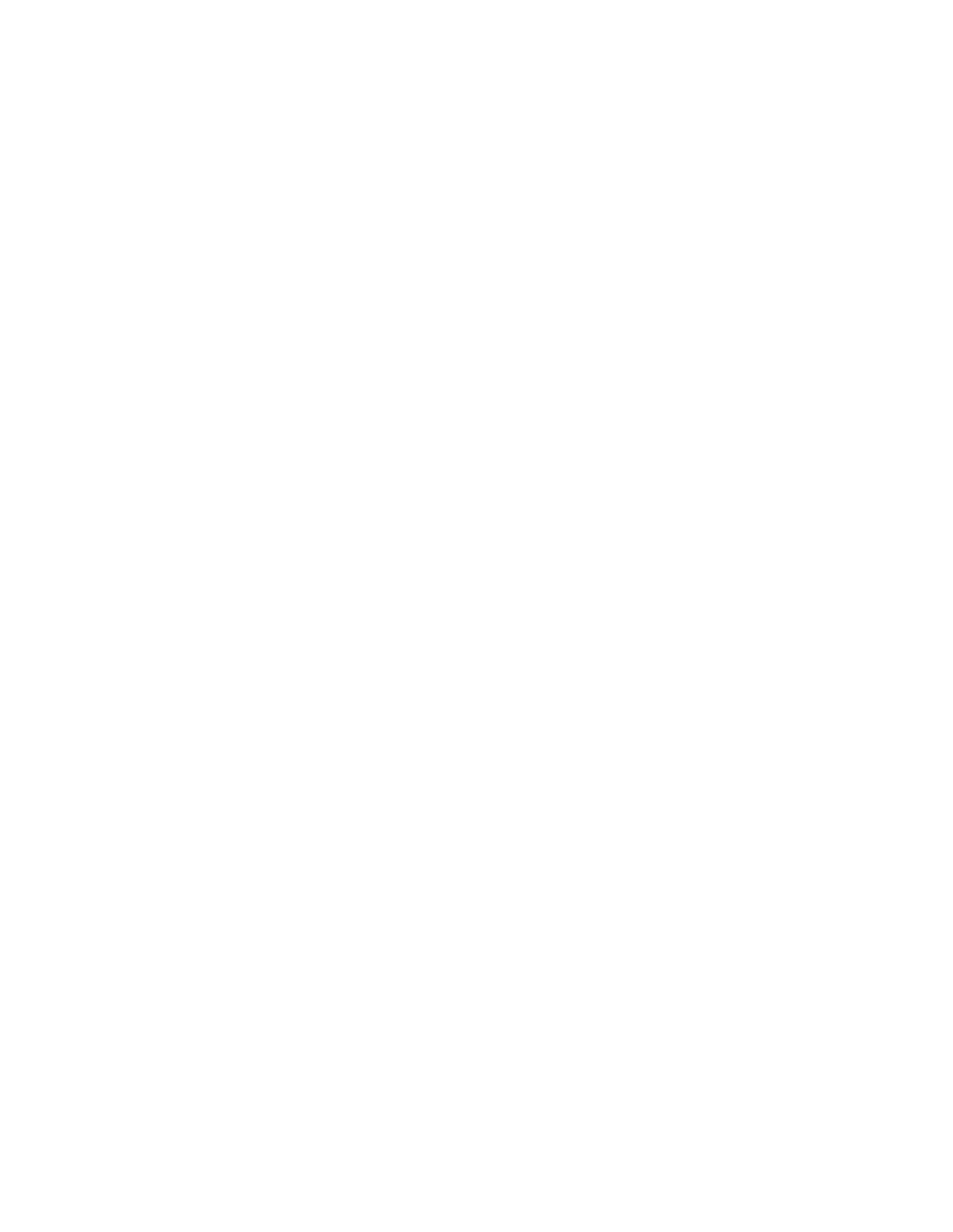# Chapter 4. **Stalking**

Stalking is generally defined as a course of conduct (i.e., multiple stalking behaviors) that would reasonably cause fear. To experience stalking, victims must experience multiple stalking behaviors (i.e., at least two different stalking behaviors or the same stalking behavior at least twice). In addition, the course of conduct must reasonably cause fear. National estimates of stalking experienced by American Indian and Alaska Native women and men are available from the Supplemental Victimization Survey (SVS), the National Violence Against Women Survey (NVAWS), and the National Intimate Partner and Sexual Violence Survey (NISVS). Each estimate includes a different set of stalking behaviors and different measures of fear.

The SVS was conducted in 2006 as a supplement to the National Crime Victimization Survey (NCVS). Stalking behaviors included instances when someone, male or female (not including bill collectors, telephone solicitors, or other sales people), ever frightened, concerned, angered, or annoyed the respondent by making unwanted phone calls or leaving messages; sending unsolicited or unwanted letters, emails, or other forms of written correspondence or communication; following or spying on the respondent; waiting outside or inside places such as the respondent's home, school, workplace, or recreation place; showing up at places where the respondent was, even though he or she had no business being there; leaving unwanted items, presents, or flowers; and posting information or spreading rumors about the respondent on the Internet, in a public place, or by word of mouth. To be counted as victims of stalking, respondents had to experience "at least one of these behaviors on at least two separate occasions" and "must have feared for their safety or that of a family member […] or have experienced additional threatening behaviors that would cause a reasonable person to feel fear" (Baum et al., 2009:1). Results showed that 2.2

#### Key Findings

Among American Indian and Alaska Native women, 48.8 percent have experienced stalking in their lifetime and 11.6 percent have experienced it in the past year. Among American Indian and Alaska Native men, 18.6 percent have experienced stalking in their lifetime and 3.8 percent have experienced it in the past year. Among American Indian and Alaska Native victims, 89 percent of women and 91 percent of men have experienced stalking by an interracial perpetrator.

percent of American Indian and Alaska Native women and men had experienced stalking in the past year (but results were based on 10 or fewer sample cases; Catalano, 2012).

The NVAWS respondents were asked whether anyone, male or female (not including bill collectors, telephone solicitors, or other sales people), ever followed or spied on them; sent them unsolicited letters or written correspondence; made unsolicited phone calls to them; stood outside their home, school, or workplace; showed up at places they were, even though he or she had no business being there; left unwanted items for them to find; tried to communicate in other ways against their will; or vandalized their property or destroyed something they loved. Respondents were counted as stalking victims if they reported that someone had done these things to them on more than one occasion and that they were very frightened or feared bodily harm. Results showed that 4.8 percent of American Indian and Alaska Native men and 17.0 percent of American Indian and Native women had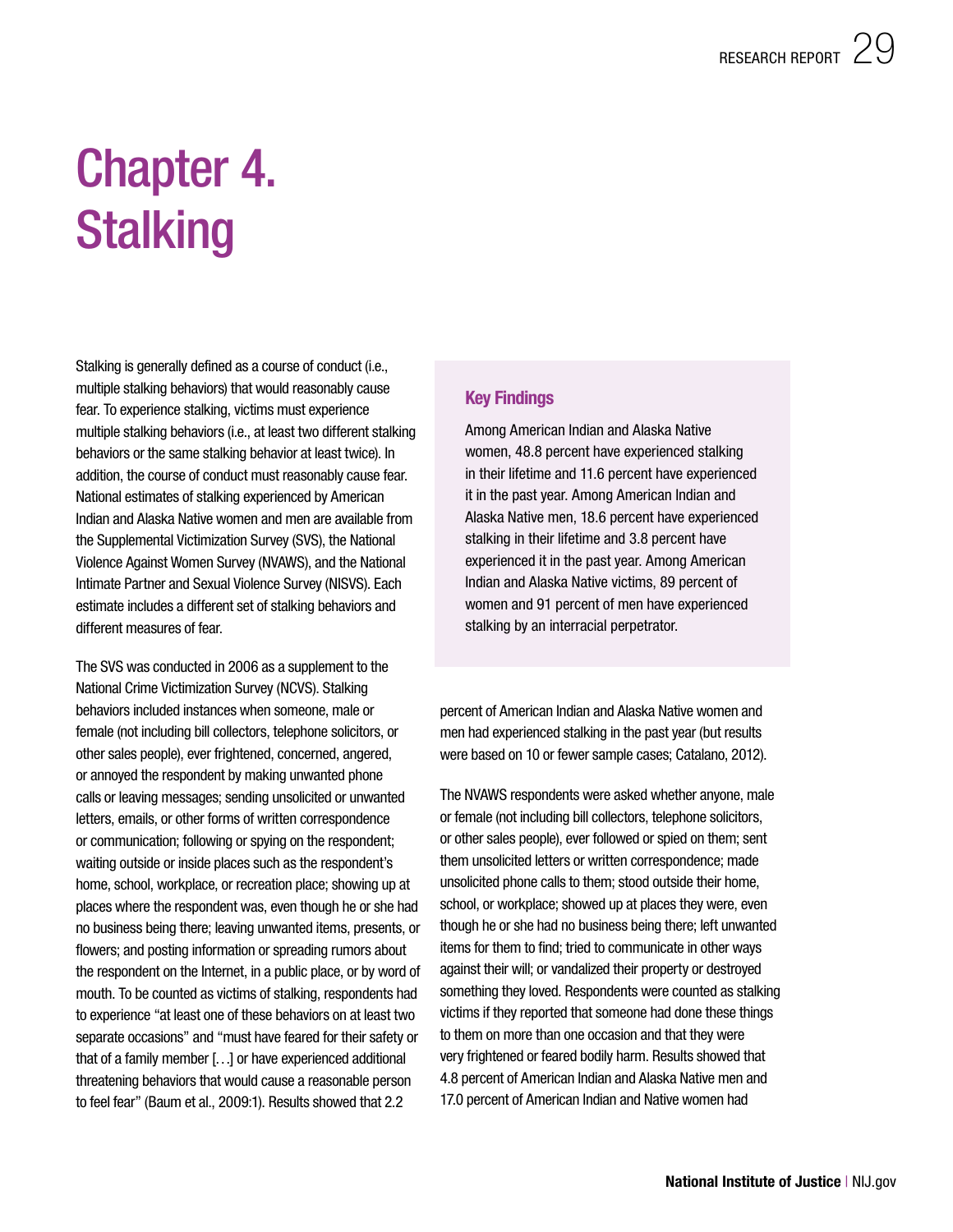experienced stalking in their lifetime (Tjaden and Thoennes, 1998). When removing the requirement for victims to be very frightened or fear bodily harm, the percentage of American Indian and Alaska Native women who had experienced stalking in their lifetime increases to 27.3 percent (Dietz and Martin, 2007). When focusing on stalking by intimate partners, 10.2 percent of American Indian and Alaska Native women had experienced stalking in their lifetime (Tjaden and Thoennes, 2000a).

The NISVS measured similar stalking behaviors. Respondents were asked whether anyone, other than bill collectors, telephone solicitors, and other sales people, had ever made unwanted phone calls to them or left them messages; sent them unwanted emails or messages; left them unwanted cards, letters, flowers, or presents; watched or followed them from a distance or spied on them; approached them or showed up in places when not wanted; left strange or potentially threatening items for them to find; or sneaked into their home or car and did things to scare them. Respondents were then counted as stalking victims if they experienced multiple stalking behaviors and felt very fearful or believed that they, or someone close to them, would be harmed or

killed. The 2010 NISVS results from the general population sample showed that 22.7 percent of non-Hispanic American Indian and Alaska Native women (approximately 197,000) had experienced stalking in their lifetime (Black et al., 2011). The 2011 NISVS results showed that 24.5 percent of non-Hispanic American Indian and Alaska Native women had experienced stalking in their lifetime (Breiding et al., 2014).

Because of low sample sizes, the previous research was limited and was often not able to produce past-year estimates or estimates for American Indian and Alaska Native men. The analysis in this section uses a sample of American Indian and Alaska Native women and men that is larger than previously used. In addition, it uses a less conservative definition of stalking than used in the original NVAWS and NISVS analyses. Those analyses required respondents to be very frightened, to fear bodily harm, or to believe that they or someone close to them would be harmed or killed. This analysis uses a requirement similar to the one used in the SVS analyses. To be counted as victims of stalking, respondents had to report multiple stalking behaviors and had to report feeling fear (any level) or experiencing behaviors that would cause a reasonable person to feel fear.

#### Definition of NIJ Measures of Stalking

Respondents experienced stalking in their lifetime when they experienced a course of conduct (multiple stalking behaviors) that would reasonably cause fear. The 2010 NISVS includes seven different stalking behaviors. Respondents were asked whether someone had made unwanted phone calls to them or left them messages; sent them unwanted emails, instant messages, or sent messages through websites like MySpace or Facebook; left them unwanted cards, letters, flowers, or presents; watched or followed them from a distance, or spied on them with a listening device, camera, or GPS; approached them or showed up in places, such as their home, workplace, or school when unwanted; left strange or potentially threatening items for them to find; and sneaked into their home or car and did things to scare them. Victims of stalking experienced these stalking behaviors multiple times (i.e., the same stalking behavior multiple times or multiple types of stalking behaviors). In addition, they experienced fear. Respondents were asked whether the perpetrator had ever caused them to be fearful; had ever damaged their personal property or belongings, such as in their home or car; had ever threatened them with physical harm; or had ever made them believe that they or someone close to them would be seriously harmed or killed. Respondents experienced stalking in the past year if their lifetime stalking experience extended into the past year (i.e., if any of the stalking behaviors occurred in the past year).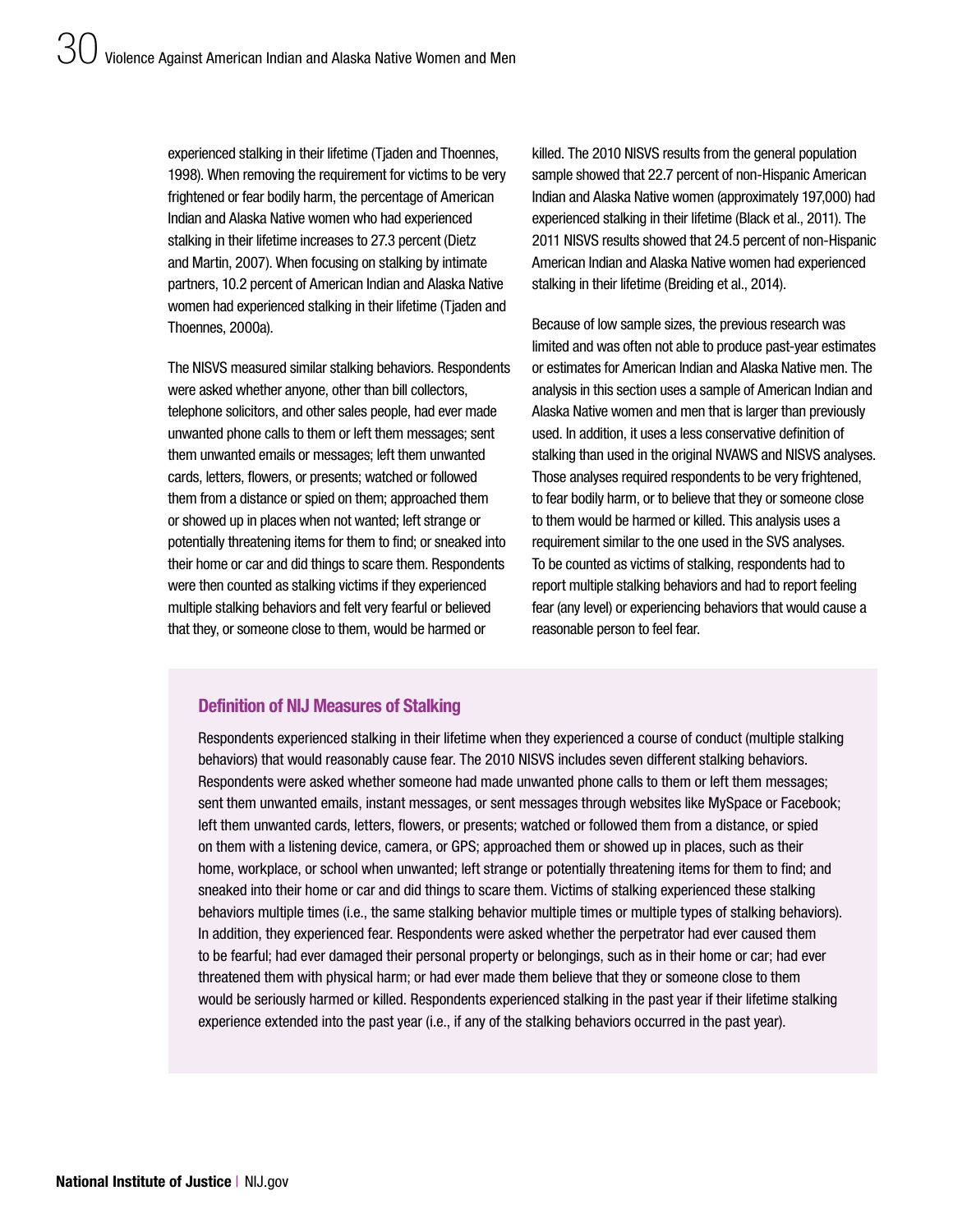# Differences Between CDC and NIJ Measures of Stalking

The NIJ measure of stalking includes the same seven stalking behaviors that were included in the CDC measure. However, contrary to the CDC measure, the NIJ measure does not require respondents to feel very fearful or to believe that they, or someone close to them, would be harmed or killed. Instead, the NIJ measure requires respondents to report that (a) they felt fear (any level of fear, from a little fearful to very fearful); (b) the perpetrator damaged their personal property or belongings, such as in their home or car; (c) the perpetrator made threats to physically harm them; or (d) they believed that they, or someone close to them, would be seriously harmed or killed. Under any of these conditions, the perpetrator's course of conduct would meet the definition of stalking because it would reasonably cause fear. Additional details are available in Rosay's (2015) technical report (see chapters 19 and 26).

# Prevalence of Stalking

Prevalence estimates for lifetime and past-year experiences of stalking are presented in table 4.1. Almost 1 in 2 American Indian and Alaska Native women (48.8 percent) have experienced stalking in their lifetime, and 1 in 9 (11.6 percent) have experienced stalking in the past year. More than 1 in 6 American Indian and Alaska Native men (18.6 percent) have experienced stalking in their lifetime, and 1 in 27 (3.8 percent) have experienced stalking in the past year.

Relative to non-Hispanic White-only women, American Indian and Alaska Native women are 1.8 times as likely to have experienced stalking in their lifetime (*p* < .05). Other differences across racial and ethnic groups are not statistically significant (*p* > .05).

Overall, more than 895,000 American Indian and Alaska Native women have experienced stalking in their lifetime and more than 210,000 have experienced stalking in the past year. More than 320,000 American Indian and Alaska Native men have experienced stalking in their lifetime and more than 65,000 have experienced stalking in the past year.

Table 4.2 provides additional details on the stalking behaviors that were experienced by American Indian and Alaska Native victims of lifetime stalking. Non-victims are not included in

| <b>Stalking</b>    | <b>American Indian</b><br>or Alaska Native | <b>Non-Hispanic</b><br><b>White Only</b> | <b>Relative Risk</b> |
|--------------------|--------------------------------------------|------------------------------------------|----------------------|
| <b>Women</b>       |                                            |                                          |                      |
| Lifetime Estimate  | 48.8%                                      | 26.8%                                    | 1.8                  |
| Past-Year Estimate | 11.6%                                      | 7.0%                                     | <b>NS</b>            |
| <b>Men</b>         |                                            |                                          |                      |
| Lifetime Estimate  | 18.6%                                      | 13.4%                                    | <b>NS</b>            |
| Past-Year Estimate | 3.8%                                       | 3.7%                                     | NS.                  |

#### Table 4.1 Weighted Estimates of Stalking

NS = Percentages across racial and ethnic groups are not significantly different (*p* > .05). Note: Confidence intervals are available in appendix table A.10.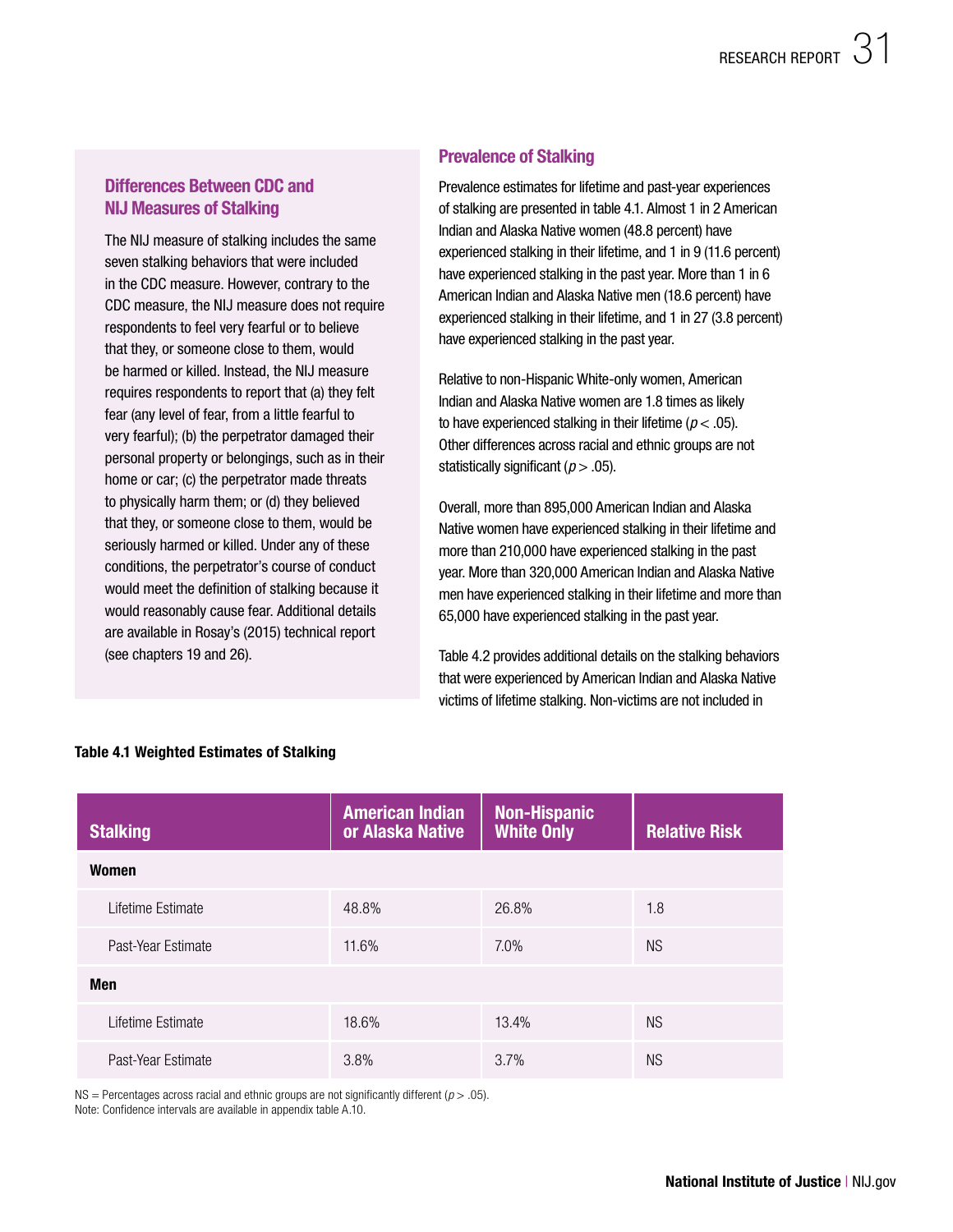this table. The most common stalking behaviors, experienced by more than half of American Indian and Alaska Native victims, were receiving unwanted phone calls and being approached at home, work, or school. Differences across gender groups are not statistically significant (*p* > .05; results not shown).

# Race and Ethnicity of Perpetrators

Figures 4.1 and 4.2 provide information about the percentage of victims who have experienced stalking in their lifetime by interracial and intraracial perpetrators. Interracial perpetrators are of a different race and ethnicity than the victim, while intraracial perpetrators are of the same race and ethnicity as the victim. All differences across racial and ethnic groups are statistically significant (*p* < .05).

American Indian and Alaska Native victims are significantly more likely than non-Hispanic White-only victims to have experienced stalking by an interracial perpetrator:

- Female victims are 3.4 times as likely to have experienced stalking by an interracial perpetrator as non-Hispanic White-only female victims (89 percent versus 26 percent).
- Male victims are 4.6 times as likely to have experienced stalking by an interracial perpetrator as non-Hispanic White-only male victims (91 percent versus 20 percent).

Conversely, American Indian and Alaska Native victims are significantly less likely than non-Hispanic White-only victims to have experienced stalking by an intraracial perpetrator:

- Female victims are 0.3 times as likely to have experienced stalking by an intraracial perpetrator as non-Hispanic White-only female victims (30 percent versus 87 percent).
- Male victims are 0.3 times as likely to have experienced stalking by an intraracial perpetrator as non-Hispanic White-only male victims (23 percent versus 90 percent).

# Table 4.2 Weighted Estimates of Lifetime Stalking Behaviors Experienced by American Indian and Alaska Native Victims

| <b>Lifetime Stalking Behaviors Experienced by</b><br><b>American Indian and Alaska Native Victims</b> | <b>Female Victims</b> | <b>Male Victims</b> |
|-------------------------------------------------------------------------------------------------------|-----------------------|---------------------|
| Received unwanted phone calls                                                                         | 82.1%                 | 75.3%               |
| Received unwanted emails or messages                                                                  | 19.0%                 | $13.7\%$            |
| Received unwanted cards, flowers, or gifts                                                            | 35.0%                 | 12.7%               |
| Was watched or followed from a distance                                                               | 29.1%                 | 37.6%               |
| Was approached at home, work, or school                                                               | 53.6%                 | 61.0%               |
| Found strange or threatening items                                                                    | 10.8%                 | 4.4%                |
| Had home or car intruded                                                                              | 27.6%                 | 23.2%               |

Notes: Samples are restricted to victims of stalking. Confidence intervals are available in appendix table A.11.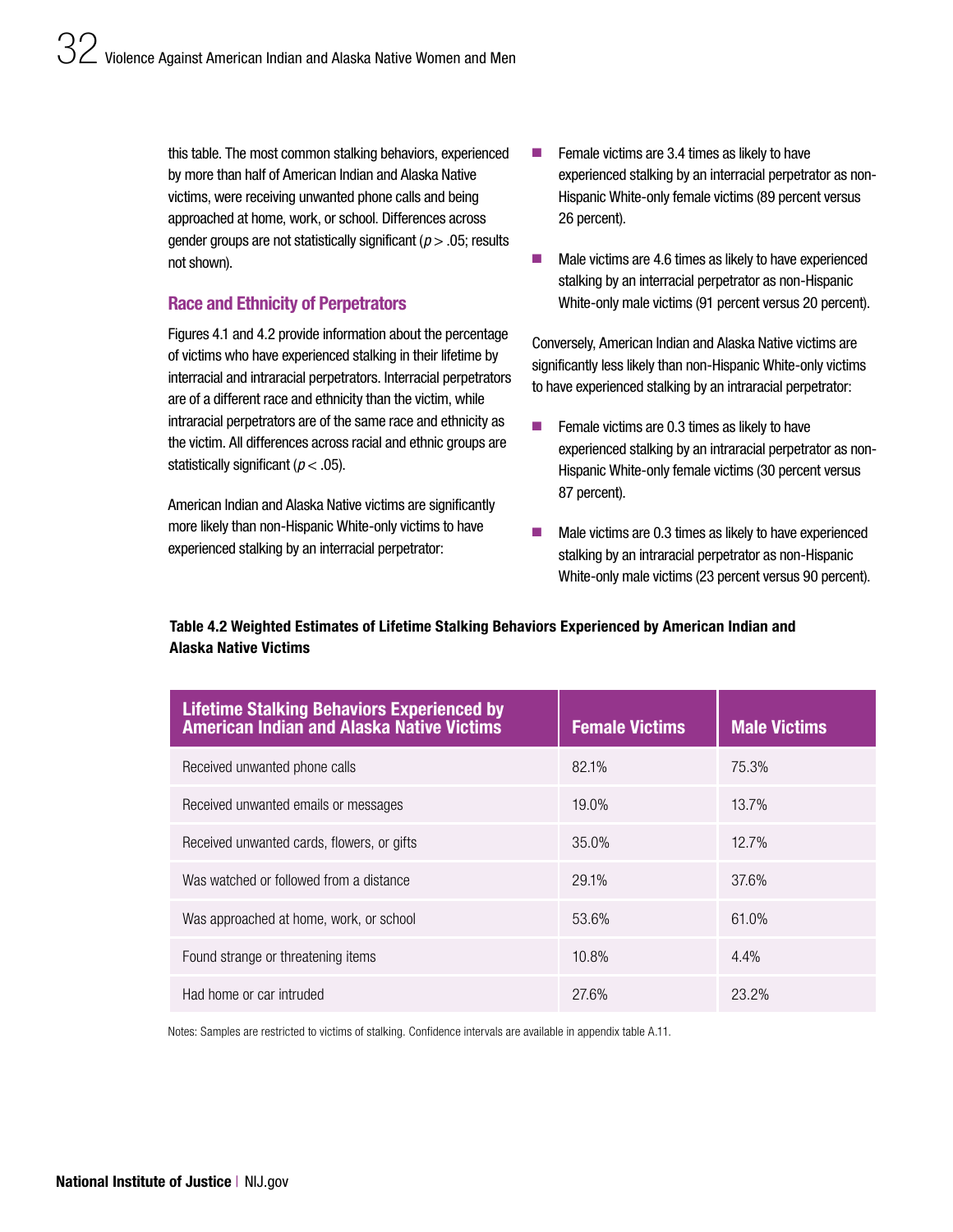# Figure 4.1 Interracial Stalking: Weighted Estimates for Lifetime Victims

Percentage of victims experiencing stalking by an interracial perpetrator



#### Figure 4.2 Intraracial Stalking: Weighted Estimates for Lifetime Victims

Percentage of victims experiencing stalking by an intraracial perpetrator



Notes: Samples are restricted to victims of stalking. Confidence intervals are available in appendix table A.12.

# **Summary**

Almost half of American Indian and Alaska Native women (48.8 percent) have experienced stalking in their lifetime. American Indian and Alaska Native women are 1.8 times more likely to have experienced stalking in their lifetime than non-Hispanic White-only women. Almost 1 in 5 American Indian and Alaska Native men (18.6 percent) have experienced stalking in their lifetime. These estimates far exceed the previous lifetime NVAWS estimates of 17.0 percent (with fear) to 27.3 percent (with or without fear) for American Indian and Alaska Native women and 4.8 percent (with fear) for American Indian and Alaska Native men. They also far exceed the previous lifetime NISVS estimates of 22.7 percent (in 2010) and 24.5 percent (in 2011) for American Indian and Alaska Native women.

Results also showed that 11.6 percent of American Indian and Alaska Native women and 3.8 percent of American Indian

Notes: Samples are restricted to victims of stalking. Confidence intervals are available in appendix table A.12.

and Alaska Native men have experienced stalking in the past year. This, again, far exceeds previous estimates. The SVS estimates showed that 2.2 percent of American Indian and Alaska Native women and men had experienced stalking in the past year.

As found in prior research, the most common stalking behaviors experienced by American Indian and Alaska Native women and men were receiving unwanted phone calls and being approached at home, work, or school. American Indian and Alaska Native victims of stalking are significantly more likely to have experienced stalking by an interracial perpetrator and are significantly less likely to have experienced stalking by an intraracial perpetrator than non-Hispanic White-only victims of stalking.

These estimates provide a comprehensive description of the stalking experienced by American Indian and Alaska Native women and men. They show that stalking against American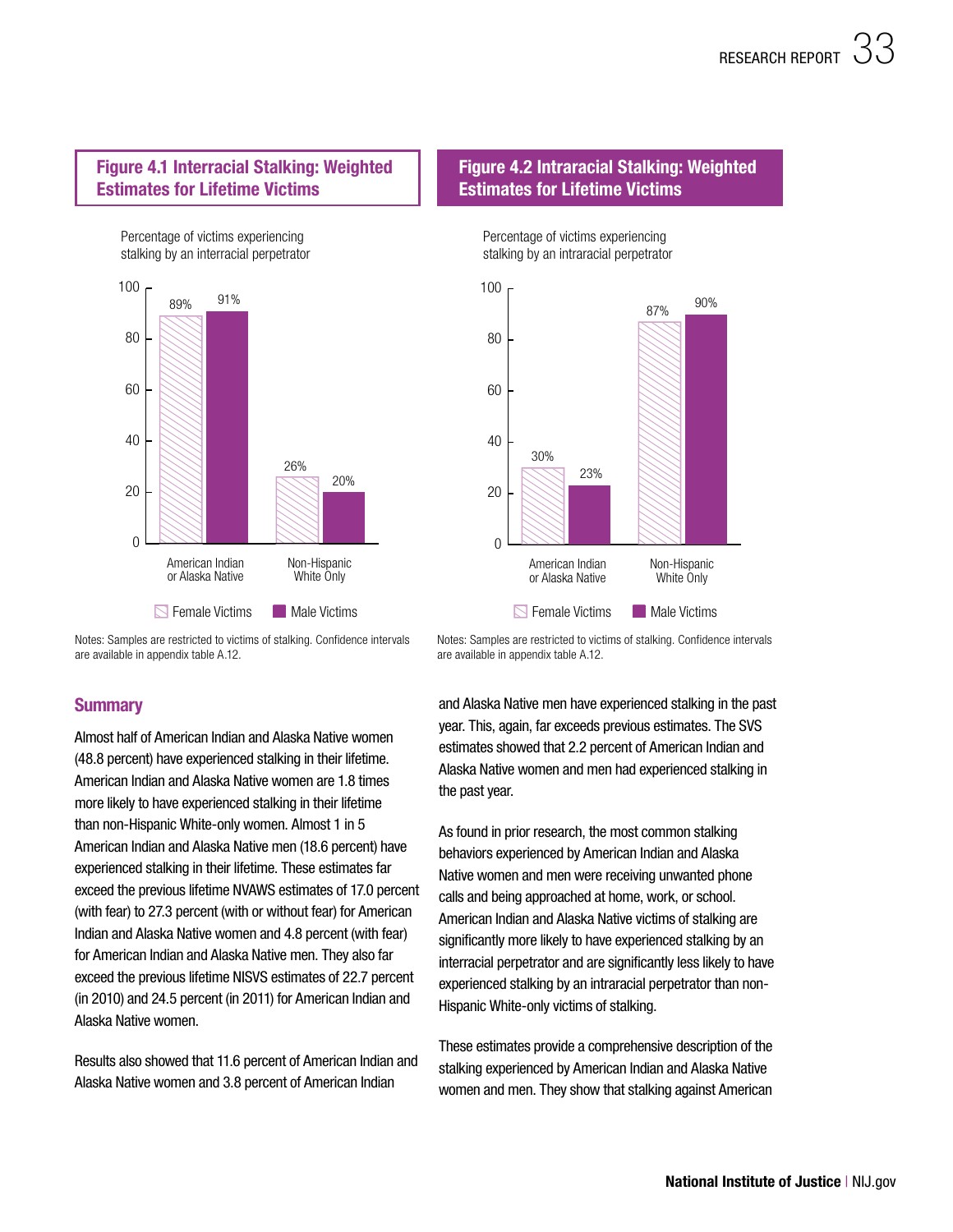Indian and Alaska Native women and men is far more prevalent than previously reported (even by researchers who did not require respondents to feel any level of fear). Current estimates are higher, in part, because a lower threshold was used to determine whether a perpetrator's course of conduct would reasonably cause fear. It is also important to emphasize that the new estimates still have important limitations. In particular, the survey did not measure all possible stalking behaviors or all possible ways that perpetrators cause fear or commit behaviors that would reasonably cause fear.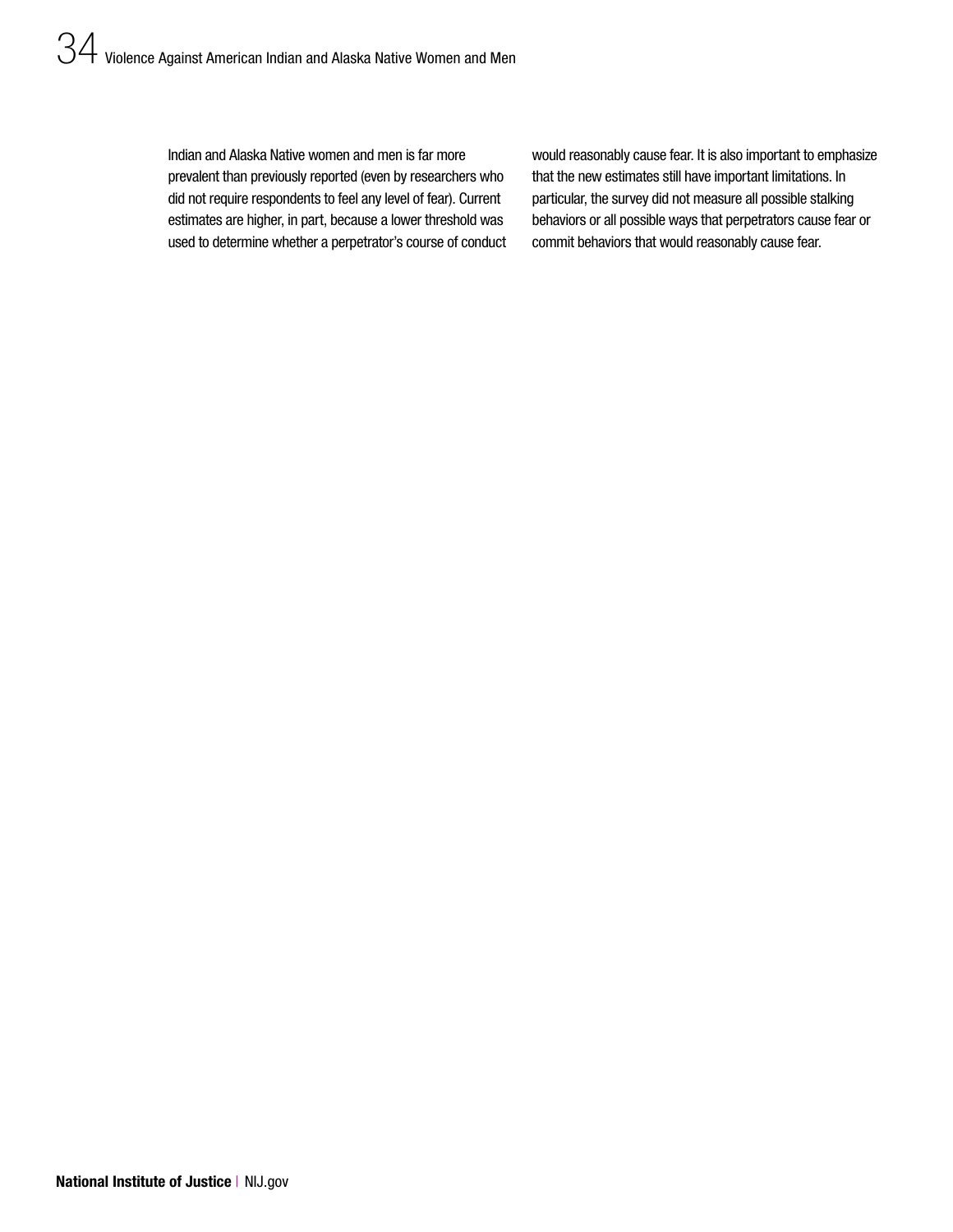# Chapter 5. Psychological Aggression by Intimate Partners

There is significant evidence that psychological aggression is a strong predictor of negative health outcomes in the general population (e.g., Coker et al., 2000, 2002; Lawrence et al., 2009). Psychological aggression is also strongly associated with other forms of violence (e.g., Hamby and Sugarman, 1999; Follingstad et al., 1990). Remarkably, very few national estimates of psychological aggression are available.

The only survey to provide national estimates of psychological aggression against American Indian and Alaska Native people is the 2011 National Intimate Partner and Sexual Violence Survey (NISVS). The analysis of the 2010 data from the general population sample did not provide estimates specifically for American Indian and Alaska Native women or men. The 2011 survey only provided lifetime estimates. Psychological aggression included expressive aggression and coercive control. Results showed that 63.8 percent of non-Hispanic American Indian and Alaska Native women (approximately 523,000) had experienced expressive aggression and coercive control in their lifetime, and 47.2 percent of non-Hispanic American Indian and Alaska Native men (approximately 368,000) had experienced expressive aggression and coercive control in their lifetime.

Much remains to be known about the psychological aggression experienced by American Indian and Alaska Native women and men. The analysis in this chapter uses a larger sample than previously used to examine expressive aggression and coercive control experienced by American Indian and Alaska Native women and

# Key Findings

Among American Indian and Alaska Native women, 66.4 percent have experienced psychological aggression by an intimate partner in their lifetime, and 25.5 percent have experienced it in the past year. Among American Indian and Alaska Native men, 73.0 percent have experienced psychological aggression by an intimate partner in their lifetime, and 27.3 percent have experienced it in the past year. Among American Indian and Alaska Native victims, 91 percent of women and 88 percent of men have experienced psychological aggression by an interracial intimate partner.

men. It also uses a more comprehensive measure of psychological aggression than previously used. This measure of psychological aggression includes the control of reproductive or sexual health. This chapter provides a thorough analysis of psychological aggression experienced by American Indian and Alaska Native women and men.

# Prevalence of Psychological Aggression by Intimate Partners Against Women

Lifetime and past-year estimates of psychological aggression by intimate partners against women are presented in table 5.1.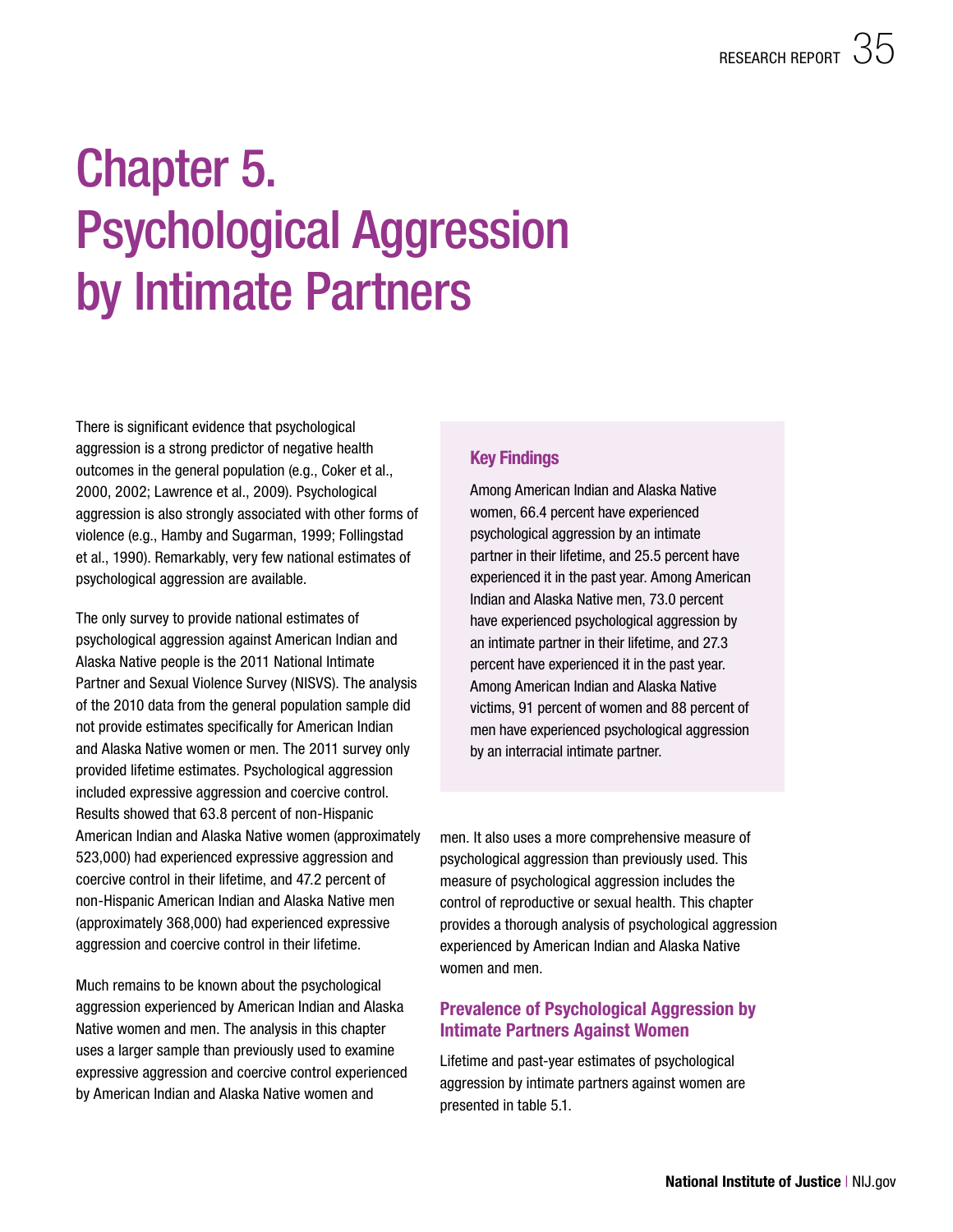# Definition of NIJ Measures of Psychological Aggression by Intimate Partners

Psychological aggression by intimate partners includes expressive aggression, coercive control, and the control of reproductive or sexual health. Expressive aggression includes instances when perpetrators acted very angry towards the victim in a way that seemed dangerous; told the victim that s/he was a loser, a failure, or not good enough; called the victim names like ugly, fat, crazy, or stupid; insulted, humiliated, or made fun of the victim in front of others; and told the victim that no one else would want him or her. Coercive control includes instances when perpetrators tried to keep the victim from seeing or talking to her/his family or friends; made decisions for the victim that should have been hers/his to make, such as the clothes s/he wears, things s/he eats, or the friends s/he has; kept track of the victim by demanding to know where s/he was and what s/he was doing; made threats to physically harm the victim; threatened to hurt themselves or commit suicide when they were upset with the victim; threatened to hurt a pet or to take a pet away from the victim; threatened to hurt someone the victim loves; hurt someone the victim loves; threatened to take the victim's children away; kept the victim from leaving the house when s/he wanted to go; kept the victim from having money for her/his own use; destroyed something that was important to the victim; and said things like "if I can't have you, then no one can." The control of reproductive or sexual health includes instances when perpetrators tried to stop the victim from using birth control and instances when perpetrators refused to use a condom when the victim wanted them to use one. In addition, the control of reproductive or sexual health includes instances when male perpetrators tried to get a female victim pregnant when she did not want to become pregnant and instances when female perpetrators tried to get pregnant when a male victim did not want them to get pregnant.

# Differences Between CDC and NIJ Measures of Psychological Aggression by Intimate Partners

NIJ's measure of psychological aggression by intimate partners includes (a) expressive aggression, (b) coercive control, and (c) the control of reproductive or sexual health. There are no differences between NIJ's and CDC's measures of expressive aggression, coercive control, and the control of reproductive or sexual health (other than differences in data cleaning and data analysis). The only difference is that the control of reproductive or sexual health is included in NIJ's measure of psychological aggression. It is not included in CDC's measure of psychological aggression. Instead, it is included separately as an indicator of violence by intimate partners (along with physical violence, stalking, sexual violence, and psychological aggression). Additional details are available in Rosay's (2015) technical report (see chapters 19 and 26).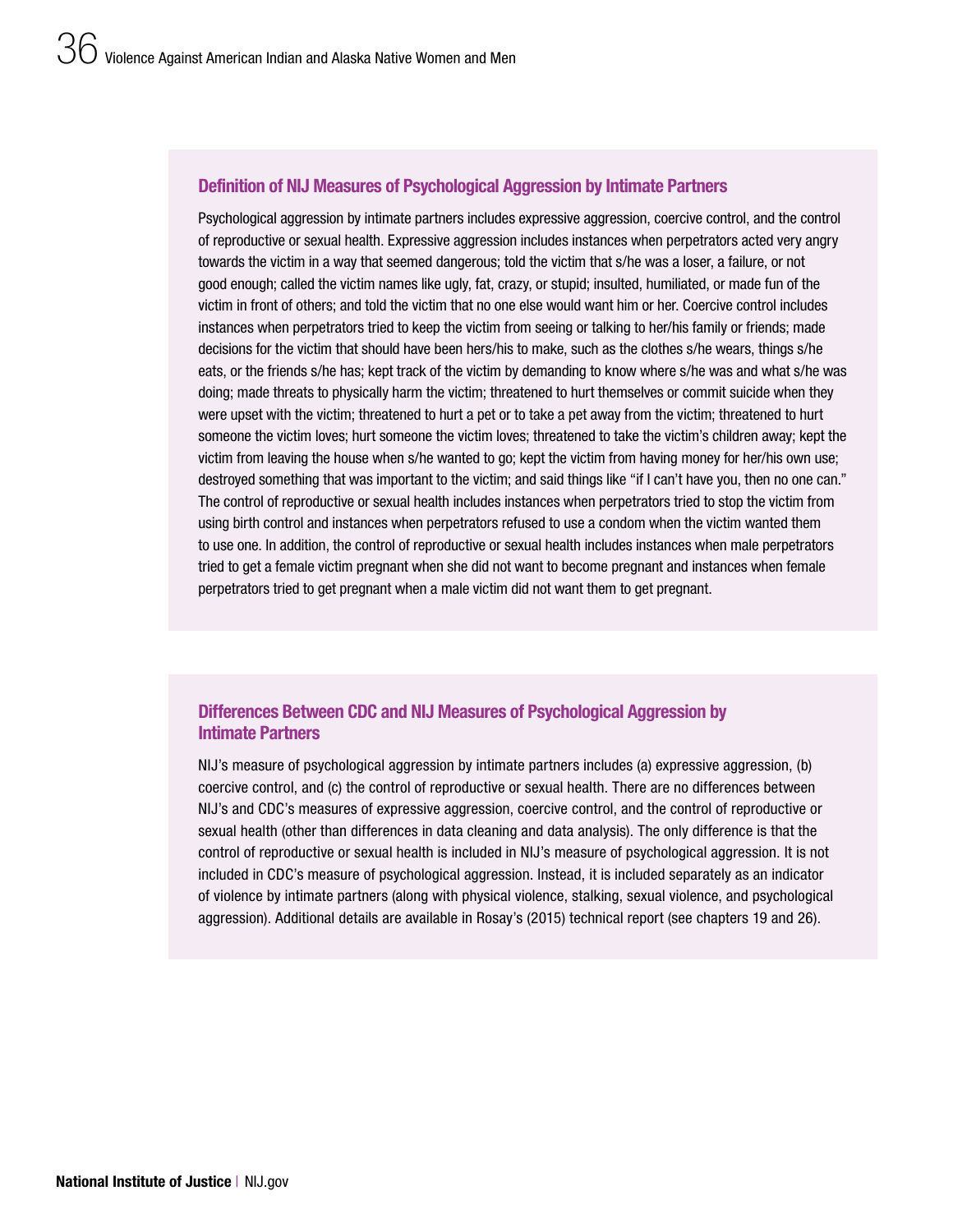More than 1 in 2 American Indian and Alaska Native women (66.4 percent) have experienced psychological aggression by intimate partners in their lifetime:

- 56.9 percent have experienced expressive aggression.
- 61.5 percent have experienced coercive control.
- 10.6 percent have experienced the control of reproductive or sexual health.

Overall, more than 1.2 million American Indian and Alaska Native women have experienced psychological aggression by intimate partners in their lifetime.

More than 1 in 4 American Indian and Alaska Native women (25.5 percent) have experienced psychological aggression by intimate partners in the past year:

- 20.8 percent have experienced expressive aggression.
- 20.3 percent have experienced coercive control.
- 4.0 percent have experienced the control of reproductive or sexual health.

Overall, more than 465,000 American Indian and Alaska Native women have experienced psychological aggression by intimate partners in the past year.

Relative to non-Hispanic White-only women, American Indian and Alaska Native women are —

■ 1.3 times as likely to have experienced psychological aggression by intimate partners in their lifetime and 1.6 times as likely to have experienced it in the past year (*p* < .05).

| <b>Psychological Aggression</b><br>by Intimate Partners<br><b>Against Women</b> | <b>American Indian</b><br>or Alaska Native | <b>Non-Hispanic</b><br><b>White Only</b> | <b>Relative Risk</b> |
|---------------------------------------------------------------------------------|--------------------------------------------|------------------------------------------|----------------------|
| <b>Lifetime Estimate</b>                                                        | 66.4%                                      | 52.0%                                    | 1.3                  |
| <b>Expressive Aggression</b>                                                    | 56.9%                                      | 44.2%                                    | 1.3                  |
| Coercive Control                                                                | 61.5%                                      | 42.7%                                    | 1.4                  |
| Control of Reproductive or<br>Sexual Health                                     | 10.6%                                      | 8.0%                                     | <b>NS</b>            |
| <b>Past-Year Estimate</b>                                                       | 25.5%                                      | 16.1%                                    | 1.6                  |
| <b>Expressive Aggression</b>                                                    | 20.8%                                      | 11.6%                                    | 1.8                  |
| Coercive Control                                                                | 20.3%                                      | 11.8%                                    | 1.7                  |
| Control of Reproductive or<br>Sexual Health                                     | 4.0%                                       | 1.3%                                     | <b>NS</b>            |

#### Table 5.1 Weighted Estimates of Psychological Aggression by Intimate Partners Against Women

 $NS =$  Percentages across racial and ethnic groups are not significantly different ( $p > .05$ ).

Note: Confidence intervals are available in appendix table A.13.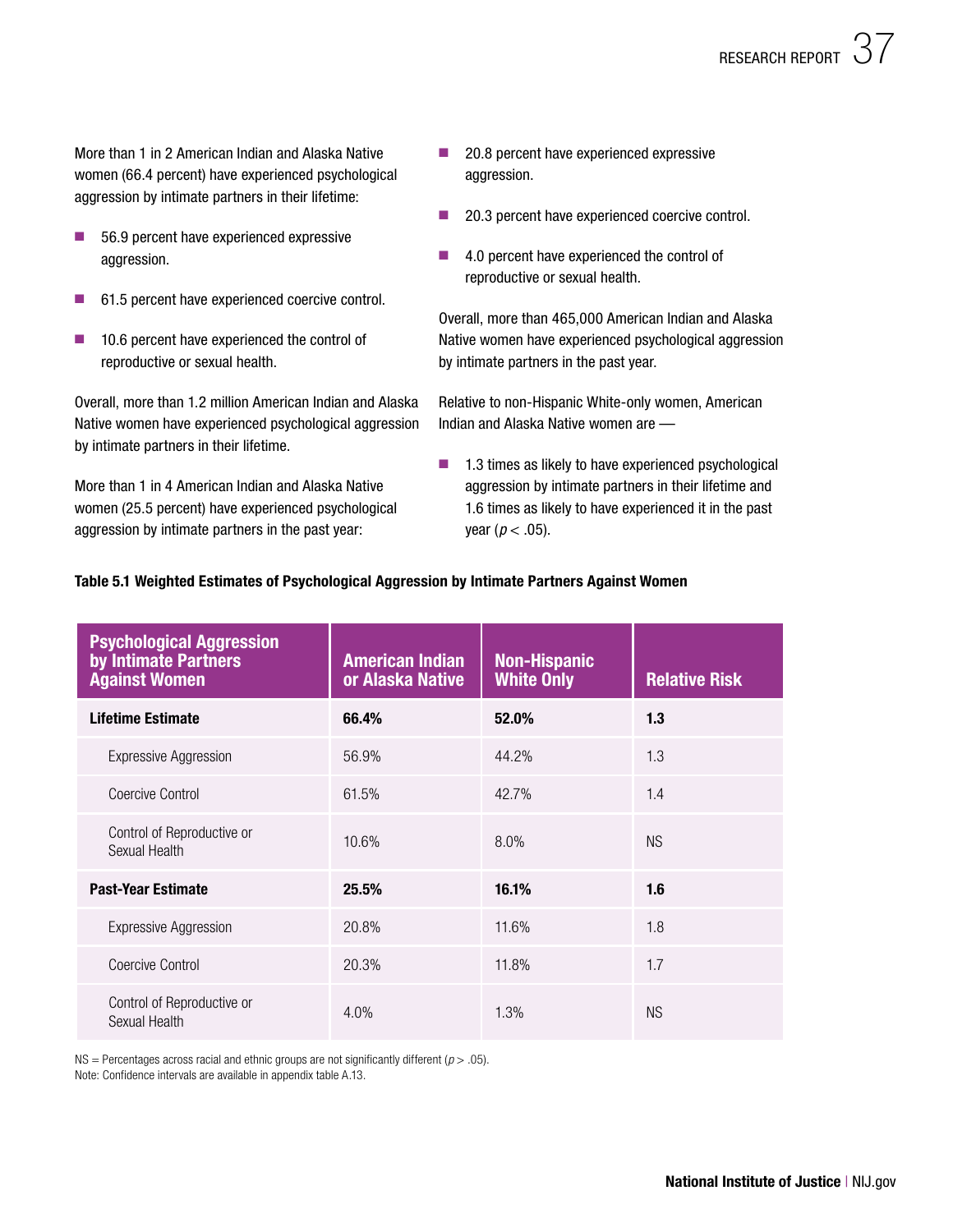- 1.3 times as likely to have experienced expressive aggression in their lifetime and 1.8 times as likely to have experienced it in the past year ( $p < .05$ ).
- 1.4 times as likely to have experienced coercive control in their lifetime and 1.7 times as likely to have experienced it in the past year ( $p < .05$ ).

Differences across racial and ethnic groups for the control of reproductive or sexual health are not statistically significant ( $p > .05$ ).

### Prevalence of Psychological Aggression by Intimate Partners Against Men

Lifetime and past-year estimates of psychological aggression by intimate partners against men are presented in table 5.2.

More than 1 in 2 American Indian and Alaska Native men (73.0 percent) have experienced psychological aggression by intimate partners in their lifetime:

- 43.6 percent have experienced expressive aggression.
- 67.4 percent have experienced coercive control.
- 19.9 percent have experienced the control of reproductive or sexual health.

Overall, more than 1.2 million American Indian and Alaska Native men have experienced psychological aggression by intimate partners in their lifetime.

More than 1 in 4 American Indian and Alaska Native men (27.3 percent) have experienced psychological aggression by intimate partners in the past year:

- 12.1 percent have experienced expressive aggression.
- 21.7 percent have experienced coercive control.

| <b>Psychological Aggression</b><br>by Intimate Partners<br><b>Against Men</b> | <b>American Indian</b><br>or Alaska Native | <b>Non-Hispanic</b><br><b>White Only</b> | <b>Relative Risk</b> |
|-------------------------------------------------------------------------------|--------------------------------------------|------------------------------------------|----------------------|
| <b>Lifetime Estimate</b>                                                      | 73.0%                                      | 52.7%                                    | 1.4                  |
| <b>Expressive Aggression</b>                                                  | 43.6%                                      | 35.3%                                    | <b>NS</b>            |
| Coercive Control                                                              | 67.4%                                      | 44.4%                                    | 1.5                  |
| Control of Reproductive or<br>Sexual Health                                   | 19.9%                                      | $10.0\%$                                 | 2.0                  |
| <b>Past-Year Estimate</b>                                                     | 27.3%                                      | 19.3%                                    | <b>NS</b>            |
| <b>Expressive Aggression</b>                                                  | 12.1%                                      | 9.5%                                     | <b>NS</b>            |
| Coercive Control                                                              | 21.7%                                      | 15.3%                                    | <b>NS</b>            |
| Control of Reproductive or<br>Sexual Health                                   | 6.7%                                       | 1.1%                                     | 6.1                  |

#### Table 5.2 Weighted Estimates of Psychological Aggression by Intimate Partners Against Men

NS = Percentages across racial and ethnic groups are not significantly different (*p* > .05). Note: Confidence intervals are available in appendix table A.14.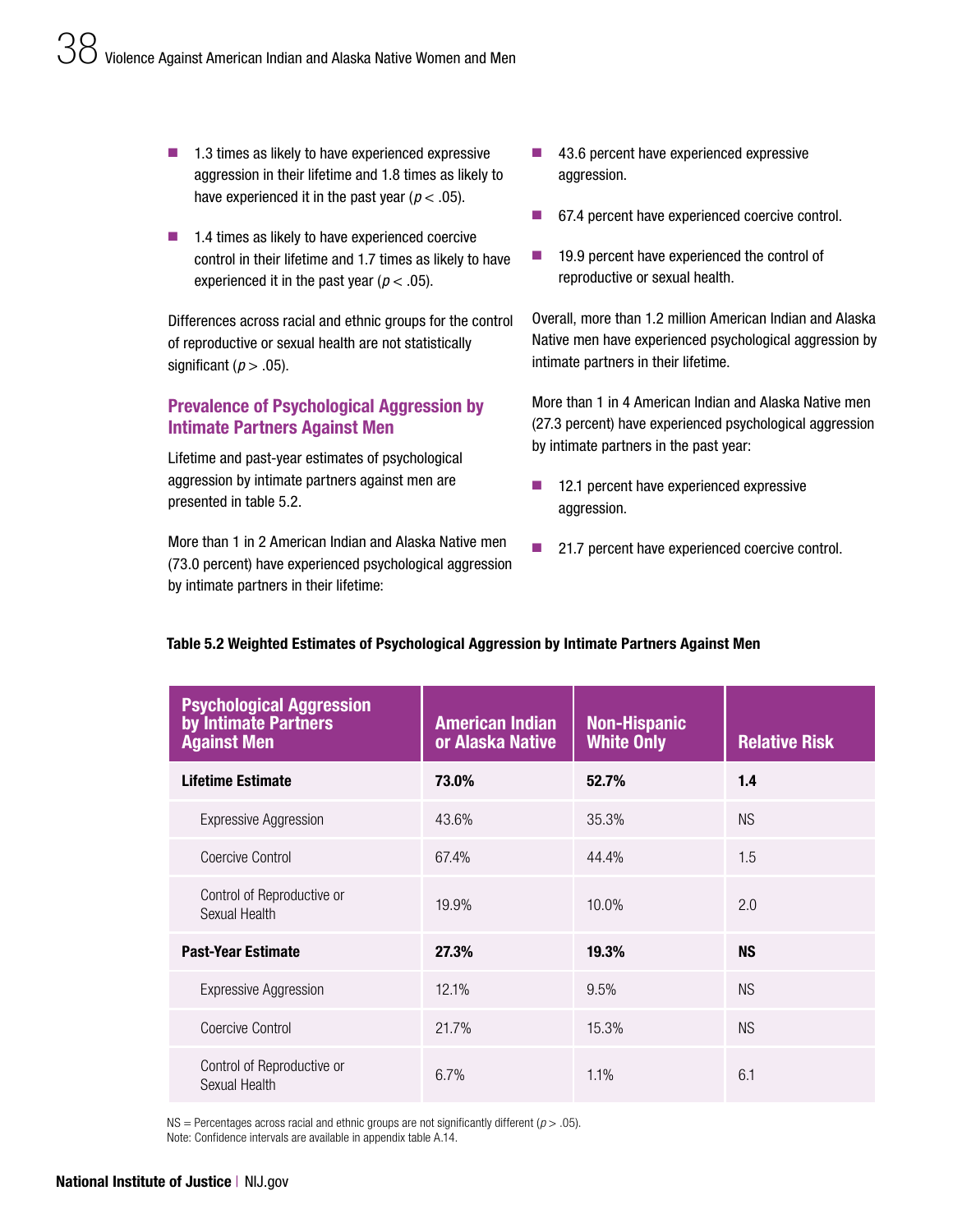■ 6.7 percent have experienced the control of reproductive or sexual health.

Overall, more than 470,000 American Indian and Alaska Native men have experienced psychological aggression by intimate partners in the past year.

Relative to non-Hispanic White-only men, American Indian and Alaska Native men are —

- 1.4 times as likely to have experienced psychological aggression by intimate partners in their lifetime  $(p < .05)$ .
- 1.5 times as likely to have experienced coercive control in their lifetime (*p* < .05).
- 2.0 times as likely to have experienced the control of reproductive or sexual health in their lifetime and 6.1 times as likely to have experienced it in the past year  $(p < .05)$ .

All other differences across racial and ethnic groups are not statistically significant (*p* > .05). Differences between American Indian and Alaska Native women and men are not statistically significant ( $p > .05$ ; see the appendix).

# Lifetime Forms of Psychological Aggression by Intimate Partners

Table 5.3 provides additional details on the behaviors that were experienced by American Indian and Alaska Native women and men who had experienced psychological aggression by intimate partners in their lifetime.

More than half of American Indian and Alaska Native female lifetime victims experienced very angry actions that seemed dangerous (68.2 percent); were told they were losers, failures, or not good enough (53.6 percent); were called names like ugly, fat, crazy, or stupid (55.8 percent); were insulted, humiliated, or made fun of in front of others (52.2 percent); were kept from seeing or talking to family or friends (55.2 percent); had decisions made for them that should have been theirs to make (50.2 percent); and were tracked by being asked about their locations and actions (62.6 percent). Only one behavior was experienced by more than half of American Indian and Alaska Native male lifetime victims: 62.0 percent of American Indian and Alaska Native male lifetime victims were tracked by being asked about their locations and actions.

# Table 5.3 Weighted Estimates of Lifetime Psychological Aggression by Intimate Partners Experienced by American Indian and Alaska Native Victims

| Lifetime Psychological Aggression by<br><b>Intimate Partners Experienced by</b><br><b>American Indian and Alaska Native Victims</b> | <b>Female Victims</b> | <b>Male Victims</b> |
|-------------------------------------------------------------------------------------------------------------------------------------|-----------------------|---------------------|
| <b>Expressive Aggression</b>                                                                                                        |                       |                     |
| Experienced very angry actions that seemed dangerous                                                                                | 68.2%                 | 28.0%               |
| Told they were losers, failures, or not good enough                                                                                 | 53.6%                 | 28.6%               |
| Called names like ugly, fat, crazy, and stupid                                                                                      | 55.8%                 | 35.6%               |
| Insulted, humiliated, or made fun of                                                                                                | $52.2\%$              | 26.2%               |
| Told that no one else would want them                                                                                               | 39.8%                 | 13.9%               |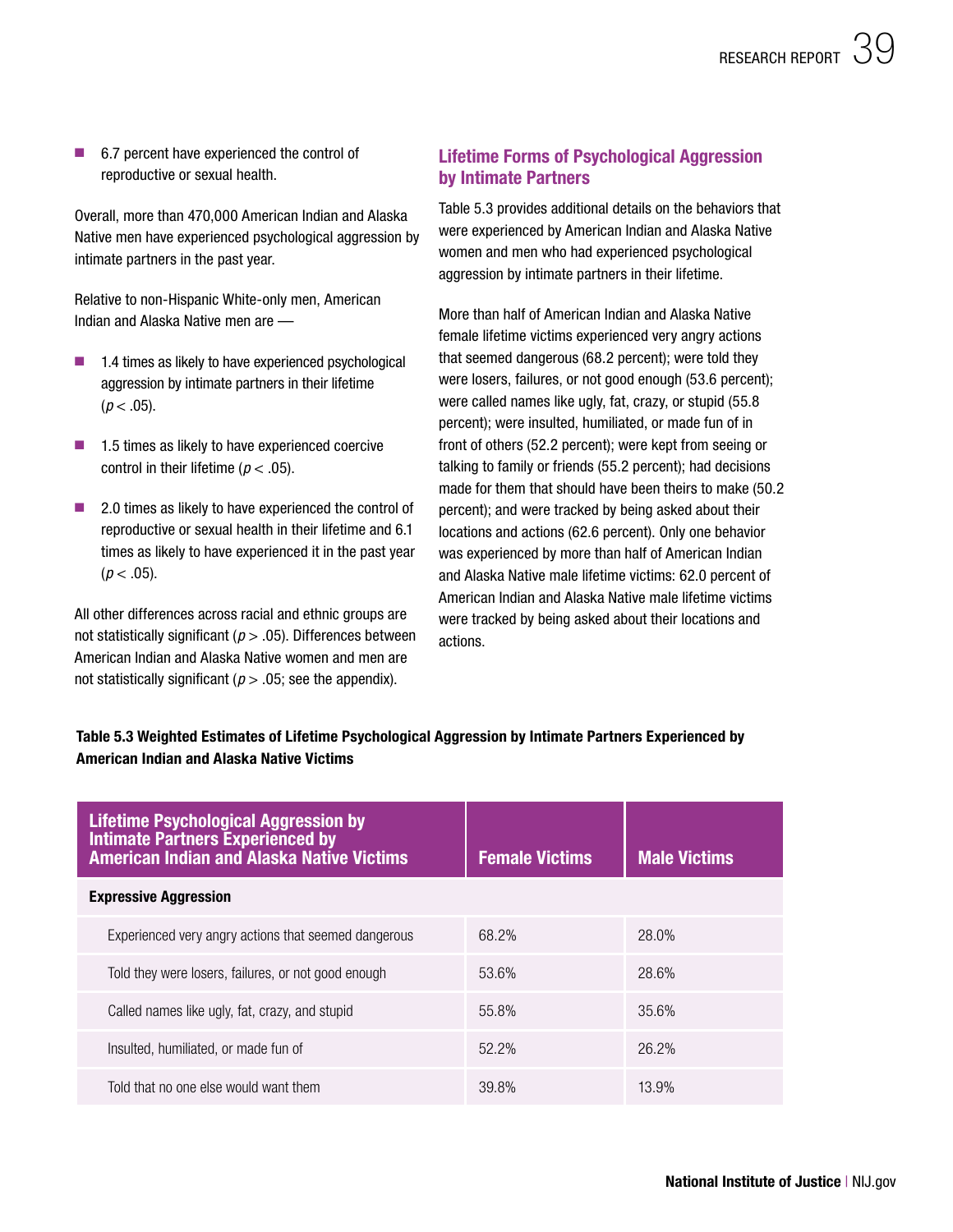# Table 5.3 Weighted Estimates of Lifetime Psychological Aggression by Intimate Partners Experienced by American Indian and Alaska Native Victims (continued)

| <b>Lifetime Psychological Aggression by</b><br><b>Intimate Partners Experienced by</b><br>American Indian and Alaska Native Victims | <b>Female Victims</b> | <b>Male Victims</b> |  |
|-------------------------------------------------------------------------------------------------------------------------------------|-----------------------|---------------------|--|
| <b>Coercive Control</b>                                                                                                             |                       |                     |  |
| Kept from seeing or talking to family or friends                                                                                    | 55.2%                 | 26.6%               |  |
| Had decisions made for them that should have been theirs<br>to make                                                                 | 50.2%                 | 29.9%               |  |
| Was tracked by being asked about locations and actions                                                                              | 62.6%                 | 62.0%               |  |
| Threatened with being physically harmed                                                                                             | 47.8%                 | 22.0%               |  |
| Threatened with perpetrators hurting themselves when upset                                                                          | 38.2%                 | 24.1%               |  |
| Threatened with having pets hurt or taken away                                                                                      | 16.8%                 | 2.4%                |  |
| Threatened with having loved ones hurt                                                                                              | 21.4%                 | 2.6%                |  |
| Had loved ones who were hurt                                                                                                        | 17.9%                 | 4.8%                |  |
| Threatened with having children taken away                                                                                          | 40.0%                 | 25.1%               |  |
| Kept from leaving the house when they wanted to go                                                                                  | 43.5%                 | 16.1%               |  |
| Kept from having their own money to use                                                                                             | 30.6%                 | 12.5%               |  |
| Had something that was important to them destroyed                                                                                  | 40.8%                 | 28.4%               |  |
| Told things like "If I can't have you, then no one can"                                                                             | 40.0%                 | 18.5%               |  |
| <b>Control of Reproductive or Sexual Health</b>                                                                                     |                       |                     |  |
| Experienced unwanted pregnancy attempts                                                                                             | 7.7%                  | 21.7%               |  |
| Experienced refusals to use condoms                                                                                                 | 14.2%                 | 16.5%               |  |

Notes: Samples are restricted to victims of psychological aggression by intimate partners. Confidence intervals are available in appendix table A.15.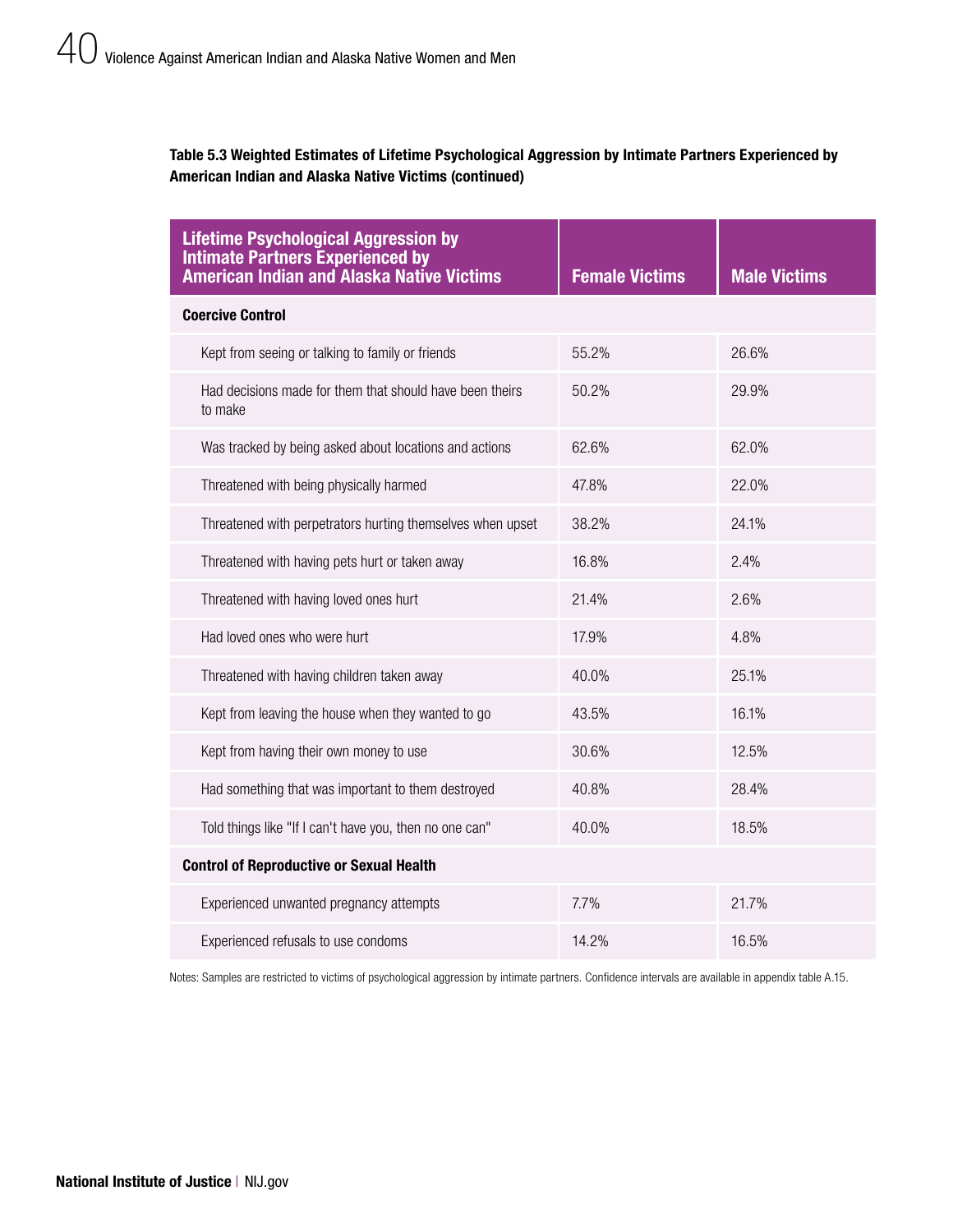Most differences across gender groups were statistically significant (*p* < .05; results not shown). American Indian and Alaska Native female victims were significantly more likely than American Indian and Alaska Native male victims to experience all forms of expressive aggression, except being called names like ugly, fat, crazy, or stupid. American Indian and Alaska Native female victims were significantly more likely than American Indian and Alaska Native male victims to experience 9 of the 13 forms of coercive control (all except being tracked by being asked about locations and actions, being threatened by perpetrators hurting themselves, being threatened with having children taken away, and having something important destroyed). American Indian and Alaska Native male victims were significantly more likely than American Indian and Alaska Native female victims to experience unwanted pregnancy attempts.

# Figure 5.1 Interracial Psychological Aggression by Intimate Partners: Weighted Estimates for Lifetime Victims

Percentage of victims experiencing psychological aggression by an interracial intimate partner



#### Notes: Samples are restricted to victims of psychological aggression by intimate partners. Confidence intervals are available in appendix table A.16.

#### Race and Ethnicity of Perpetrators

Figures 5.1 and 5.2 provide information about the percentage of victims who have experienced psychological aggression in their lifetime by interracial and intraracial intimate partners. Interracial intimate partners are of a different race and ethnicity than the victim, and intraracial intimate partners are of the same race and ethnicity as the victim. All differences across racial and ethnic groups are statistically significant (*p* < .05).

American Indian and Alaska Native victims are significantly more likely than non-Hispanic White-only victims to have experienced psychological aggression by an interracial intimate partner:

■ Female victims are 4.1 times as likely to have experienced psychological aggression by an

# Figure 5.2 Intraracial Psychological Aggression by Intimate Partners: Weighted Estimates for Lifetime Victims

Percentage of victims experiencing psychological aggression by an intraracial intimate partner



Notes: Samples are restricted to victims of psychological aggression by intimate partners. Confidence intervals are available in appendix table A.16.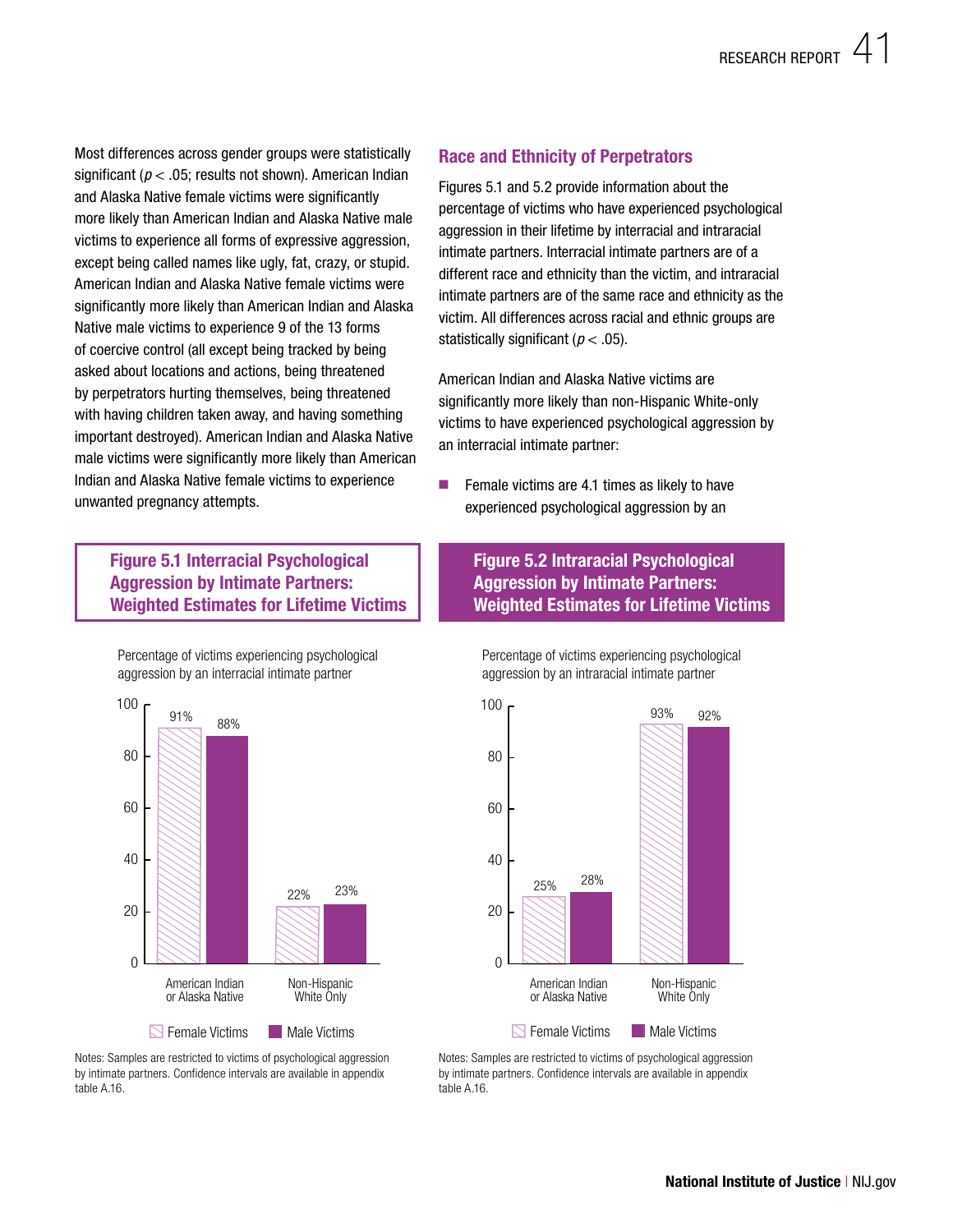interracial intimate partner as non-Hispanic White-only female victims (91 percent versus 22 percent).

■ Male victims are 3.8 times as likely to have experienced psychological aggression by an interracial intimate partner as non-Hispanic Whiteonly male victims (88 percent versus 23 percent).

Conversely, American Indian and Alaska Native victims are significantly less likely than non-Hispanic White-only victims to have experienced psychological aggression by an intraracial intimate partner:

- Female victims are 0.3 times as likely to have experienced psychological aggression by an intraracial intimate partner as non-Hispanic White-only female victims (25 percent versus 93 percent).
- Male victims are 0.3 times as likely to have experienced psychological aggression by an intraracial intimate partner as non-Hispanic White-only male victims (28 percent versus 92 percent).

#### **Summary**

Almost 7 in 10 American Indian and Alaska Native women (66.4 percent) and more than 7 in 10 American Indian and Alaska Native men (73.0 percent) have experienced psychological aggression by intimate partners in their lifetime. It is important to emphasize that not all forms of psychological aggression are included, and psychological aggression by non-intimate partners is not included. Differences between men and women are not statistically significant ( $p > .05$ ).

The estimate for American Indian and Alaska Native women is similar to the 2011 NISVS estimate of 63.8 percent (Breiding et al., 2014), but the estimate for American Indian and Alaska Native men is substantially and significantly higher than the 2011 NISVS estimate of 47.2 percent ( $p < .05$ ). This difference is not due to including the control of reproductive and sexual health. Even when the control of reproductive and sexual health is excluded, the lifetime estimate for psychological

aggression by intimate partners against American Indian and Alaska Native men (72.9 percent) remains substantially and significantly higher (95%  $Cl = 65.6\%$ ) to 80.3%).

For both men and women, the most common category of psychological aggression is coercive control. Coercive control was experienced by more than half of American Indian and Alaska Native women (61.5 percent) and men (67.4 percent). Differences between men and women are not statistically significant for any category of psychological aggression (*p* > .05). The most common form of coercive control, for both American Indian and Alaska Native women and men, included a perpetrator keeping track of them by demanding to know where they were and what they were doing.

More than 1 in 4 American Indian and Alaska Native women (25.5 percent) and more than 1 in 4 American Indian and Alaska Native men (27.3 percent) have experienced psychological aggression by intimate partners in the past year. As with lifetime experiences, differences across gender groups are not statistically significant ( $p > .05$ ).

Relative to non-Hispanic White-only women, American Indian and Alaska Native women are 1.3 times as likely to have experienced psychological aggression by intimate partners in their lifetime, and 1.6 times as likely to have experienced it in the past year. Relative to non-Hispanic White-only men, American Indian and Alaska Native men are 1.4 times as likely to have experienced psychological aggression by intimate partners in their lifetime (past-year differences are not statistically significant, *p* > .05).

American Indian and Alaska Native victims are significantly more likely to have experienced psychological aggression by interracial intimate partners and significantly less likely to have experienced psychological aggression by intraracial intimate partners than non-Hispanic White-only victims. This is true for both female and male victims.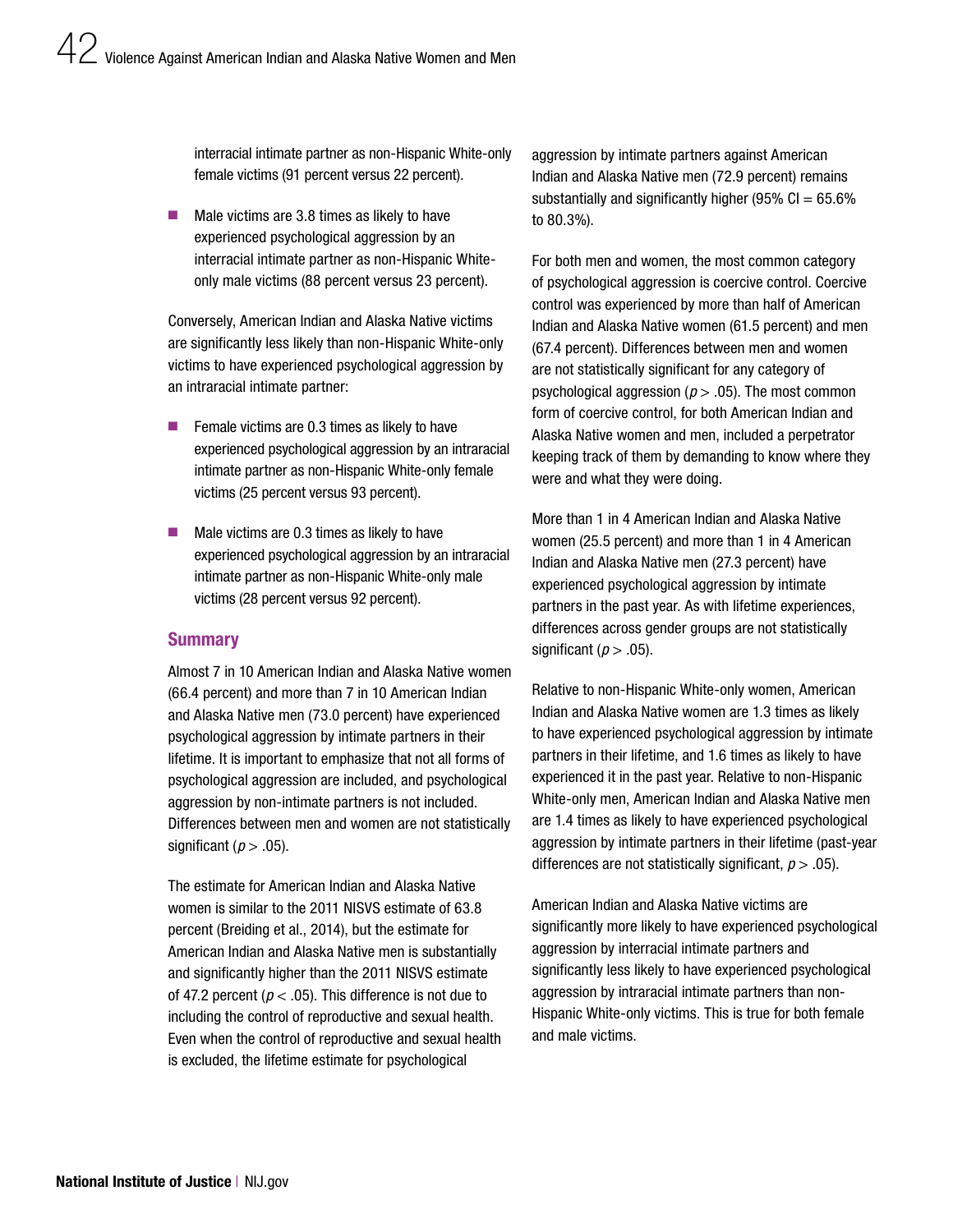# Chapter 6. Summary and Impact of Violence

This report examined the prevalence of violence against American Indian and Alaska Native women and men, using a large nationally representative sample from the National Intimate Partner and Sexual Violence Survey (NISVS). More specifically, it provided estimates of sexual violence, physical violence by intimate partners, stalking, and psychological aggression by intimate partners. It also provided estimates of interracial and intraracial victimizations. The sample and estimates are summarized in this chapter. In addition, this chapter examines the impact of violence. Prior research has shown that the impact of violence is greater among American Indian and Alaska Native populations than among other populations (e.g., Greenfeld and Smith, 1999; Bachman et al., 2010; Garcia and Rivera, 2014).

#### National Intimate Partner and Sexual Violence Survey

The NISVS was launched in 2010 by the National Center for Injury Prevention and Control of the U.S. Centers for Disease Control and Prevention, with the support of the National Institute of Justice and the Department of Defense. This survey provides detailed information about sexual violence, physical violence by an intimate partner, stalking, and psychological aggression by an intimate partner.

The analysis in this report used data from two of the samples that were included in the 2010 NISVS — the general population sample and the American Indian and Alaska Native oversample. These two samples provide information from 2,473 women and 1,505 men who identified themselves as American Indian or Alaska Native, alone or in combination with another racial group. Most women (83 percent) and most men (79 percent) were affiliated or enrolled with a tribe or village. More

than half of both women and men (54 percent) had lived within reservation boundaries or in an Alaska Native village in the past year.

It is important to again emphasize that all estimates in this report have important limitations. The estimates provide information about the number of people that have been victimized. They do not provide information about the number of times that people have been victimized. In addition, the survey did not measure all forms of victimization. The landline telephone samples excluded women and men who were not living in private residences (such as those living in domestic violence shelters). Victimization estimates may be impacted by recall errors and by the continuing stigma associated with disclosure. Nonetheless, the survey has important strengths. It uses behaviorally specific questions to provide a comprehensive assessment of sexual violence, physical violence by intimate partners, stalking, and psychological aggression by intimate partners. The analysis is based on a large, nationally representative sample of American Indian and Alaska Native women and men.

# Violence Against American Indian and Alaska Native Women

Four different forms of violence were examined — sexual violence, physical violence by intimate partners, stalking, and psychological aggression by intimate partners. A summary of the lifetime and past-year estimates for these forms of violence against women is presented in table 6.1.

Results show that more than 4 in 5 American Indian and Alaska Native women (84.3 percent) have experienced violence in their lifetime. This includes 56.1 percent who have experienced sexual violence, 55.5 percent who have experienced physical violence by an intimate partner, 48.8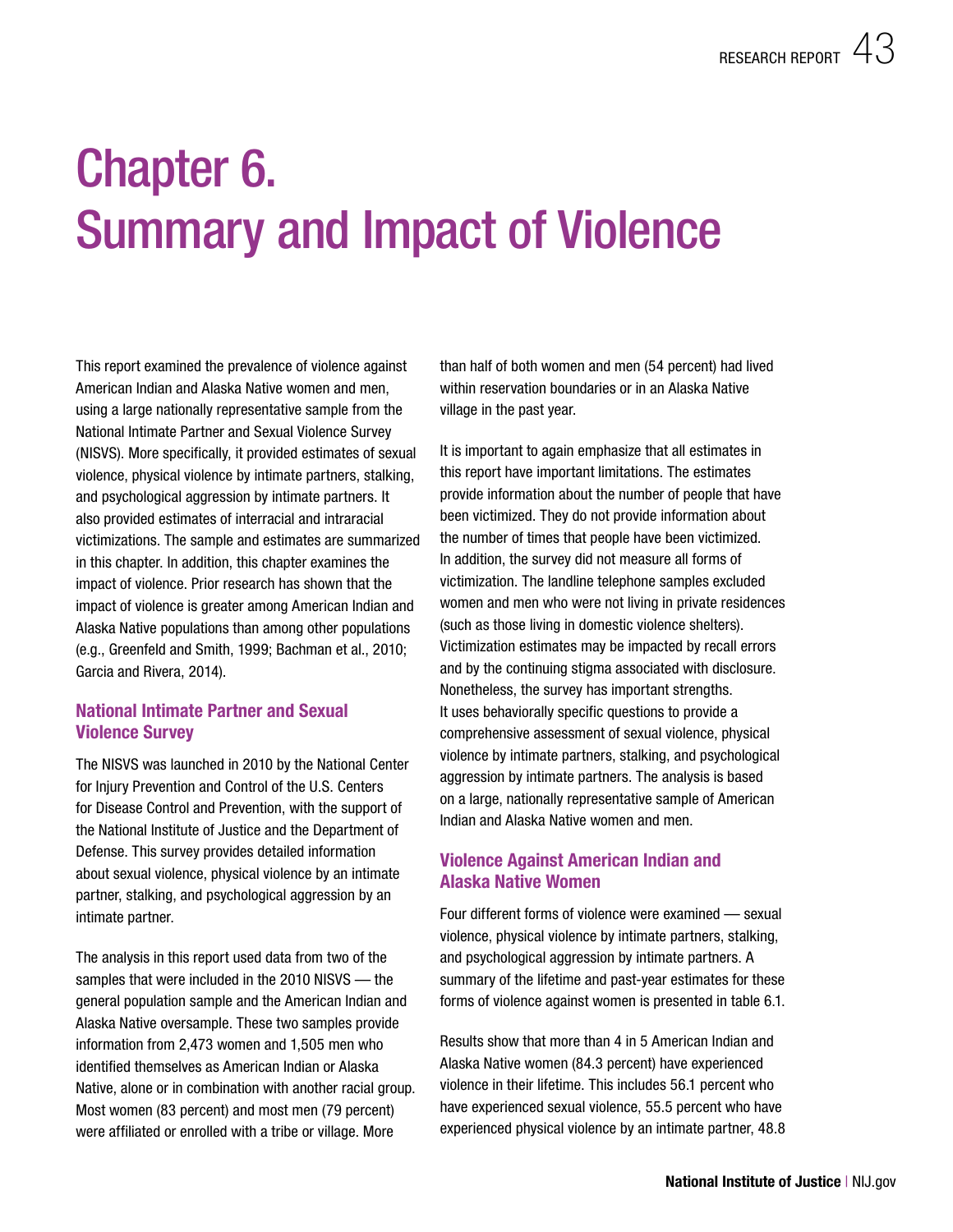percent who have experienced stalking, and 66.4 percent who have experienced psychological aggression by an intimate partner. Overall, more than 1.5 million American Indian and Alaska Native women have experienced violence in their lifetime.

Results also show that more than 1 in 3 American Indian and Alaska Native women (39.8 percent) have experienced violence in the past year. This includes 14.4 percent who have experienced sexual violence, 8.6 percent who have experienced physical violence by an intimate partner, 11.6 percent who have experienced stalking, and 25.5 percent who have experienced psychological aggression by an intimate partner. Overall, more than 730,000 American Indian and Alaska Native women have experienced violence in the past year.

The lifetime and past-year victimization rates are significantly higher for American Indian and Alaska Native women than for non-Hispanic White-only women. Relative to non-Hispanic White-only women, American Indian and Alaska Native women are 1.2 times as likely to have experienced violence in their lifetime and are 1.7 times as likely to have experienced violence in the past year  $(p < .05)$ .

# Violence Against American Indian and Alaska Native Men

American Indian and Alaska Native men also have high victimization rates. The lifetime and past-year estimates of violence against men are presented in table 6.2.

More than 4 in 5 American Indian and Alaska Native men (81.6 percent) have experienced violence in their

| <b>Violence Against Women</b>                    | <b>American Indian</b><br>or Alaska Native | <b>Non-Hispanic</b><br><b>White Only</b> | <b>Relative Risk</b> |
|--------------------------------------------------|--------------------------------------------|------------------------------------------|----------------------|
| <b>Any Lifetime Violence</b>                     | 84.3%                                      | 71.0%                                    | 1.2                  |
| Sexual Violence                                  | 56.1%                                      | 49.7%                                    | <b>NS</b>            |
| Physical Violence by<br>Intimate Partners        | 55.5%                                      | 34.5%                                    | 1.6                  |
| Stalking                                         | 48.8%                                      | 26.8%                                    | 1.8                  |
| Psychological Aggression by<br>Intimate Partners | 66.4%                                      | 52.0%                                    | 1.3                  |
| <b>Any Past-Year Violence</b>                    | 39.8%                                      | 23.3%                                    | 1.7                  |
| Sexual Violence                                  | 14.4%                                      | 5.4%                                     | <b>NS</b>            |
| Physical Violence by<br>Intimate Partners        | 8.6%                                       | 4.1%                                     | <b>NS</b>            |
| Stalking                                         | 11.6%                                      | 7.0%                                     | <b>NS</b>            |
| Psychological Aggression by<br>Intimate Partners | 25.5%                                      | 16.1%                                    | 1.6                  |

#### Table 6.1 Weighted Estimates of Violence Against Women

NS = Percentages across racial and ethnic groups are not significantly different (*p* > .05). Note: Confidence intervals are available in appendix table A.17.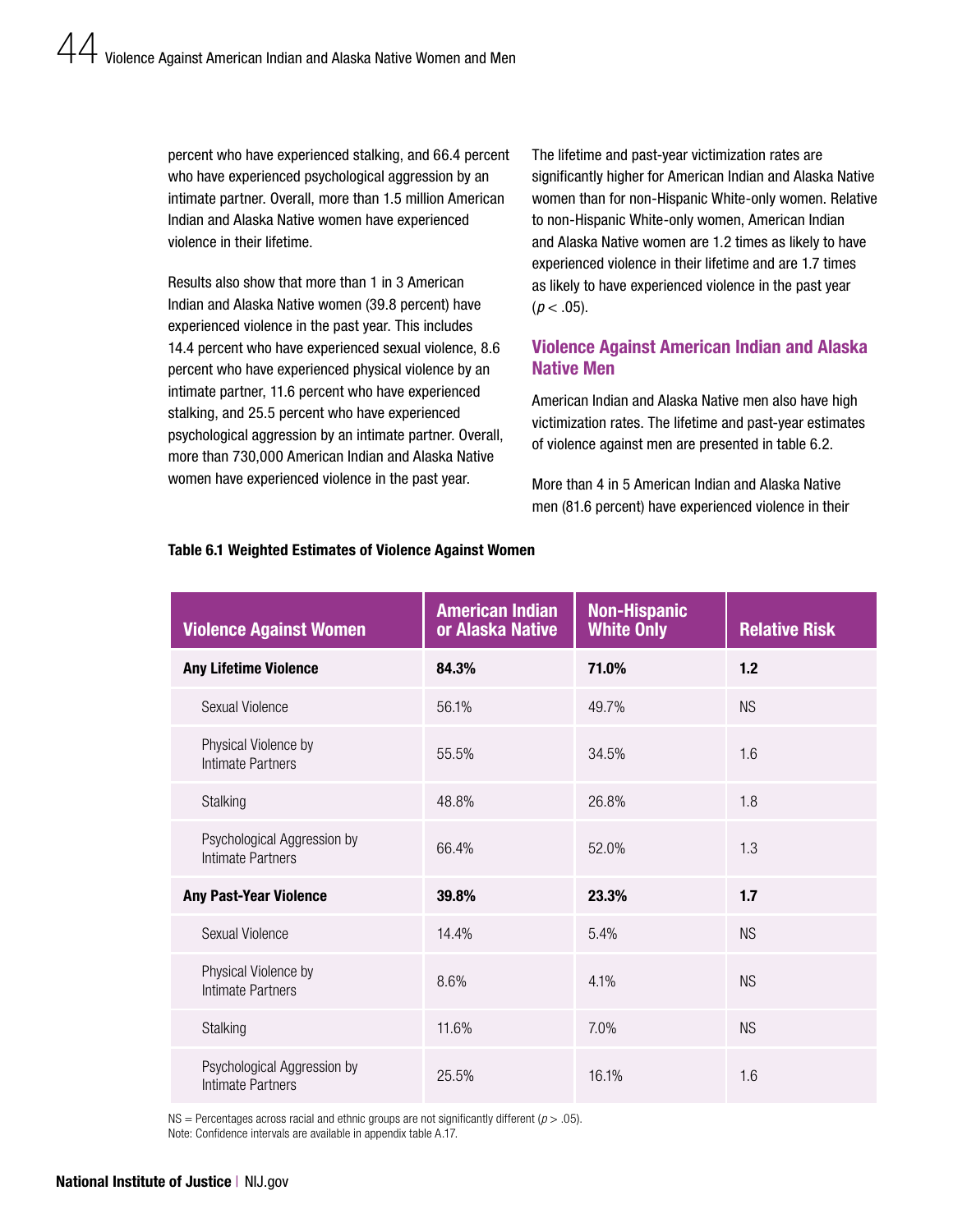lifetime. This includes 27.5 percent who have experienced sexual violence, 43.2 percent who have experienced physical violence by an intimate partner, 18.6 percent who have experienced stalking, and 73.0 percent who have experienced psychological aggression by an intimate partner. Overall, more than 1.4 million American Indian and Alaska Native men have experienced violence in their lifetime.

More than 1 in 3 American Indian and Alaska Native men (34.6 percent) have experienced violence in the past year. This includes 9.9 percent who have experienced sexual violence, 5.6 percent who have experienced physical violence by an intimate partner, 3.8 percent who have experienced stalking, and 27.3 percent who have experienced psychological aggression by an intimate partner. Overall, more than 595,000 American Indian and Alaska Native men have experienced violence in the past year.

#### Table 6.2 Weighted Estimates of Violence Against Men

Relative to non-Hispanic White-only men, American Indian and Alaska Native men are 1.3 times as likely to have experienced violence in their lifetime (*p* < .05). The pastyear rates are not significantly different across racial and ethnic groups ( $p > .05$ ).

#### Race and Ethnicity of Perpetrators

The race and ethnicity for perpetrators of violence is shown in figures 6.1 and 6.2. These figures provide information about the percentage of American Indian and Alaska Native victims who have experienced violence by a perpetrator who was American Indian or Alaska Native (intraracial) and by a perpetrator who was not American Indian or Alaska Native (interracial). Similarly, they provide information about the percentage of non-Hispanic White-only victims who have experienced violence by a

| <b>Violence Against Men</b>                      | <b>American Indian</b><br>or Alaska Native | <b>Non-Hispanic</b><br><b>White Only</b> | <b>Relative Risk</b> |
|--------------------------------------------------|--------------------------------------------|------------------------------------------|----------------------|
| <b>Any Lifetime Violence</b>                     | 81.6%                                      | 64.0%                                    | 1.3                  |
| Sexual Violence                                  | 27.5%                                      | 20.9%                                    | <b>NS</b>            |
| Physical Violence by<br>Intimate Partners        | 43.2%                                      | 30.5%                                    | 1.4                  |
| Stalking                                         | 18.6%                                      | 13.4%                                    | <b>NS</b>            |
| Psychological Aggression by<br>Intimate Partners | 73.0%                                      | 52.7%                                    | 1.4                  |
| <b>Any Past-Year Violence</b>                    | 34.6%                                      | 25.7%                                    | <b>NS</b>            |
| Sexual Violence                                  | 9.9%                                       | 3.8%                                     | <b>NS</b>            |
| Physical Violence by<br>Intimate Partners        | 5.6%                                       | 4.5%                                     | <b>NS</b>            |
| Stalking                                         | 3.8%                                       | 3.7%                                     | <b>NS</b>            |
| Psychological Aggression by<br>Intimate Partners | 27.3%                                      | 19.3%                                    | <b>NS</b>            |

NS = Percentages across racial and ethnic groups are not significantly different (*p* > .05). Note: Confidence intervals are available in appendix table A.18.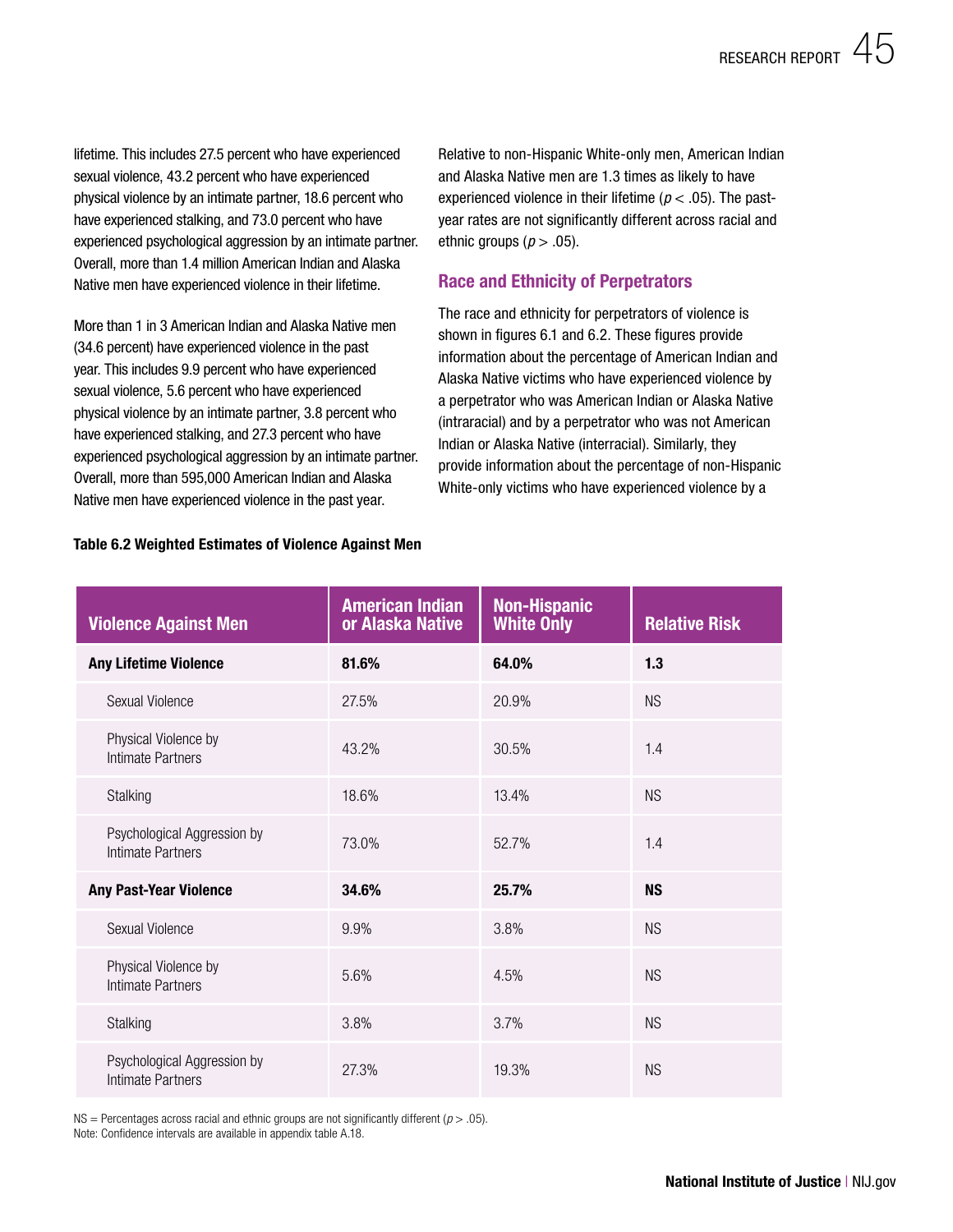perpetrator who was non-Hispanic White only (intraracial) and by a perpetrator who was not non-Hispanic White only (interracial).

All differences across racial and ethnic groups are statistically significant (*p* < .05). American Indian and Alaska Native victims are significantly more likely than non-Hispanic White-only victims to have experienced violence by an interracial intimate partner:

- Female victims are 2.8 times as likely to have experienced violence by an interracial perpetrator as non-Hispanic White-only female victims (97 percent versus 35 percent).
- Male victims are 3.0 times as likely to have experienced violence by an interracial perpetrator as non-Hispanic White-only male victims (90 percent versus 30 percent).

Conversely, American Indian and Alaska Native victims are significantly less likely than non-Hispanic White-only victims to have experienced violence by an intraracial perpetrator:

- Female victims are 0.4 times as likely to have experienced violence by an intraracial perpetrator as non-Hispanic White-only female victims (35 percent versus 95 percent).
- Male victims are 0.4 times as likely to have experienced violence by an intraracial perpetrator as non-Hispanic White-only male victims (33 percent versus 94 percent).

Similar results were obtained for all estimates included in this report. Relative to non-Hispanic White-only victims, American Indian and Alaska Native victims are significantly more likely to have been victimized by at

# Figure 6.1 Interracial Violence: Weighted Estimates for Lifetime Victims

Percentage of victims experiencing violence by an interracial perpetrator



# Figure 6.2 Intraracial Violence: Weighted Estimates for Lifetime Victims

Percentage of victims experiencing violence by an intraracial perpetrator



Notes: Samples are restricted to victims of psychological aggression by intimate partners, physical violence by intimate partners, stalking, and sexual violence. Confidence intervals are available in appendix table A.19.

Notes: Samples are restricted to victims of psychological aggression by intimate partners, physical violence by intimate partners, stalking, and sexual violence. Confidence intervals are available in appendix table A.19.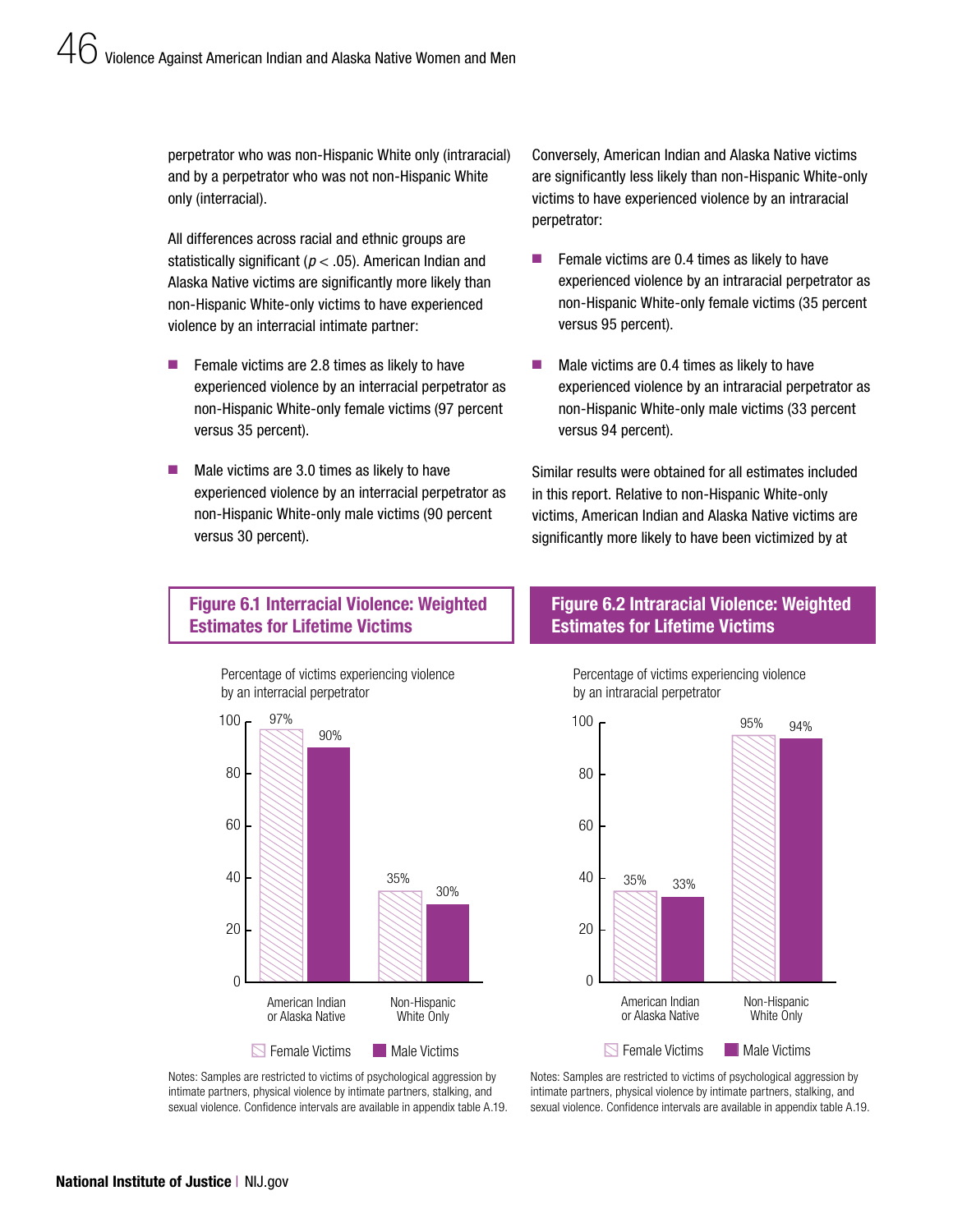least one interracial perpetrator and are significantly less likely to have been victimized by at least one intraracial perpetrator. In part, this is likely due to the relative size of the American Indian and Alaska Native population. Nonetheless, the importance of this result should not be minimized. This result is important because the federal government has a "trust responsibility to assist tribal governments in safeguarding the lives of Indian women" (Violence Against Women and Department of Justice Reauthorization Act of 2005). However, in the 1978 *Oliphant* v. *Suquamish Indian Tribe* case, the Supreme Court had ruled that Indian tribes did not have criminal jurisdiction over non-Indians. Despite having high rates of interracial victimizations, Indian tribes had no authority to criminally prosecute non-Indian offenders, even for crimes committed in Indian Country. This created a jurisdictional gap that provided immunity to non-Indian offenders and compromised the safety of Indian women and men. To partially correct this problem, the Violence Against Women Reauthorization Act of 2013 provided special domestic violence criminal jurisdiction to Indian tribes. This special jurisdiction provides Indian tribes that meet certain conditions with the ability to prosecute certain cases with non-Indian offenders. While the results on interracial and intraracial victimizations in this report

are not surprising, they provide strong support for Indian nations' sovereign right to prosecute non-Indian offenders (see also Indian Law and Order Commission, 2013; Fortson, 2015).

#### Impact of Violence

Previous research has documented the physical, psychological, and economic impacts of violence (e.g., Campbell, 2002; Coker et al., 2002; Ehrensaft et al., 2003; Black et al., 2011; Garcia and Rivera, 2014). The NISVS asked questions about the impacts of victimization. Estimates can be produced for victims who experienced physical violence by intimate partners, stalking, or sexual violence in their lifetime. (Victims who experienced psychological aggression by intimate partners but did not experience physical violence by intimate partners, stalking, or sexual violence are not included in this section.) These questions included whether victims were concerned for their safety, were physically injured, had talked to someone, needed services, and had to miss days of work or school. Tables 6.3 and 6.4 describe the impacts of violence for women and men who experienced lifetime physical violence by intimate partners, stalking, or sexual violence.

Table 6.3 Weighted Estimates of Impact From Physical Violence by Intimate Partners, Stalking, and Sexual Violence on Female Victims

| <b>Impact on Female Victims</b> | <b>American Indian</b><br>or Alaska Native | <b>Non-Hispanic</b><br><b>White Only</b> | <b>Relative Risk</b> |
|---------------------------------|--------------------------------------------|------------------------------------------|----------------------|
| Concerned for safety            | 66.5%                                      | 59.6%                                    | <b>NS</b>            |
| Physically injured              | 41.3%                                      | 27.4%                                    | 1.5                  |
| Talked to someone               | 92.6%                                      | 89.9%                                    | <b>NS</b>            |
| Needed services                 | 49.0%                                      | 27.7%                                    | 1.8                  |
| Missed work/school              | 40.5%                                      | 21.6%                                    | 1.9                  |

NS = Percentages across racial and ethnic groups are not significantly different (*p* >.05).

Notes: Samples are restricted to victims of physical violence by intimate partners, stalking, and sexual violence. Confidence intervals are available in appendix table A.20.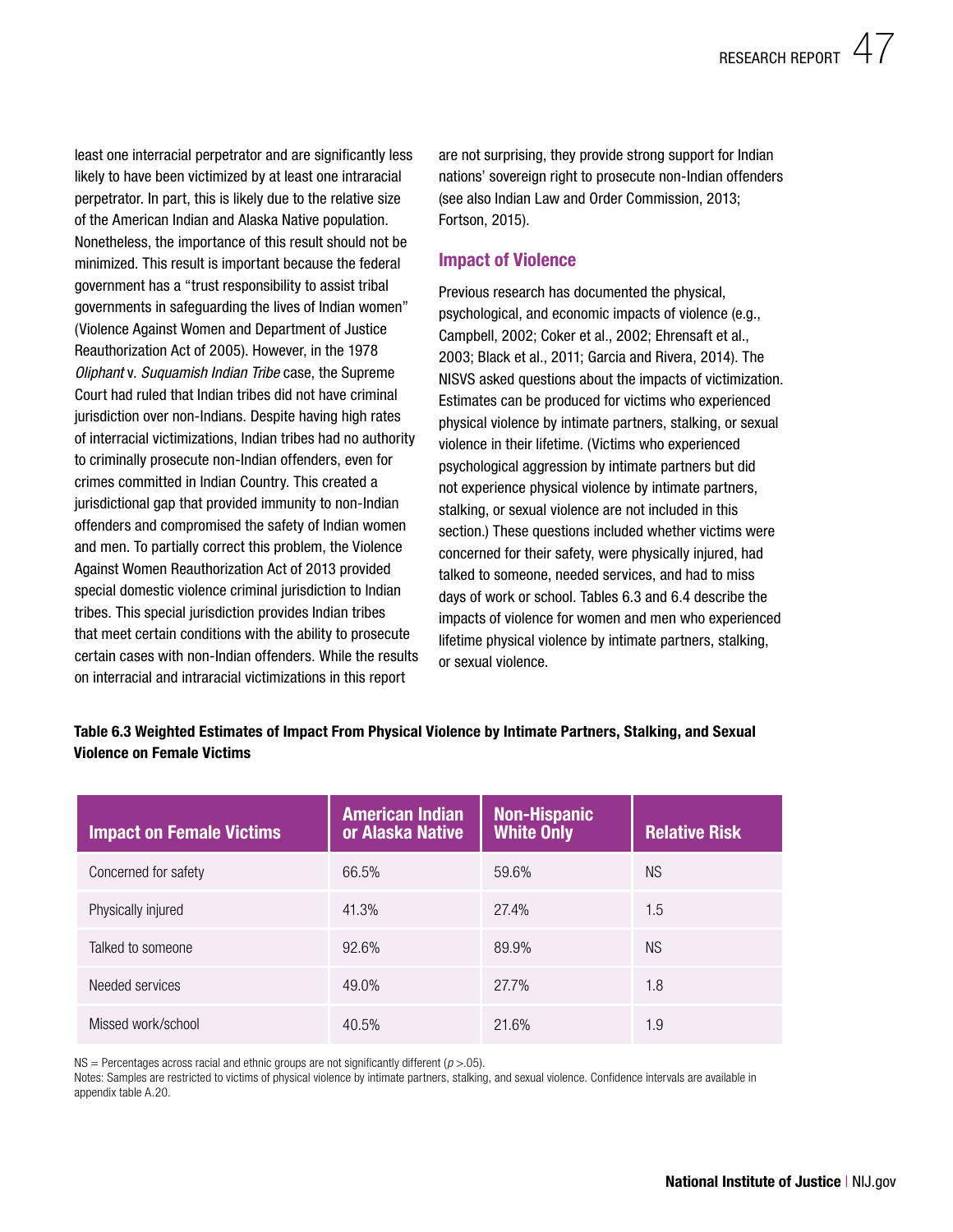Among American Indian and Alaska Native female victims of lifetime physical violence by intimate partners, stalking, and sexual violence —

- 66.5 percent were concerned for their safety.
- 41.3 percent were physically injured.
- 92.6 percent had talked to someone about what the perpetrators did.
- 49.0 percent needed services because of what the perpetrators did.
- 40.5 percent had to miss days of work or school because of what the perpetrators did.

Relative to non-Hispanic White-only female victims of lifetime physical violence by intimate partners, stalking, and sexual violence, American Indian and Alaska Native female victims were —

- 1.5 times as likely to be physically injured  $(p < .05)$ .
- 1.8 times as likely to need services (*p* < .05).
- 1.9 times as likely to have to miss days of work or school ( $p < .05$ ).

Among American Indian and Alaska Native male victims of lifetime physical violence by intimate partners, stalking, and sexual violence —

- 26.0 percent were concerned for their safety.
- 20.3 percent were physically injured.
- 74.3 percent had talked to someone about what the perpetrators did.
- 19.9 percent needed services because of what the perpetrators did.
- 9.7 percent had to miss days of work or school because of what the perpetrators did.

Differences across racial and ethnic groups are not statistically significant (*p* > .05).

The specific services that were needed by female and male victims are shown in tables 6.5 and 6.6. These include whether victims needed medical care, housing services, community services, victim's advocate services, and legal services.

| <b>Impact on Male Victims</b> | <b>American Indian</b><br>or Alaska Native | <b>Non-Hispanic</b><br><b>White Only</b> | <b>Relative Risk</b> |
|-------------------------------|--------------------------------------------|------------------------------------------|----------------------|
| Concerned for safety          | 26.0%                                      | 23.2%                                    | NS.                  |
| Physically injured            | 20.3%                                      | 10.6%                                    | NS.                  |
| Talked to someone             | 74.3%                                      | 68.9%                                    | <b>NS</b>            |
| Needed services               | 19.9%                                      | 15.3%                                    | NS.                  |
| Missed work/school            | $9.7\%$                                    | 12.2%                                    | NS.                  |

# Table 6.4 Weighted Estimates of Impact From Physical Violence by Intimate Partners, Stalking, and Sexual Violence on Male Victims

 $NS =$  Percentages across racial and ethnic groups are not significantly different ( $p > .05$ ).

Notes: Samples are restricted to victims of physical violence by intimate partners, stalking, and sexual violence. Confidence intervals are available in appendix table A.21.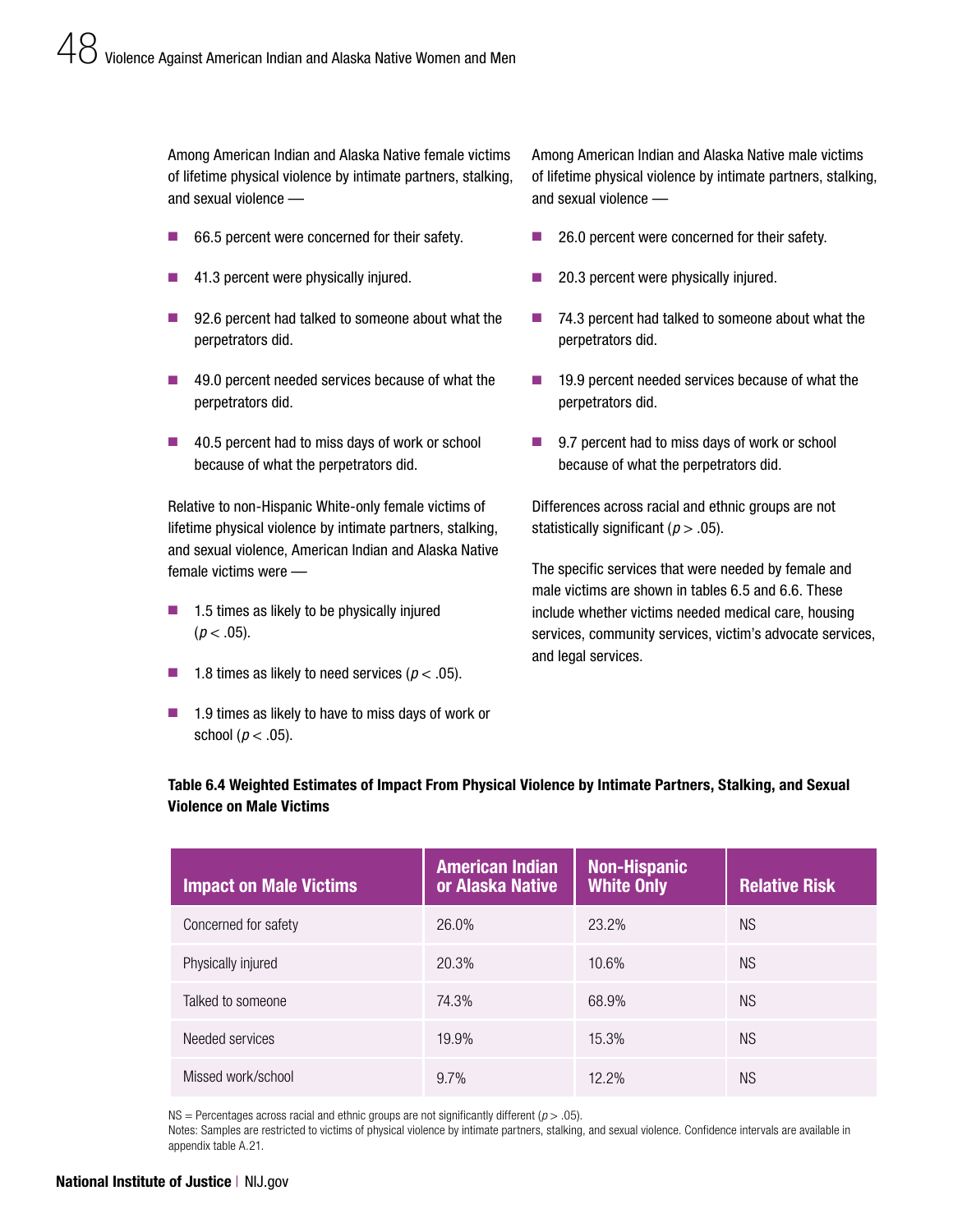#### Table 6.5 Weighted Estimates of Services Needed by Female Victims of Physical Violence by Intimate Partners, Stalking, and Sexual Violence

| <b>Services Needed</b><br>by Female Victims | <b>American Indian</b><br>or Alaska Native | <b>Non-Hispanic</b><br><b>White Only</b> | <b>Relative Risk</b> |
|---------------------------------------------|--------------------------------------------|------------------------------------------|----------------------|
| Medical care                                | 38.0%                                      | 16.6%                                    | 2.3                  |
| Housing services                            | 11.2%                                      | $4.2\%$                                  | NS.                  |
| Community services                          | 4.3%                                       | 4.6%                                     | <b>NS</b>            |
| Advocacy services                           | 8.8%                                       | 5.9%                                     | <b>NS</b>            |
| Legal services                              | 15.8%                                      | 16.4%                                    | <b>NS</b>            |

NS = Percentages across racial and ethnic groups are not significantly different (*p* > .05).

Notes: Samples are restricted to victims of physical violence by intimate partners, stalking, and sexual violence. Confidence intervals are available in appendix table A.22.

#### Table 6.6 Weighted Estimates of Services Needed by Male Victims of Physical Violence by Intimate Partners, Stalking, and Sexual Violence

| <b>Services Needed</b><br>by Male Victims | <b>American Indian</b><br>or Alaska Native | <b>Non-Hispanic</b><br><b>White Only</b> | <b>Relative Risk</b> |
|-------------------------------------------|--------------------------------------------|------------------------------------------|----------------------|
| Medical care                              | 9.3%                                       | 5.1%                                     | <b>NS</b>            |
| Housing services                          | 0.7%                                       | 1.3%                                     | <b>NS</b>            |
| Community services                        | $< 0.1\%$                                  | 1.4%                                     | < 0.1                |
| Advocacy services                         | 3.0%                                       | 1.0%                                     | NS.                  |
| Legal services                            | $9.0\%$                                    | 11.1%                                    | <b>NS</b>            |

 $NS =$  Percentages across racial and ethnic groups are not significantly different ( $p > .05$ ).

Notes: Samples are restricted to victims of physical violence by intimate partners, stalking, and sexual violence. Confidence intervals are available in appendix table A.23.

and Alaska Native female victims of lifetime physical victims ( $p < .05$ ). violence by intimate partners, stalking, and sexual violence was medical care (needed by 38.0 percent The most common service needed by American Indian of victims). American Indian and Alaska Native female and Alaska Native male victims of lifetime physical victims of lifetime physical violence by intimate partners, violence by intimate partners, stalking, and sexual stalking, and sexual violence were 2.3 times as likely to violence was also medical care (needed by 9.3 percent

The most common service needed by American Indian need medical care than non-Hispanic White-only female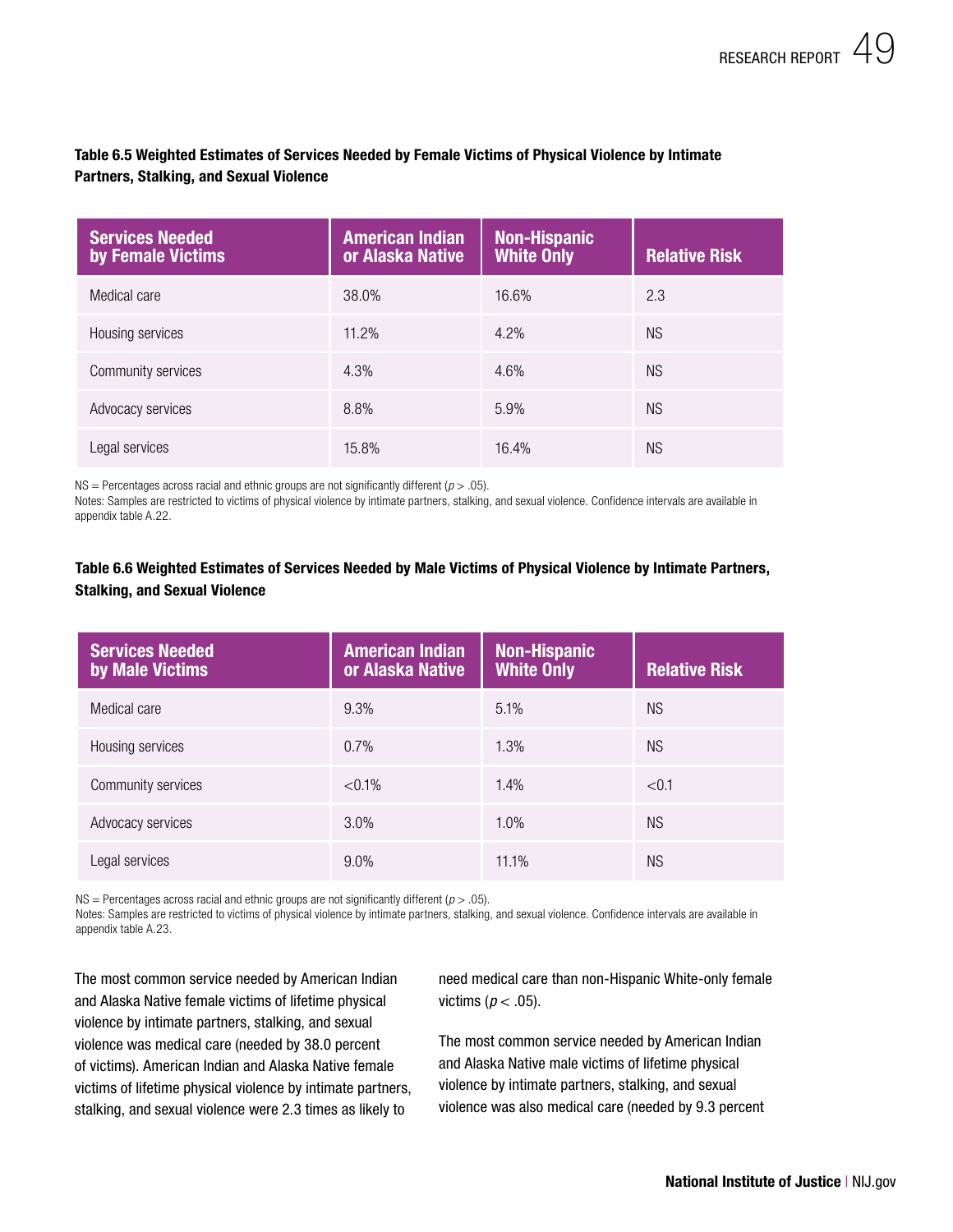of victims). Differences in male victims' need for medical care across racial and ethnic groups are not statistically significant ( $p > .05$ ).

Figure 6.3 shows the percentage of victims who needed services who were unable to get these services. Among victims who needed services, 38.2 percent of American Indian and Alaska Native women and 16.9 percent of American Indian and Alaska Native men were unable to get the services they needed. Among victims who needed services, American Indian and Alaska Native women were significantly less likely to get services than non-Hispanic White-only women (*p* < .05). Differences across racial and ethnic groups are not statistically significant for male victims ( $p > .05$ ).

To summarize, more than 2 in 5 American Indian and Alaska Native female victims reported being physically injured and almost half reported needing services. Among American Indian and Alaska Native male victims, 1 in 5 reported being physically injured and 1 in 5 reported needing services. For American Indian and Alaska Native victims, the most common needed service was medical care, followed by legal services.

Relative to non-Hispanic White-only female victims, American Indian and Alaska Native female victims were 1.5 times as likely to be physically injured, 1.8 times as likely to need services, and 2.3 times as likely to need medical care. Unfortunately, they were significantly less likely than non-Hispanic White-only female victims to get the services they needed. These results are consistent with other research examining disparities in health outcomes (e.g., Greenfeld and Smith, 1999; Garcia and Rivera, 2014). They are also consistent with other research examining disparities in access to health care (Smedley et al., 2003). For male victims, these differences across racial and ethnic groups are not statistically significant ( $p > .05$ ).

These results highlight the need for additional services for American Indian and Alaska Native victims of crime — a need that has been persistently noted (e.g., Office for Victims of Crime, 2013). The results in this report should also be used to raise awareness and understanding about violence against American Indian and Alaska Native women and men. Although the scope of this analysis on the impact of violence was limited, the results reaffirm the direction needed to restore safety in tribal homes, relationships, and communities. We must hold offenders accountable while helping survivors heal and return to safety.

# Figure 6.3 Weighted Estimates of Inability to Get Needed Services



Percentage of victims unable to get needed services

Notes: Samples are restricted to victims of physical violence by intimate partners, stalking and sexual violence who needed services. Confidence intervals are available in appendix table A.24.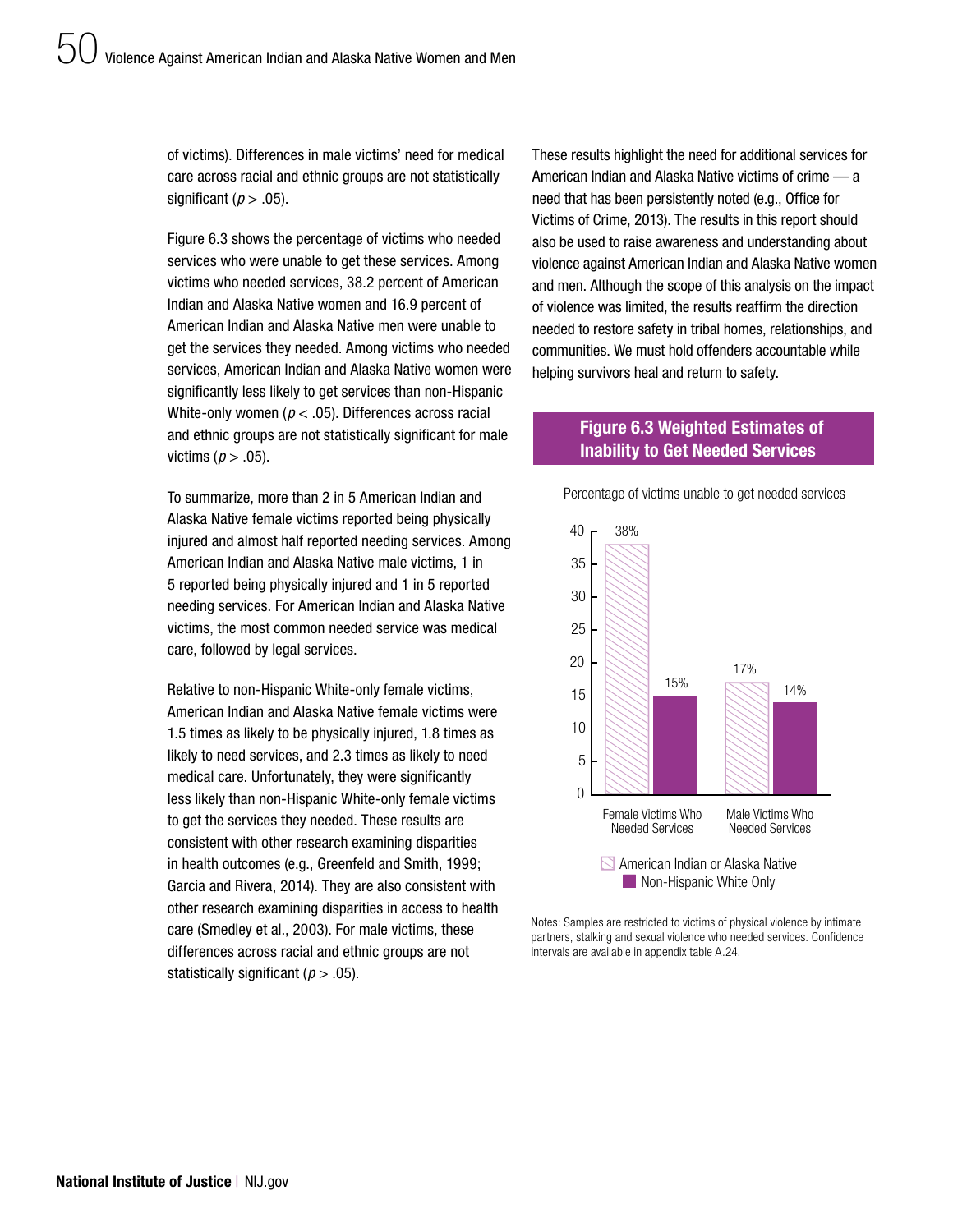# References

Bachman, R., Zaykowski, H., Kallmyer, R., Poteyeva, M., and Lanier, C. 2008. *Violence Against American Indian and Alaska Native Women and the Criminal Justice Response: What Is Known.* NCJ 223691. Washington, DC: National Institute of Justice.

Bachman, R., Zaykowski, H., Lanier, C., Poteyeva, M., and Kallmyer, R. 2010. Estimating the Magnitude of Rape and Sexual Assault Against American Indian and Alaska Native (AIAN) Women. *Australian and New Zealand Journal of Criminology*, 43:199-222.

Baum, K., Catalano, S., Rand, M., and Rose, K. 2009. *Stalking Victimization in the United States*. NCJ 224527. Washington, DC: Office of Justice Programs.

Black, M.C., Basile, K.C., Breiding, M.J., Smith, S.G., Walters, M.L., Merrick, M.T., Chen, J., and Stevens, M.R. 2011. *The National Intimate Partner and Sexual Violence Survey (NISVS): 2010 Summary Report.* Atlanta, GA: National Center for Injury Prevention and Control, Centers for Disease Control and Prevention.

Breiding, M.J., Smith, S.G., Basile, K.C., Walters, M.L., Chen, J., and Merrick, M.T. 2014. Prevalence and Characteristics of Sexual Violence, Stalking, and Intimate Partner Violence Victimization — National Intimate Partner and Sexual Violence Survey, United States, 2011. *Morbidity and Mortality Weekly Report*, 63:1-18.

Barnett-Ryan, C., Langton, L., and Planty, M. 2014. *The Nation's Two Crime Measures*. NCJ 246832. Washington, DC: Bureau of Justice Statistics.

Campbell, J.C. 2002. Health Consequences of Intimate Partner Violence. *Lancet*, 359:1331-1336.

Catalano, S. 2012. *Stalking Victims in the United States — Revised*. NCJ 224527. Washington, DC: Bureau of Justice Statistics.

Coker, A.L., Davis, K.E., Arias, I., Desai, S., Sanderson, M., Brandt, H.M., and Smith, P.H. 2002. Physical and Mental Health Effects of Intimate Partner Violence for Men and Women. *American Journal of Preventive Medicine*, 23:260-268.

Coker, A.L., Smith, P.H., Bethea, L., King, M.R., and McKeown, R.E. 2000. Physical Health Consequences of Physical and Psychological Intimate Partner Violence. *Archives of Family Medicine*, 9:451-457.

Crossland, C., Palmer, J., and Brooks, A. 2013. NIJ's Program of Research on Violence Against American Indian and Alaska Native Women. *Violence Against Women*, 19:771-790.

Dietz, N.A., and Martin, P.Y. 2007. Women Who Are Stalked: Questioning the Fear Standard. *Violence Against Women*, 13:750-776.

Ehrensaft, M.K., Cohen, P., Brown, J., Smailes, E., Chen, H., and Johnson, J.G. 2003. Intergenerational Transmission of Partner Violence: A 20-Year Prospective Study. *Journal of Consulting and Clinical Psychology*, 71:741-753.

Farley, M., Matthews, N., Deer, S., Lopez, G., Stark, C., and Hudon, E. 2011. *Garden of Truth: The Prostitution and Trafficking of Native Women in Minnesota*. Saint Paul, MN: William Mitchell College of Law.

Follingstad, D.R., Rutledge, L.L., Berg, J.J., Hause, E.S., and Polek, D.S. 1990. The Role of Emotional Abuse in Physically Abusive Relationships. *Journal of Family Violence*, 5:107-120.

Fortson, R. 2015. Advancing Tribal Court Criminal Jurisdiction in Alaska. *Alaska Law Review*, 32:93-152.

Garcia, G., and Rivera, M. 2014. Is Race a Factor in Disparate Health Problems Associated with Violence Against Women? *Journal of Health Disparities Research and Practice*, 7:10-23.

Greenfeld, L.A., and Smith, S.K. 1999. *American Indians and Crime*. NCJ 173386. Washington, DC: Bureau of Justice Statistics.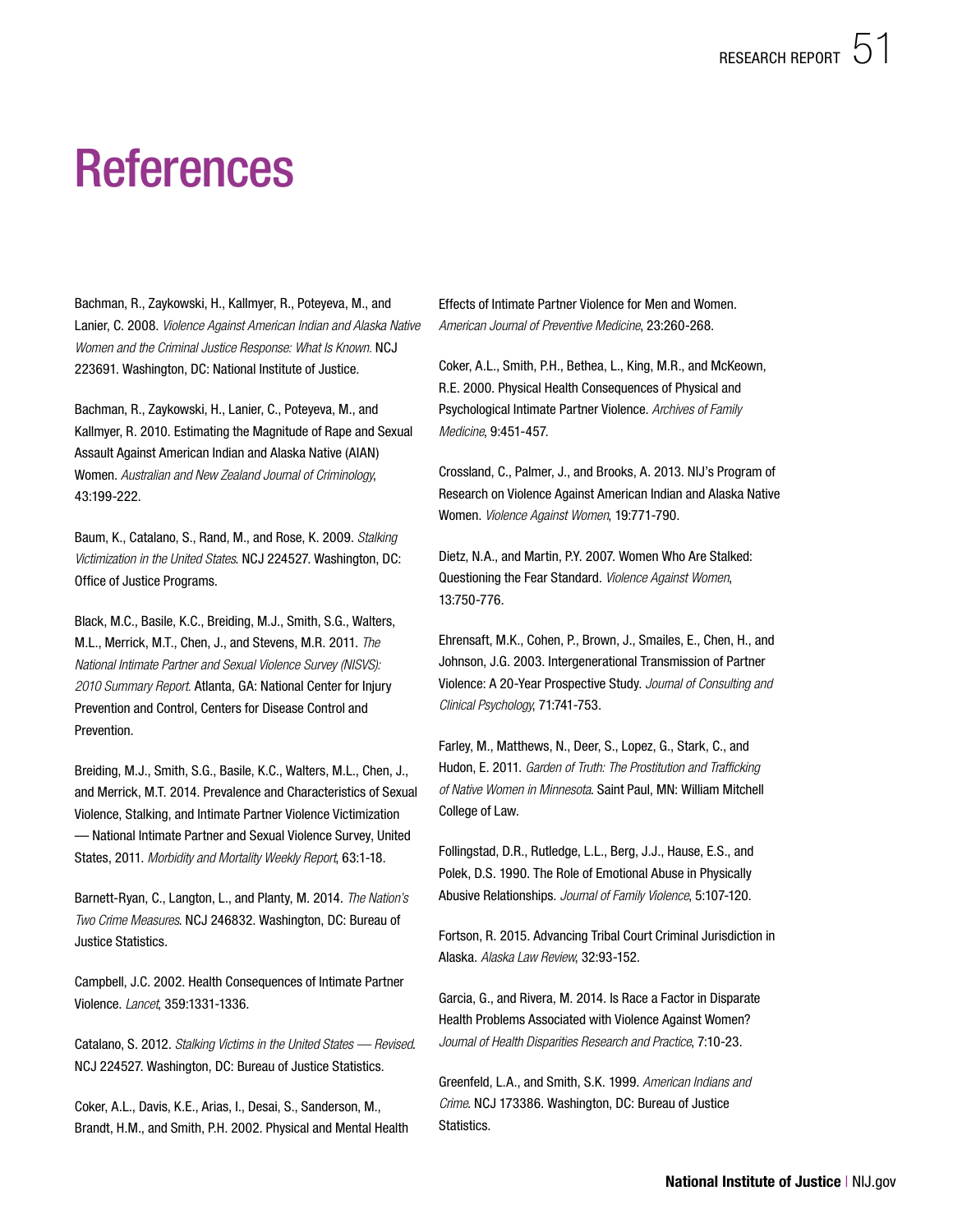Hamby, S.L., and Sugarman, D.B. 1999. Acts of Psychological Aggression Against a Partner and Their Relation to Physical Assault and Gender. *Journal of Marriage and the Family*, 61:959-970.

Indian Law and Order Commission. 2013. *A Roadmap for Making Native America Safer: Report to the President and Congress of the United States*.

Lauritsen, J.L., Gatewood Owens, J., Planty, M., Rand, M.R., and Truman, J.L. 2012. *Methods for Counting High-Frequency Repeat Victimizations in the National Crime Victimization Survey*. NCJ 237308. Washington, DC: Bureau of Justice Statistics.

Lauritsen, J.L., and Rezey, M.L. 2013. *Measuring the Prevalence of Crime with the National Crime Victimization Survey.* NCJ 241656. Washington, DC: Bureau of Justice Statistics.

Lawrence, E., Yoon, J., Langer, A., and Ro, E. 2009. Is Psychological Aggression as Detrimental as Physical Aggression? The Independent Effects of Psychological Aggression on Depression and Anxiety Symptoms. *Violence and Victims*, 24: 20-35.

Office for Victims of Crime. 2013. *Vision 21: Transforming Victim Services Final Report*. NCJ 239957. Washington, DC: Office for Victims of Crime.

Perry, S.W. 2004. *American Indians and Crime: A BJS Statistical Profile, 1992-2002*. NCJ 203097. Washington, DC: Bureau of Justice Statistics.

Rennison, C. 2001. *Violent Victimization and Race, 1993-98*. NCJ 176354. Washington, DC: Bureau of Justice Statistics.

Rosay, A.B. 2015. *Documentation for Analysis of National Intimate Partner and Sexual Violence Survey by the National Institute of Justice*. ICPSR 36140. Washington, DC: National Institute of Justice.

Smedley, B.D., Stith, A.Y., and Nelson, A.R. 2003. *Unequal Treatment: Confronting Racial and Ethnic Disparities in Health Care.*  Washington, DC: National Academies Press.

Sullivan, C.M., and Cain, D. 2004. Ethical and Safety Considerations When Obtaining Information From or About Battered Women for Research Purposes. *Journal of Interpersonal Violence*, 19:603-618.

Tjaden, P., and Thoennes, N. 1998. *Prevalence, Incidence, and Consequences of Violence Against Women: Findings From the National Violence Against Women Survey*. NCJ 172837. Washington, DC: National Institute of Justice.

Tjaden, P., and Thoennes, N. 2000a. *Extent, Nature, and Consequences of Intimate Partner Violence: Findings from the National Violence Against Women Survey*. NCJ 181867. Washington, DC: National Institute of Justice.

Tjaden, P., and Thoennes, N. 2000b. *Full Report of the Prevalence, Incidence, and Consequences of Violence Against Women: Findings from the National Violence Against Women Survey*. NCJ 183781. Washington, DC: National Institute of Justice.

Tjaden, P., and Thoennes, N. 2006. *Extent, Nature, and Consequences of Rape Victimization: Findings from the National Violence Against Women Survey*. NCJ 210346. Washington, DC: National Institute of Justice.

Truman, J.L., and Langton, L. 2015. *Criminal Victimization, 2014*. NCJ 248973. Washington, DC: Bureau of Justice Statistics.

U.S. Census Bureau. 2010. *2010 Census.* Washington, DC: U.S. Government Printing Office.

Wood, D.S., and Magen, R.H. 2009. Intimate Partner Violence Against Athabaskan Women Residing in Interior Alaska: Results of a Victimization Survey. *Violence Against Women*, 15:497-507.

Yuan, N.P., Koss, M.P., Polacca, M., and Goldman, D. 2006. Risk Factors for Physical Assault and Rape Among Six Native American Tribes. *Journal of Interpersonal Violence*, 21:1566-1590.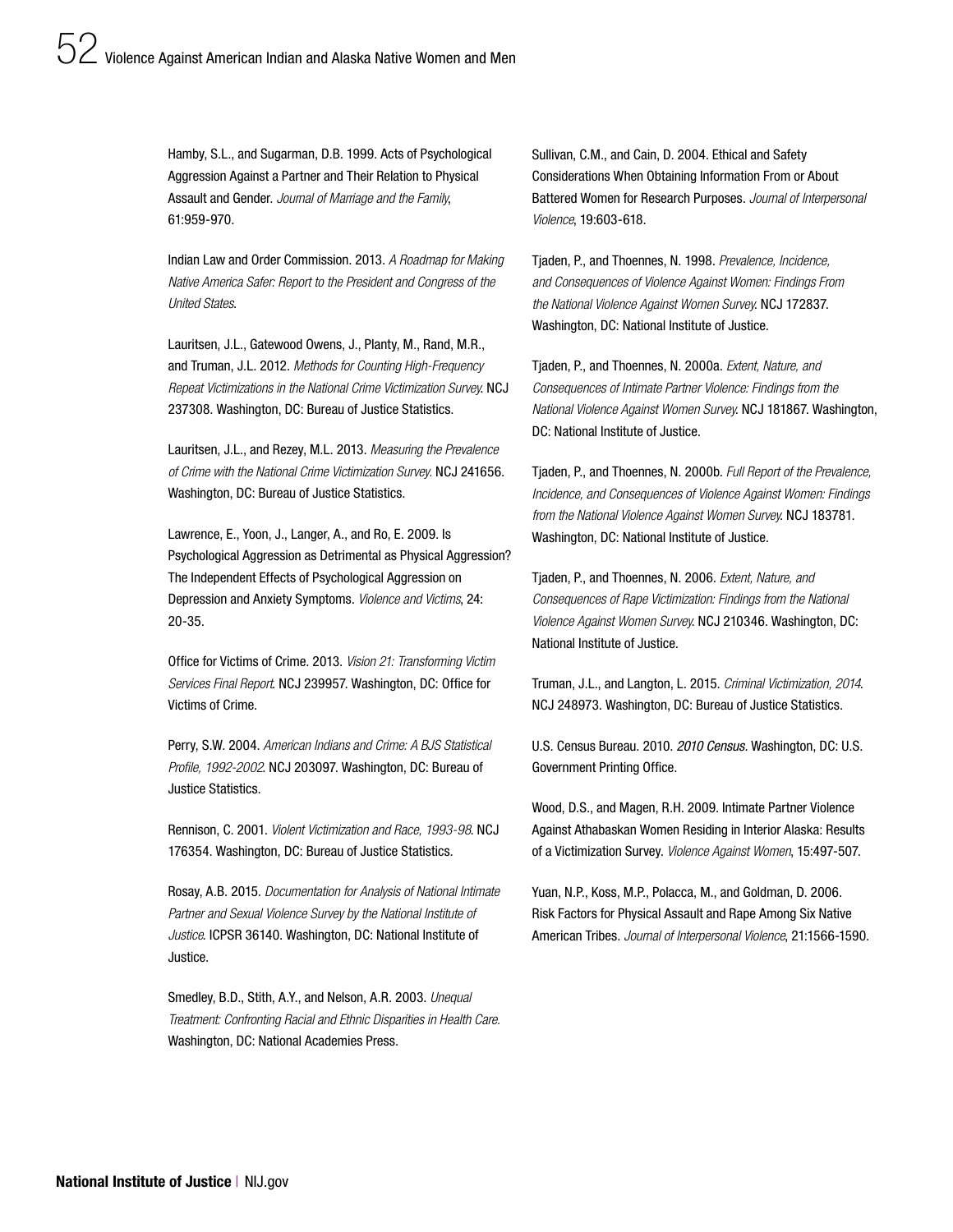# Appendix. 95% Confidence Intervals for Weighted Estimates

 These confidence intervals provide a range of likely values Confidence intervals (CI) for all point estimates are included in this appendix. These confidence intervals show the range of plausible values for each estimate. The estimates presented in this report are based on a sample of people who identified themselves as American Indian or Alaska Native and on a sample of people who identified themselves as non-Hispanic White only. These samples did not include all people in the population. Because statistics were calculated using samples rather than populations, the estimates have a margin of error. To provide information about this margin of error, confidence intervals were computed for each weighted estimate. for the percentage of victims in the entire population of people who identify themselves as American Indian or Alaska Native and in the entire population of people who identify themselves as non-Hispanic White only.

The width of these confidence intervals provides information about the precision of each estimate. Estimates with wide confidence intervals indicate that there is much uncertainty about the extent to which the estimates accurately reflect the percentages of victims in the entire population. Confidence intervals were computed using a confidence level of 95 percent.

#### Interpreting Confidence Intervals

Statistically, a confidence interval indicates that if multiple independent samples were taken and confidence intervals were computed with each sample, 95 percent of these confidence intervals would include the percentage of victims in the entire population. In practice, interpretations for confidence intervals are more straightforward. Each confidence interval (CI) has a lower bound and an upper bound (for example,  $CI = 15\%$  to 25%). The straightforward way to interpret a 95-percent confidence interval of 15 percent to 25 percent is to say that we are 95-percent confident that the percentage of victims in the entire population is between 15 percent and 25 percent.

Additional details, including sample sizes and odds ratios, are available in chapter 26 of the technical documentation for the NIJ analysis of the National Intimate Partner and Sexual Violence Survey (Rosay, 2015).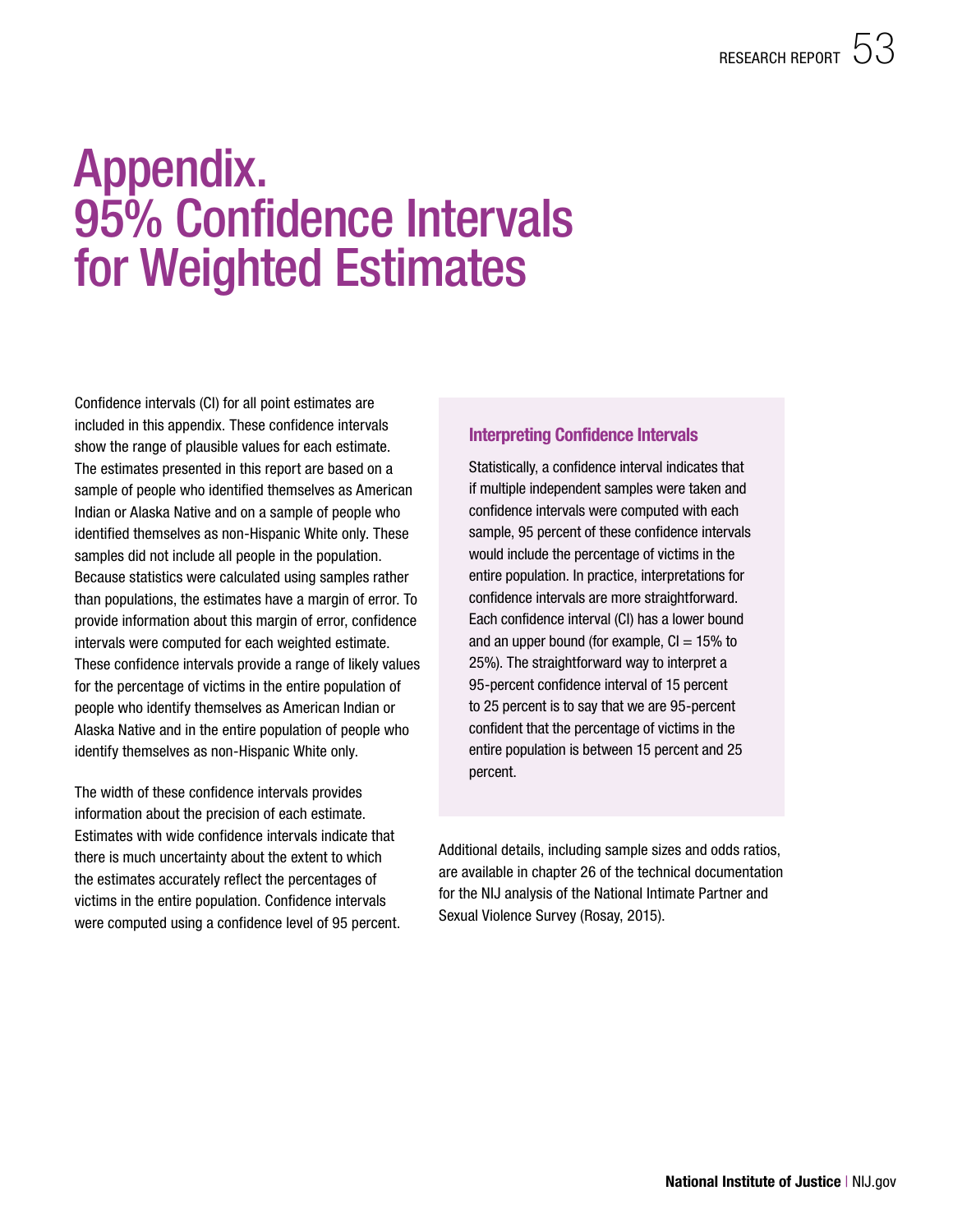#### Table A.1

#### 95% CIs for Weighted Estimates of Lifetime Sexual Violence Against Women

| <b>Lifetime Sexual Violence Against Women</b>      | <b>American Indian</b><br>or Alaska Native | <b>Non-Hispanic</b><br><b>White Only</b> |
|----------------------------------------------------|--------------------------------------------|------------------------------------------|
| <b>Sexual Violence With Penetration</b>            | 26.2% to 43.9%                             | 18.6% to 21.5%                           |
| Completed Forced Penetration                       | 21.0% to 38.0%                             | 12.4% to 14.8%                           |
| Completed Alcohol- or Drug-Facilitated Penetration | $9.9\%$ to 23.4%                           | $8.0\%$ to 10.0%                         |
| Attempted Forced Penetration                       | 6.1% to 18.3%                              | 4.5% to 6.1%                             |
| <b>Other Sexual Violence</b>                       | 42.5% to 61.7%                             | 45.1% to 48.6%                           |
| Sexual Coercion                                    | 15.7% to 33.2%                             | 12.5% to 14.9%                           |
| <b>Unwanted Sexual Contact</b>                     | 33.3% to 51.8%                             | 28.9% to 32.1%                           |
| Non-Contact Unwanted Sexual Experiences            | 29.2% to 47.5%                             | 29.3% to 32.6%                           |
| <b>Any Sexual Violence</b>                         | 46.4% to 65.8%                             | 48.0% to 51.4%                           |

#### Table A.2

#### 95% CIs for Weighted Estimates of Lifetime Sexual Violence Against Men

| <b>Lifetime Sexual Violence Against Men</b>        | <b>American Indian</b><br>or Alaska Native | <b>Non-Hispanic</b><br><b>White Only</b> |
|----------------------------------------------------|--------------------------------------------|------------------------------------------|
| <b>Sexual Violence With Penetration</b>            | 5.3% to 16.4%                              | 4.3% to 5.9%                             |
| <b>Completed Forced Penetration</b>                | $0.9\%$ to 4.6%                            | 1.1% to 2.0%                             |
| Completed Alcohol- or Drug-Facilitated Penetration | 2.9% to 12.9%                              | $3.0\%$ to 4.4%                          |
| <b>Attempted Forced Penetration</b>                | $-0.1\%$ to 5.0%                           | $0.8\%$ to 1.5%                          |
| <b>Other Sexual Violence</b>                       | 16.5% to 31.1%                             | 18.0% to 21.2%                           |
| Sexual Coercion                                    | 4.7% to 15.5%                              | 4.4% to 6.4%                             |
| Unwanted Sexual Contact                            | 7.9% to 18.0%                              | 11.0% to 13.6%                           |
| Non-Contact Unwanted Sexual Experiences            | 6.4% to 17.2%                              | 8.5% to 10.9%                            |
| <b>Any Sexual Violence</b>                         | 19.6% to 35.4%                             | 19.3% to 22.6%                           |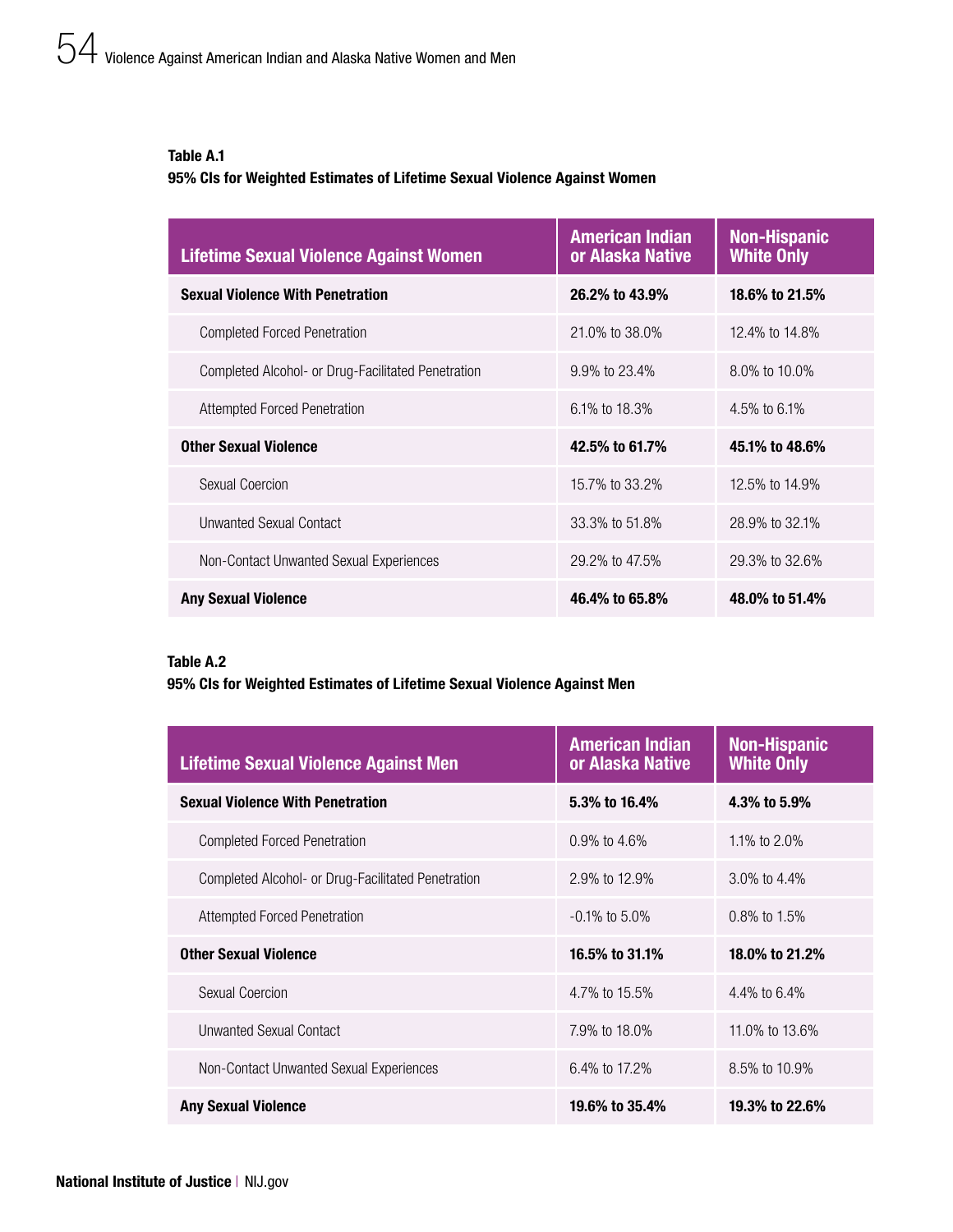# Table A.3 95% CIs for Weighted Estimates of Past-Year Sexual Violence Against Women

| <b>Past Year Sexual Violence Against Women</b>     | <b>American Indian</b><br>or Alaska Native | <b>Non-Hispanic</b><br><b>White Only</b> |
|----------------------------------------------------|--------------------------------------------|------------------------------------------|
| <b>Sexual Violence With Penetration</b>            | $-0.7\%$ to 9.8%                           | $0.7\%$ to 1.7%                          |
| <b>Completed Forced Penetration</b>                | $-1.3\%$ to 8.5%                           | $0.2\%$ to $0.8\%$                       |
| Completed Alcohol- or Drug-Facilitated Penetration | $-1.7\%$ to 8.2%                           | $0.4\%$ to 1.2%                          |
| <b>Attempted Forced Penetration</b>                | $-2.0\%$ to $7.7\%$                        | $0.1\%$ to $0.6\%$                       |
| <b>Other Sexual Violence</b>                       | 5.4% to 21.5%                              | 4.0% to 5.8%                             |
| Sexual Coercion                                    | $0.4\%$ to 14.0%                           | 1.2% to 2.1%                             |
| Unwanted Sexual Contact                            | $0.9\%$ to 13.8%                           | 1.8% to 3.1%                             |
| Non-Contact Unwanted Sexual Experiences            | $-0.2\%$ to 10.1%                          | 1.1% to 2.3%                             |
| <b>Any Sexual Violence</b>                         | 6.2% to 22.6%                              | 4.5% to 6.4%                             |

#### Table A.4

95% CIs for Weighted Estimates of Past-Year Sexual Violence Against Men

| <b>Past Year Sexual Violence Against Men</b>       | <b>American Indian</b><br>or Alaska Native | <b>Non-Hispanic</b><br><b>White Only</b> |
|----------------------------------------------------|--------------------------------------------|------------------------------------------|
| <b>Sexual Violence With Penetration</b>            | $-1.3\%$ to 5.8%                           | $0.4\%$ to 1.1%                          |
| <b>Completed Forced Penetration</b>                | $-0.2\%$ to 0.9%                           | $0.0\%$ to $0.3\%$                       |
| Completed Alcohol- or Drug-Facilitated Penetration | $-1.5\%$ to 5.6%                           | $0.2\%$ to $0.8\%$                       |
| Attempted Forced Penetration                       | $0.0\%$ to $0.0\%$                         | $0.1\%$ to $0.3\%$                       |
| <b>Other Sexual Violence</b>                       | 2.8% to 13.0%                              | 2.7% to 4.3%                             |
| Sexual Coercion                                    | 0.6% to 8.5%                               | 0.5% to 1.3%                             |
| Unwanted Sexual Contact                            | $0.0\%$ to 6.2%                            | 1.3% to 2.4%                             |
| Non-Contact Unwanted Sexual Experiences            | $0.1\%$ to 6.3%                            | 1.1% to 2.2%                             |
| <b>Any Sexual Violence</b>                         | 3.7% to 16.0%                              | 3.0% to 4.6%                             |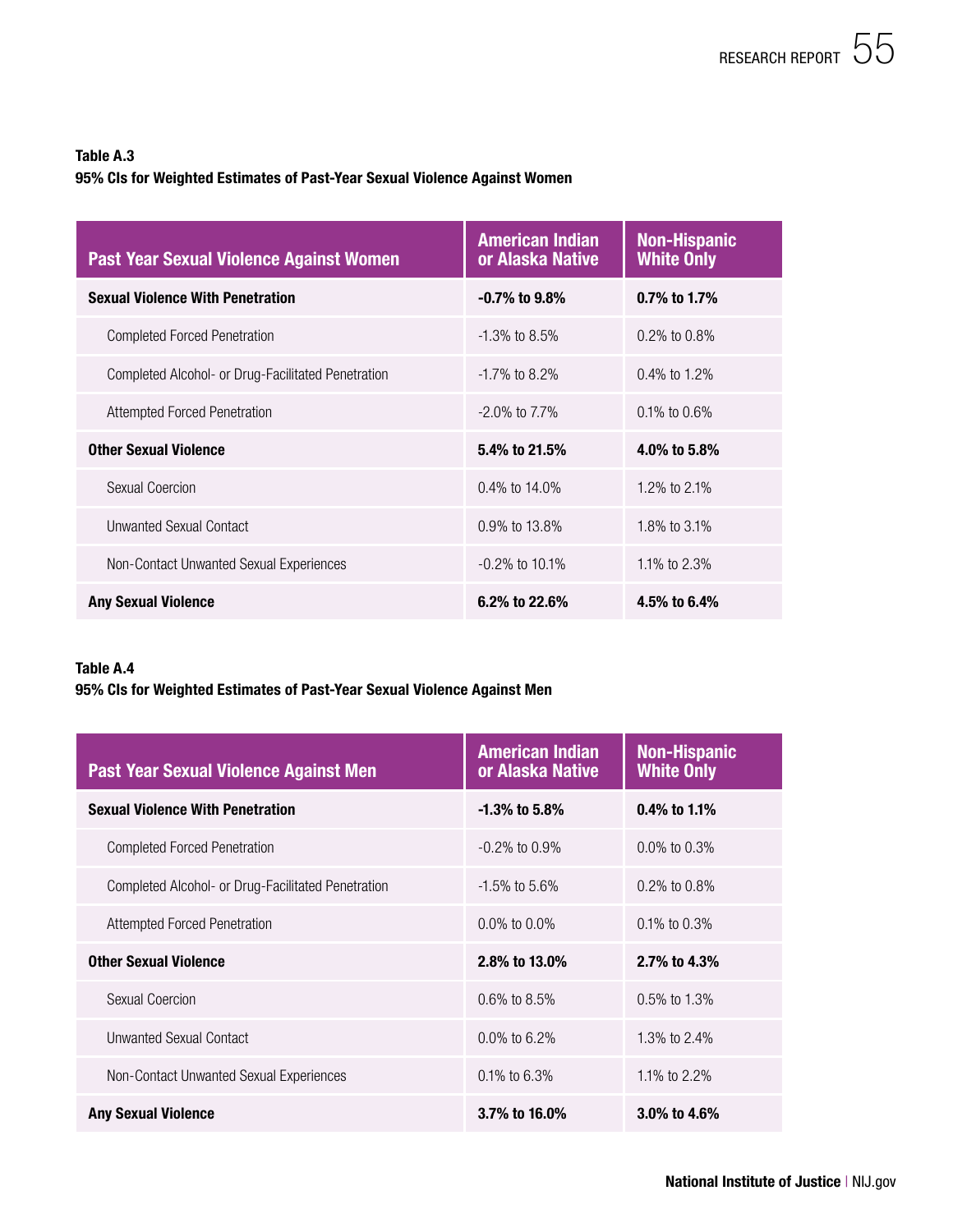#### Table A.5

#### 95% CIs for Weighted Estimates of Lifetime Interracial and Intraracial Sexual Violence

| <b>Lifetime Interracial and Intraracial Sexual</b><br><b>Violence</b> | <b>American Indian</b><br>or Alaska Native | <b>Non-Hispanic</b><br><b>White Only</b> |
|-----------------------------------------------------------------------|--------------------------------------------|------------------------------------------|
| <b>Female Victims</b>                                                 |                                            |                                          |
| Experienced sexual violence by interracial perpetrator                | 91.9% to 100.5%                            | 29.2% to 34.5%                           |
| Experienced sexual violence by intraracial perpetrator                | 10.8% to 30.4%                             | 89.2% to 92.5%                           |
| <b>Male Victims</b>                                                   |                                            |                                          |
| Experienced sexual violence by interracial perpetrator                | 78.3% to 98.9%                             | 22.9% to 31.6%                           |
| Experienced sexual violence by intraracial perpetrator                | 13.1% to 45.4%                             | 87.9% to 93.4%                           |

Note: Samples are restricted to victims of sexual violence.

#### Table A.6

#### 95% CIs for Weighted Estimates of Physical Violence by Intimate Partners Against Women

| <b>Physical Violence by Intimate Partners</b><br><b>Against Women</b> | <b>American Indian</b><br>or Alaska Native | <b>Non-Hispanic</b><br><b>White Only</b> |
|-----------------------------------------------------------------------|--------------------------------------------|------------------------------------------|
| Lifetime Estimate                                                     | 46.5% to 64.5%                             | 32.9% to 36.2%                           |
| Slapped, Pushed, or Shoved                                            | 43.2% to 61.2%                             | 30.7% to 33.9%                           |
| Severe Physical Violence                                              | 33.4% to 51.3%                             | 23.3% to 26.2%                           |
| <b>Past-Year Estimate</b>                                             | 3.2% to 13.9%                              | $3.2\%$ to 5.0%                          |
| Slapped, Pushed, or Shoved                                            | 2.8% to 13.2%                              | 2.8% to 4.5%                             |
| Severe Physical Violence                                              | 1.0% to 4.6%                               | $2.0\%$ to 3.3%                          |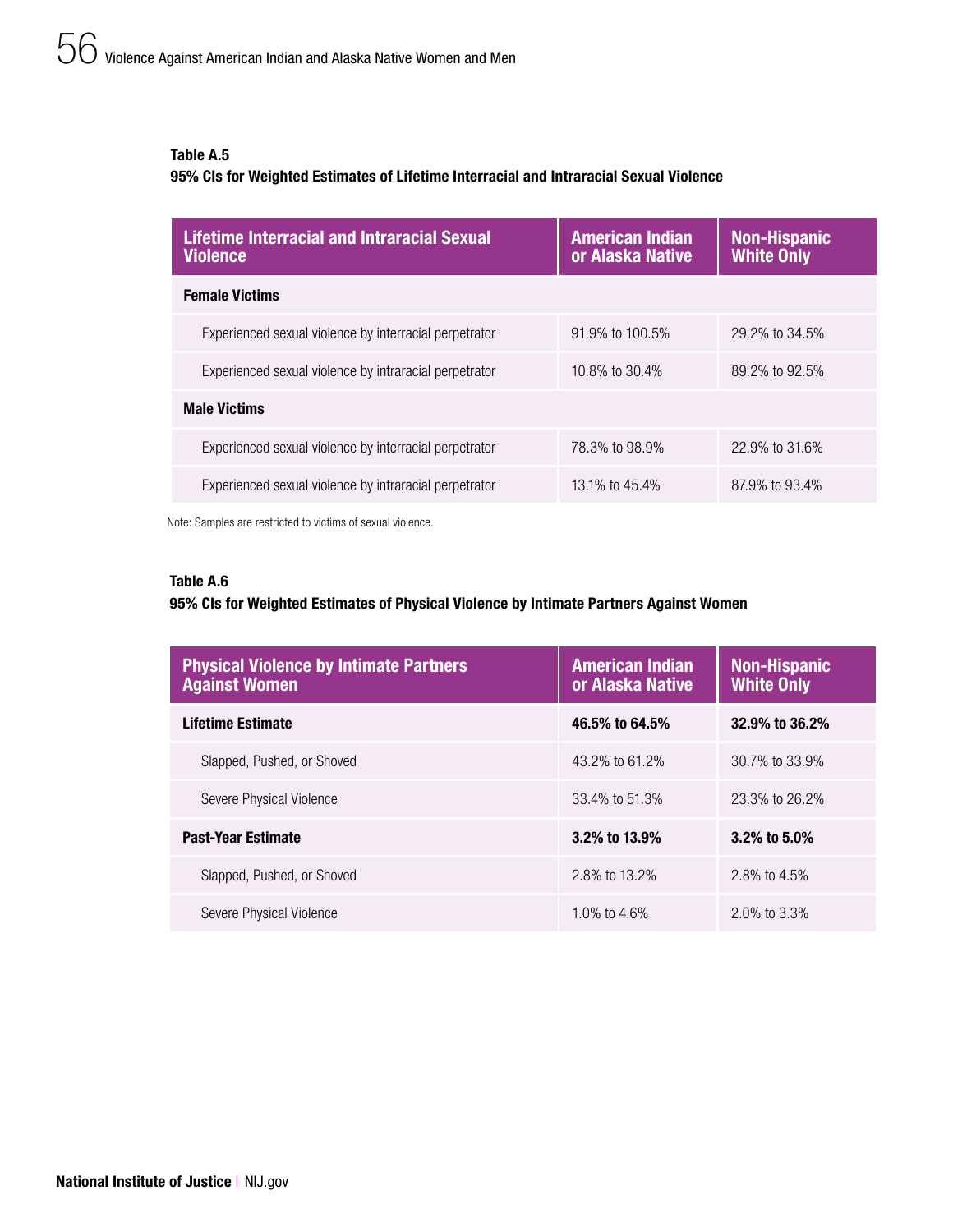# Table A.7 95% CIs for Weighted Estimates of Physical Violence by Intimate Partners Against Men

| <b>Physical Violence by Intimate Partners</b><br><b>Against Men</b> | <b>American Indian</b><br>or Alaska Native | <b>Non-Hispanic</b><br><b>White Only</b> |
|---------------------------------------------------------------------|--------------------------------------------|------------------------------------------|
| <b>Lifetime Estimate</b>                                            | 34.7% to 51.7%                             | 28.7% to 32.3%                           |
| Slapped, Pushed, or Shoved                                          | 28.5% to 44.4%                             | 26.2% to 29.7%                           |
| Severe Physical Violence                                            | 17.5% to 33.0%                             | 13.1% to 15.9%                           |
| <b>Past-Year Estimate</b>                                           | 1.2% to 10.0%                              | 3.6% to 5.3%                             |
| Slapped, Pushed, or Shoved                                          | 1.0% to 9.7%                               | $3.3\%$ to 5.0%                          |
| Severe Physical Violence                                            | $0.1\%$ to 8.3%                            | 1.2% to 2.3%                             |

### Table A.8

95% CIs for Weighted Estimates of Lifetime Physical Violence by Intimate Partners Experienced by American Indian and Alaska Native Victims

| <b>Lifetime Physical Violence by</b><br><b>Intimate Partners Experienced by</b><br><b>American Indian and Alaska Native Victims</b> | <b>Female Victims</b> | <b>Male Victims</b> |
|-------------------------------------------------------------------------------------------------------------------------------------|-----------------------|---------------------|
| Slapped                                                                                                                             | 47.2% to 72.3%        | 53.0% to 79.8%      |
| Pushed or shoved                                                                                                                    | 73.3% to 93.2%        | 51.1% to 76.9%      |
| Hit with a fist or something hard                                                                                                   | 41.1% to 66.1%        | 30.7% to 57.1%      |
| Kicked                                                                                                                              | 17.1% to 39.5%        | 11.2% to 32.8%      |
| Hurt by having hair pulled                                                                                                          | 17.7% to 37.0%        | 7.4% to 29.8%       |
| Slammed against something                                                                                                           | 41.1% to 66.5%        | 7.6% to 28.4%       |
| Hurt by being choked or suffocated                                                                                                  | 25.8% to 49.4%        | 0.7% to 11.9%       |
| <b>Beaten</b>                                                                                                                       | 33.3% to 58.5%        | 7.7% to 27.2%       |
| Burned on purpose                                                                                                                   | 0.7% to 17.5%         | $0.0\%$ to $0.4\%$  |
| Had a knife or gun used on them                                                                                                     | 15.5% to 38.7%        | 2.8% to 19.9%       |

Note: Samples are restricted to victims of physical violence by intimate partners.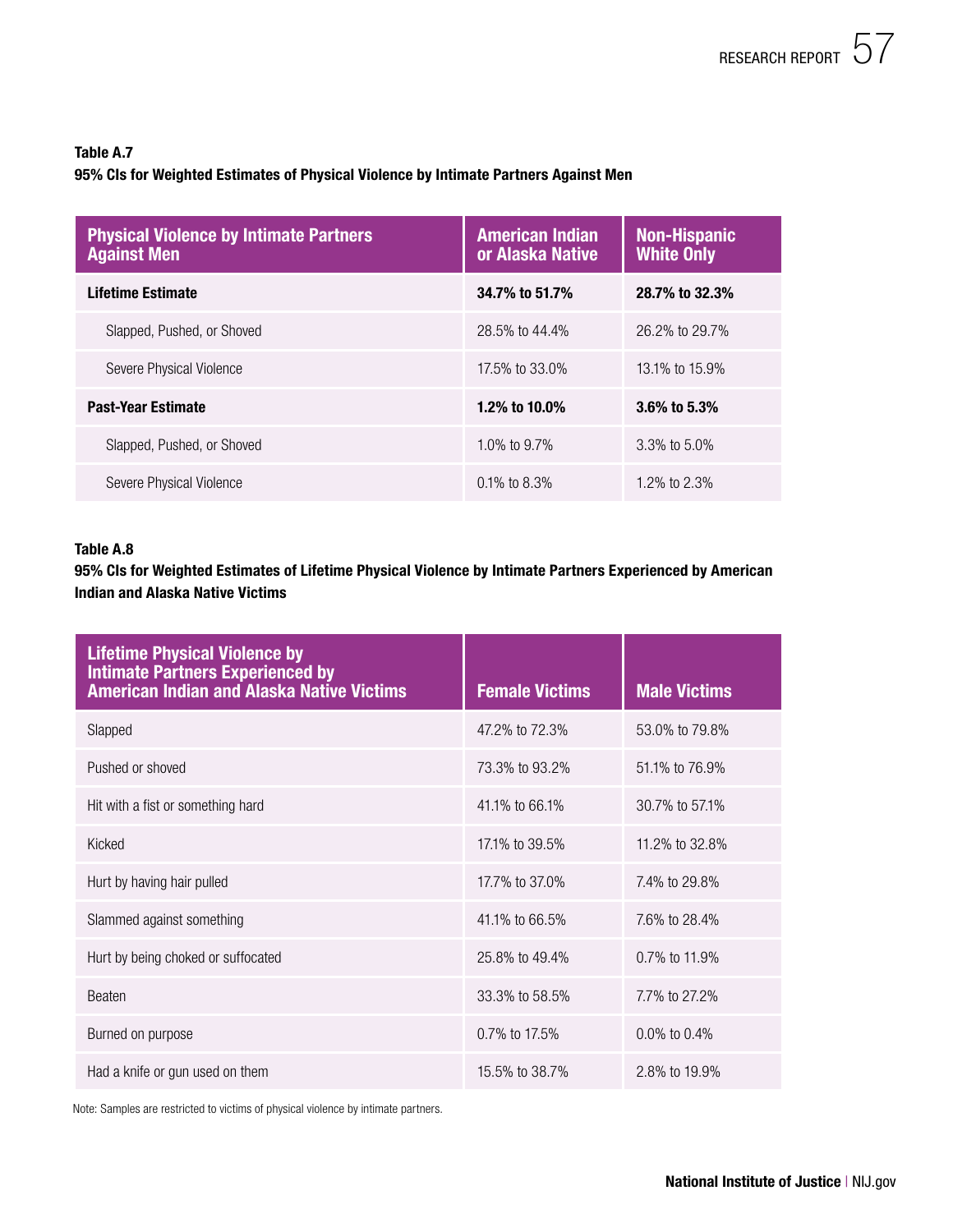#### Table A.9

95% CIs for Weighted Estimates of Lifetime Physical Violence by Interracial and Intraracial Intimate Partners

| <b>Lifetime Physical Violence by Interracial</b><br>and Intraracial Intimate Partners | <b>American Indian</b><br>or Alaska Native | <b>Non-Hispanic</b><br><b>White Only</b> |
|---------------------------------------------------------------------------------------|--------------------------------------------|------------------------------------------|
| <b>Female Victims</b>                                                                 |                                            |                                          |
| Experienced physical violence by interracial intimate partner                         | 80.3% to 99.2%                             | 15.9% to 21.0%                           |
| Experienced physical violence by intraracial intimate partner                         | 7.3% to 28.3%                              | 86.8% to 91.0%                           |
| <b>Male Victims</b>                                                                   |                                            |                                          |
| Experienced physical violence by interracial intimate partner                         | 75.9% to 93.6%                             | 14.7% to 20.3%                           |
| Experienced physical violence by intraracial intimate partner                         | 10.6% to 31.1%                             | 88.3% to 92.5%                           |

Note: Samples are restricted to victims of physical violence by intimate partners.

#### Table A.10

#### 95% CIs for Weighted Estimates of Stalking

| <b>Stalking</b>    | <b>American Indian</b><br>or Alaska Native | <b>Non-Hispanic</b><br><b>White Only</b> |
|--------------------|--------------------------------------------|------------------------------------------|
| <b>Women</b>       |                                            |                                          |
| Lifetime Estimate  | 39.2% to 58.5%                             | 25.3% to 28.3%                           |
| Past-Year Estimate | 6.6% to 16.5%                              | 6.1% to 7.9%                             |
| Men                |                                            |                                          |
| Lifetime Estimate  | 11.9% to 25.3%                             | 11.9% to 14.9%                           |
| Past-Year Estimate | 1.3% to 6.3%                               | 2.9% to 4.5%                             |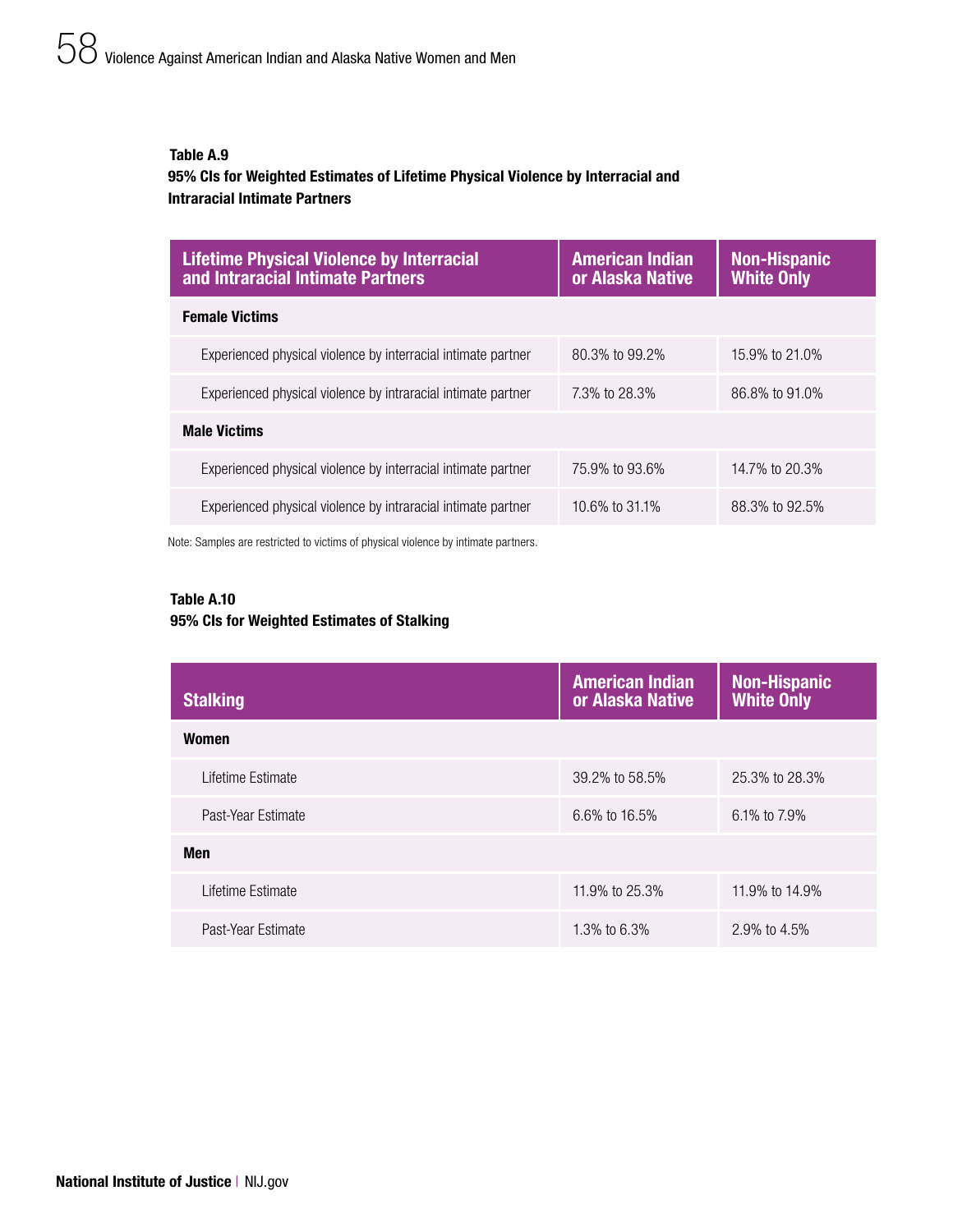#### Table A.11 95% CIs for Weighted Estimates of Lifetime Stalking Behaviors Experienced by American Indian and Alaska Native Victims

| <b>Lifetime Stalking Behaviors Experienced by</b><br><b>American Indian and Alaska Native Victims</b> | <b>Female Victims</b> | <b>Male Victims</b> |
|-------------------------------------------------------------------------------------------------------|-----------------------|---------------------|
| Received unwanted phone calls                                                                         | 70.7% to 93.5%        | 60.1% to 90.6%      |
| Received unwanted emails or messages                                                                  | 7.0% to 30.9%         | $0.8\%$ to 26.6%    |
| Received unwanted cards, flowers, gifts                                                               | 22.2% to 47.7%        | 1.0% to 24.4%       |
| Was watched or followed from a distance                                                               | 17.4% to 40.9%        | 18.2% to 57.0%      |
| Was approached at home, work, or school                                                               | 40.4% to 66.8%        | 42.7% to 79.3%      |
| Found strange or threatening items                                                                    | 4.0% to 17.7%         | $-0.1\%$ to 8.9%    |
| Had home or car intruded                                                                              | 15.5% to 39.7%        | 6.5% to 39.8%       |

Note: Samples are restricted to victims of stalking.

#### Table A.12

# 95% CIs for Weighted Estimates of Lifetime Interracial and Intraracial Stalking

| Lifetime Interracial and Intraracial Stalking | <b>American Indian</b><br>or Alaska Native | <b>Non-Hispanic</b><br><b>White Only</b> |
|-----------------------------------------------|--------------------------------------------|------------------------------------------|
| <b>Female Victims</b>                         |                                            |                                          |
| Stalked by interracial perpetrator            | 80.7% to 97.1%                             | 22.7% to 29.6%                           |
| Stalked by intraracial perpetrator            | 14.9% to 46.0%                             | 84.9% to 90.0%                           |
| <b>Male Victims</b>                           |                                            |                                          |
| Stalked by interracial perpetrator            | 80.2% to 101.3%                            | 15.6% to 25.4%                           |
| Stalked by intraracial perpetrator            | 4.8% to 41.4%                              | 86.8% to 93.8%                           |

Note: Samples are restricted to victims of stalking.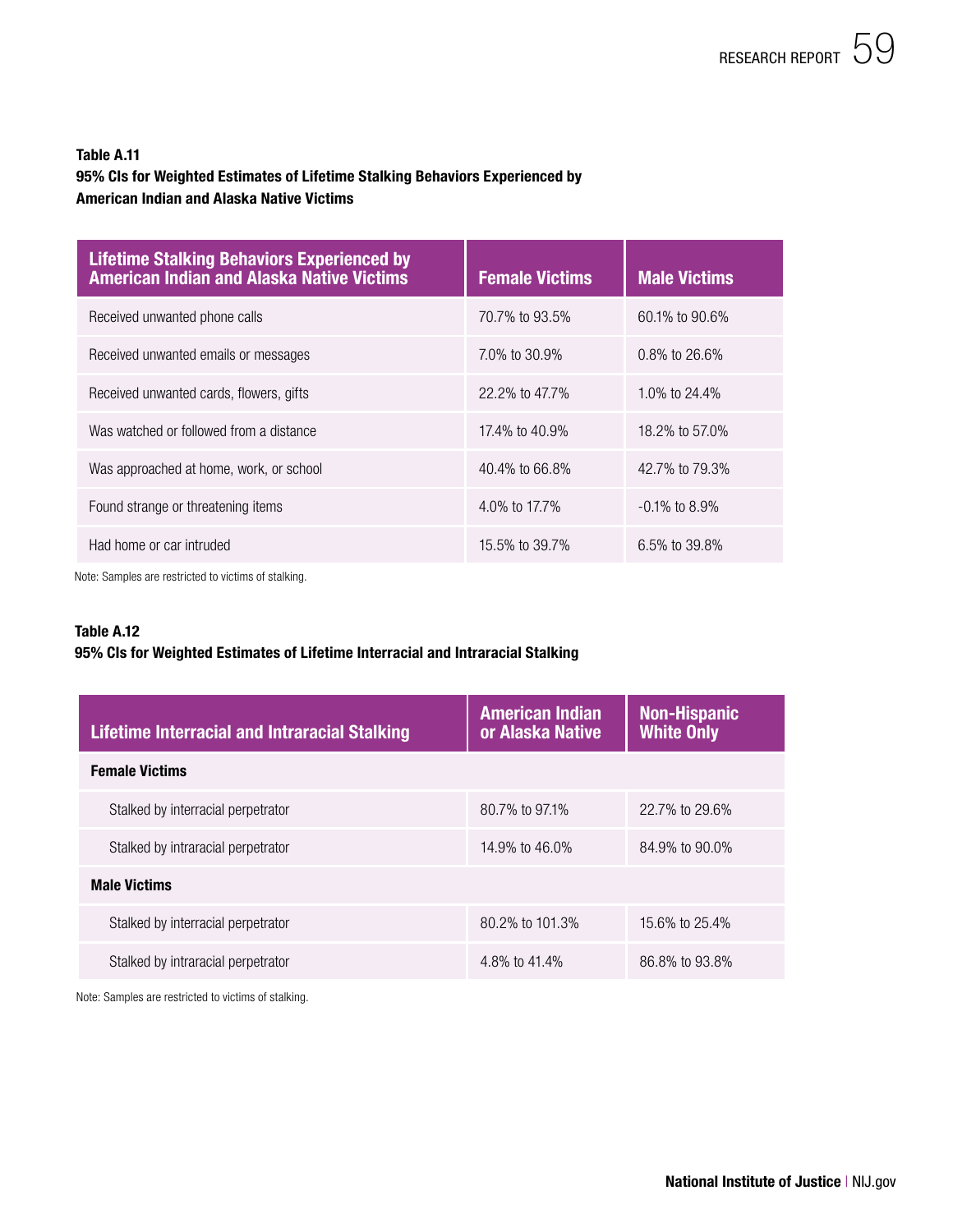#### Table A.13

95% CIs for Weighted Estimates of Psychological Aggression by Intimate Partners Against Women

| <b>Psychological Aggression by</b><br><b>Intimate Partners Against Women</b> | <b>American Indian</b><br>or Alaska Native | <b>Non-Hispanic</b><br><b>White Only</b> |
|------------------------------------------------------------------------------|--------------------------------------------|------------------------------------------|
| Lifetime Estimate                                                            | 57.6% to 75.2%                             | 50.3% to 53.6%                           |
| Expressive Aggression                                                        | 47.8% to 66.0%                             | 42.5% to 45.9%                           |
| Coercive Control                                                             | 52.7% to 70.3%                             | 41.0% to 44.3%                           |
| Control of Reproductive or Sexual Health                                     | 5.8% to 15.4%                              | 7.1% to 8.9%                             |
| <b>Past-Year Estimate</b>                                                    | 17.6% to 33.4%                             | 14.7% to 17.4%                           |
| <b>Expressive Aggression</b>                                                 | 13.4% to 28.2%                             | 10.4% to 12.8%                           |
| Coercive Control                                                             | 13.1% to 27.4%                             | 10.6% to 13.0%                           |
| Control of Reproductive or Sexual Health                                     | $0.0\%$ to 8.0%                            | $0.9\%$ to 1.8%                          |

#### Table A.14

95% CIs for Weighted Estimates of Psychological Aggression by Intimate Partners Against Men

| <b>Psychological Aggression by</b><br><b>Intimate Partners Against Men</b> | <b>American Indian</b><br>or Alaska Native | <b>Non-Hispanic</b><br><b>White Only</b> |
|----------------------------------------------------------------------------|--------------------------------------------|------------------------------------------|
| Lifetime Estimate                                                          | 65.6% to 80.3%                             | 50.8% to 54.7%                           |
| <b>Expressive Aggression</b>                                               | 35.1% to 52.0%                             | 33.4% to 37.1%                           |
| Coercive Control                                                           | 59.6% to 75.2%                             | 42.5% to 46.4%                           |
| Control of Reproductive or Sexual Health                                   | 12.9% to 26.9%                             | 8.7% to 11.2%                            |
| <b>Past-Year Estimate</b>                                                  | 19.4% to 35.1%                             | 17.8% to 20.9%                           |
| <b>Expressive Aggression</b>                                               | 5.9% to 18.2%                              | 8.4% to 10.7%                            |
| Coercive Control                                                           | 14.7% to 28.7%                             | 14.0% to 16.7%                           |
| Control of Reproductive or Sexual Health                                   | 1.7% to 11.7%                              | $0.7\%$ to 1.6%                          |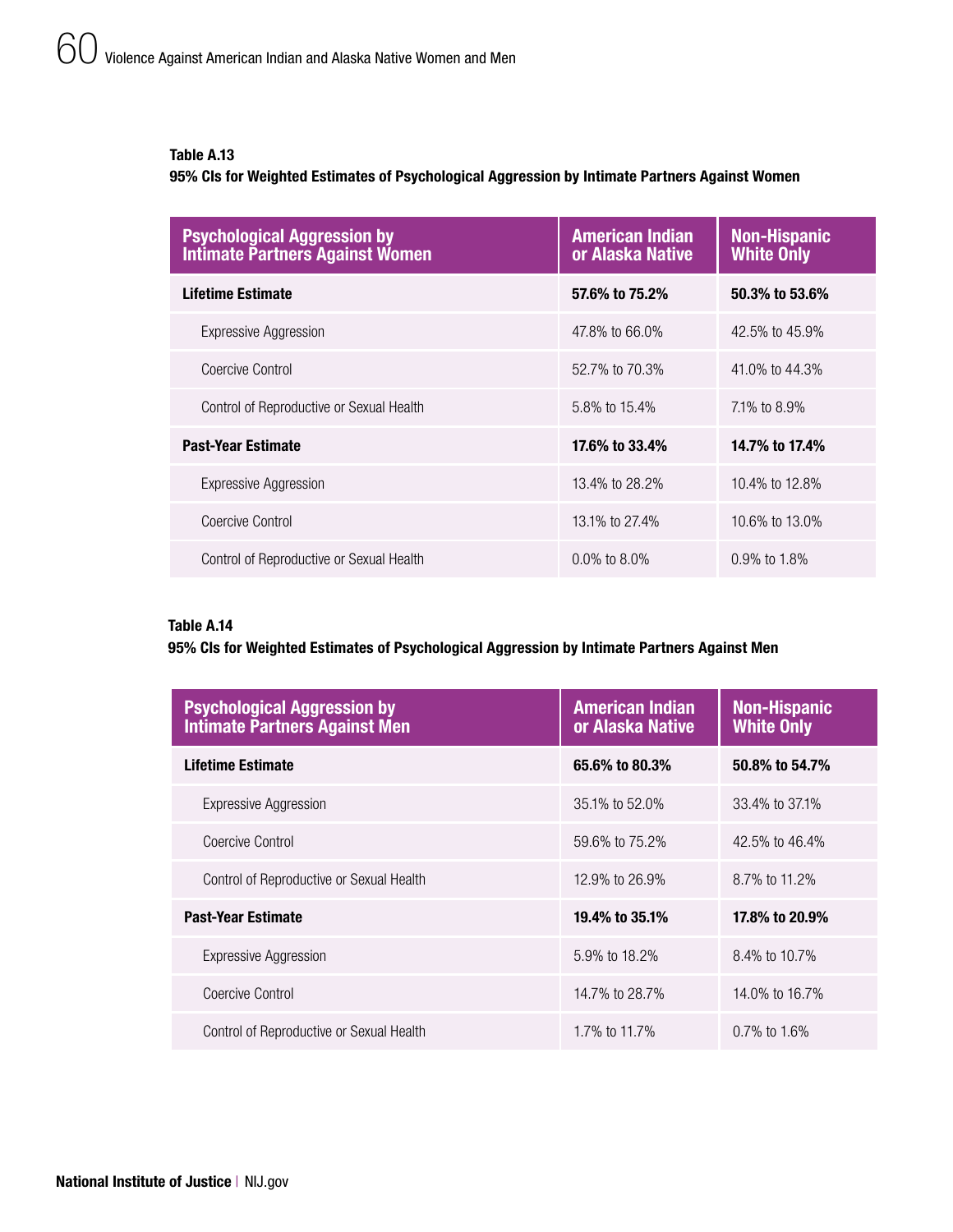# Table A.15 95% CIs for Weighted Estimates of Lifetime Psychological Aggression by Intimate Partners Experienced by American Indian and Alaska Native Victims

| <b>Lifetime Psychological Aggression by Intimate</b><br><b>Partners Experienced by American Indian and</b><br><b>Alaska Native Victims</b> | <b>Female Victims</b> | <b>Male Victims</b> |
|--------------------------------------------------------------------------------------------------------------------------------------------|-----------------------|---------------------|
| <b>Expressive Aggression</b>                                                                                                               |                       |                     |
| Experienced very angry actions that seemed dangerous                                                                                       | 58.2% to 78.3%        | 18.7% to 37.2%      |
| Told they were losers, failures, or not good enough                                                                                        | 42.8% to 64.5%        | 19.2% to 38.0%      |
| Called names like ugly, fat, crazy, stupid                                                                                                 | 44.8% to 66.8%        | 25.9% to 45.2%      |
| Insulted, humiliated, made fun of                                                                                                          | 41.1% to 63.2%        | 17.7% to 34.6%      |
| Told no one else would want them                                                                                                           | 29.5% to 50.1%        | 7.7% to 20.0%       |
| <b>Coercive Control</b>                                                                                                                    |                       |                     |
| Kept from seeing or talking to family or friends                                                                                           | 44.5% to 66.0%        | 18.2% to 34.9%      |
| Had decisions made for them that should have been theirs to make                                                                           | 39.4% to 61.1%        | 20.8% to 38.9%      |
| Was tracked by being asked about locations and actions                                                                                     | 52.0% to 73.3%        | 52.1% to 71.9%      |
| Threatened with being physically harmed                                                                                                    | 37.0% to 58.5%        | 13.9% to 30.1%      |
| Threatened with perpetrators hurting themselves when upset                                                                                 | 28.2% to 48.3%        | 15.8% to 32.5%      |
| Threatened with having pets hurt or taken away                                                                                             | 9.6% to 24.1%         | 0.4% to 4.4%        |
| Threatened with having loved ones hurt                                                                                                     | 13.1% to 29.7%        | 0.0% to 5.2%        |
| Had loved ones who were hurt                                                                                                               | 9.9% to 25.8%         | 0.9% to 8.8%        |
| Threatened with having children taken away                                                                                                 | 27.4% to 52.6%        | 13.6% to 36.6%      |
| Kept from leaving the house when they wanted to go                                                                                         | 32.8% to 54.1%        | 9.0% to 23.2%       |
| Kept from having their own money to use                                                                                                    | 20.2% to 41.1%        | 6.7% to 18.3%       |
| Told things like "If I can't have you, then no one can"                                                                                    | 29.4% to 50.6%        | 10.3% to 26.6%      |
| Had something that was important to them destroyed                                                                                         | 30.3% to 51.3%        | 19.8% to 37.0%      |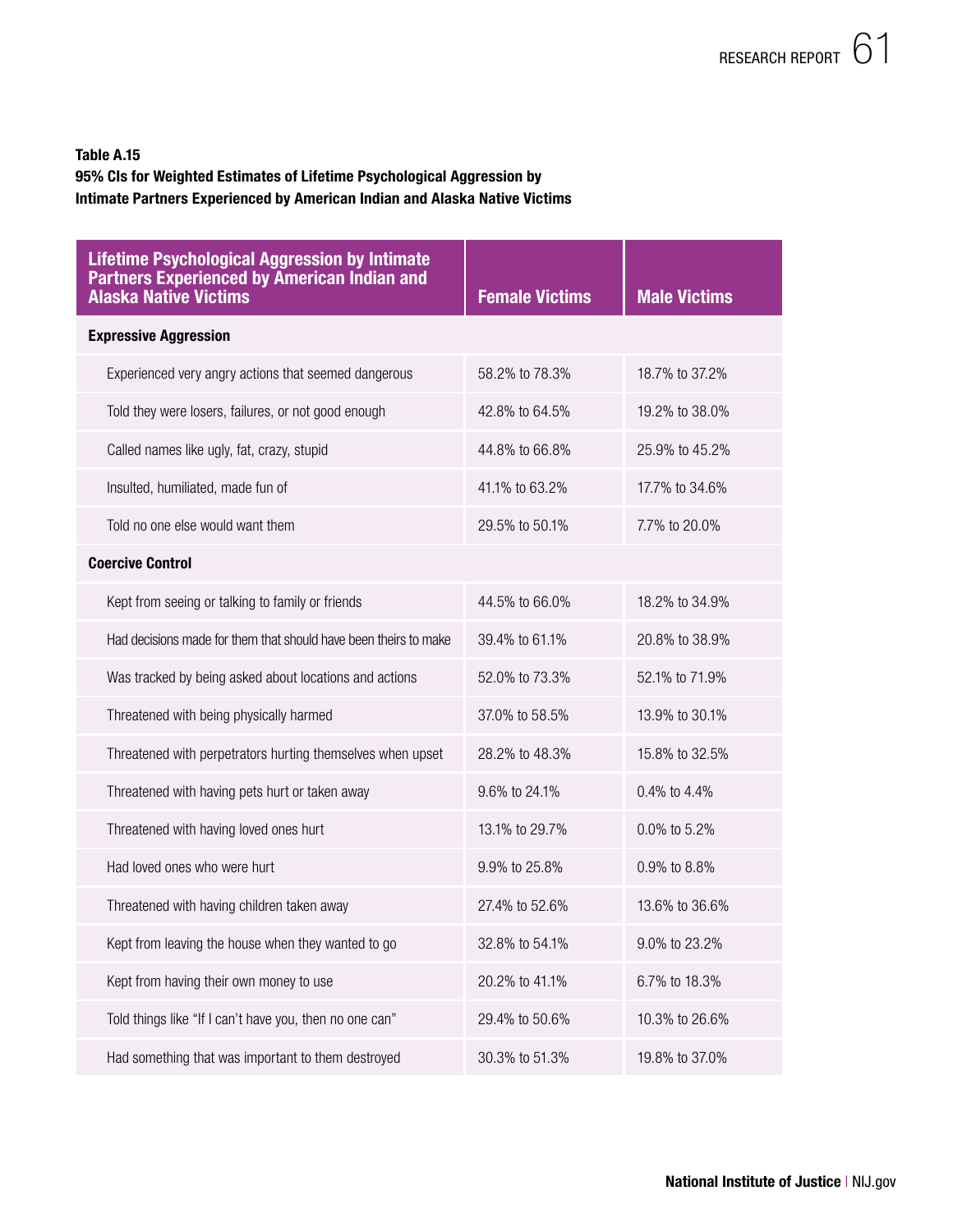### Table A.15

## 95% CIs for Weighted Estimates of Lifetime Psychological Aggression by Intimate Partners Experienced by American Indian and Alaska Native Victims (continued)

| Lifetime Psychological Aggression by Intimate<br>Partners Experienced by American Indian and<br><b>Alaska Native Victims</b> | <b>Female Victims</b> | <b>Male Victims</b> |
|------------------------------------------------------------------------------------------------------------------------------|-----------------------|---------------------|
| <b>Control of Reproductive or Sexual Health</b>                                                                              |                       |                     |
| Experienced unwanted pregnancy attempts                                                                                      | 3.8% to 11.6%         | 13.1% to 30.4%      |
| Experienced refusals to use condoms                                                                                          | 7.2% to 21.3%         | 8.4% to 24.6%       |

Note: Samples are restricted to victims of psychological aggression by intimate partners.

#### Table A.16

### 95% CIs for Weighted Estimates of Lifetime Psychological Aggression by Interracial and Intraracial Intimate Partners

| Lifetime Psychological Aggression by<br><b>Interracial and Intraracial Intimate Partners</b> | <b>American Indian</b><br>or Alaska Native | <b>Non-Hispanic</b><br><b>White Only</b> |
|----------------------------------------------------------------------------------------------|--------------------------------------------|------------------------------------------|
| <b>Female Victims</b>                                                                        |                                            |                                          |
| Experienced psychological aggression<br>by interracial intimate partner                      | 83.0% to 99.2%                             | 19.3% to 23.7%                           |
| Experienced psychological aggression<br>by intraracial intimate partner                      | 13.1% to 37.5%                             | 91.1% to 94.0%                           |
| <b>Male Victims</b>                                                                          |                                            |                                          |
| Experienced psychological aggression<br>by interracial intimate partner                      | 82.5% to 94.1%                             | 20.2% to 25.0%                           |
| Experienced psychological aggression<br>by intraracial intimate partner                      | 18.0% to 37.7%                             | $90.4\%$ to $93.5\%$                     |

Note: Samples are restricted to victims of psychological aggression by intimate partners.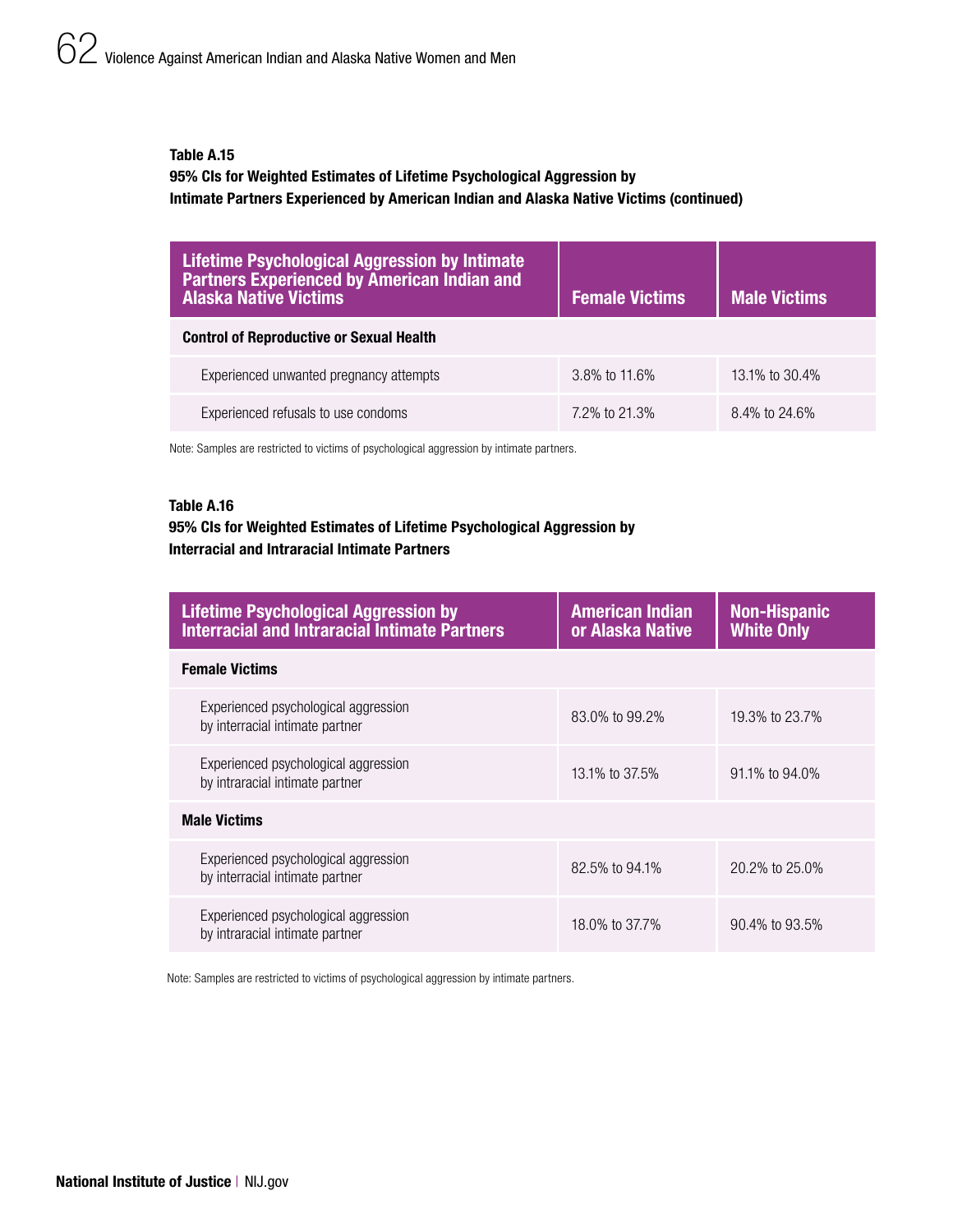# Table A.17 95% CIs for Weighted Estimates of Violence Against Women

| <b>Violence Against Women</b>                 | <b>American Indian</b><br>or Alaska Native | <b>Non-Hispanic</b><br><b>White Only</b> |
|-----------------------------------------------|--------------------------------------------|------------------------------------------|
| <b>Lifetime Violence</b>                      | 76.9% to 91.8%                             | 69.4% to 72.6%                           |
| Sexual Violence                               | 46.4% to 65.8%                             | 48.0% to 51.4%                           |
| Physical Violence by Intimate Partners        | 46.5% to 64.5%                             | 32.9% to 36.2%                           |
| Stalking                                      | 39.2% to 58.5%                             | 25.3% to 28.3%                           |
| Psychological Aggression by Intimate Partners | 57.6% to 75.2%                             | 50.3% to 53.6%                           |
| <b>Past-Year Violence</b>                     | 29.7% to 49.8%                             | 21.6% to 24.9%                           |
| Sexual Violence                               | 6.2% to 22.6%                              | 4.5% to 6.4%                             |
| Physical Violence by Intimate Partners        | 3.2% to 13.9%                              | 3.2% to 5.0%                             |
| Stalking                                      | 6.6% to 16.5%                              | 6.1% to 7.9%                             |
| Psychological Aggression by Intimate Partners | 17.6% to 33.4%                             | 14.7% to 17.4%                           |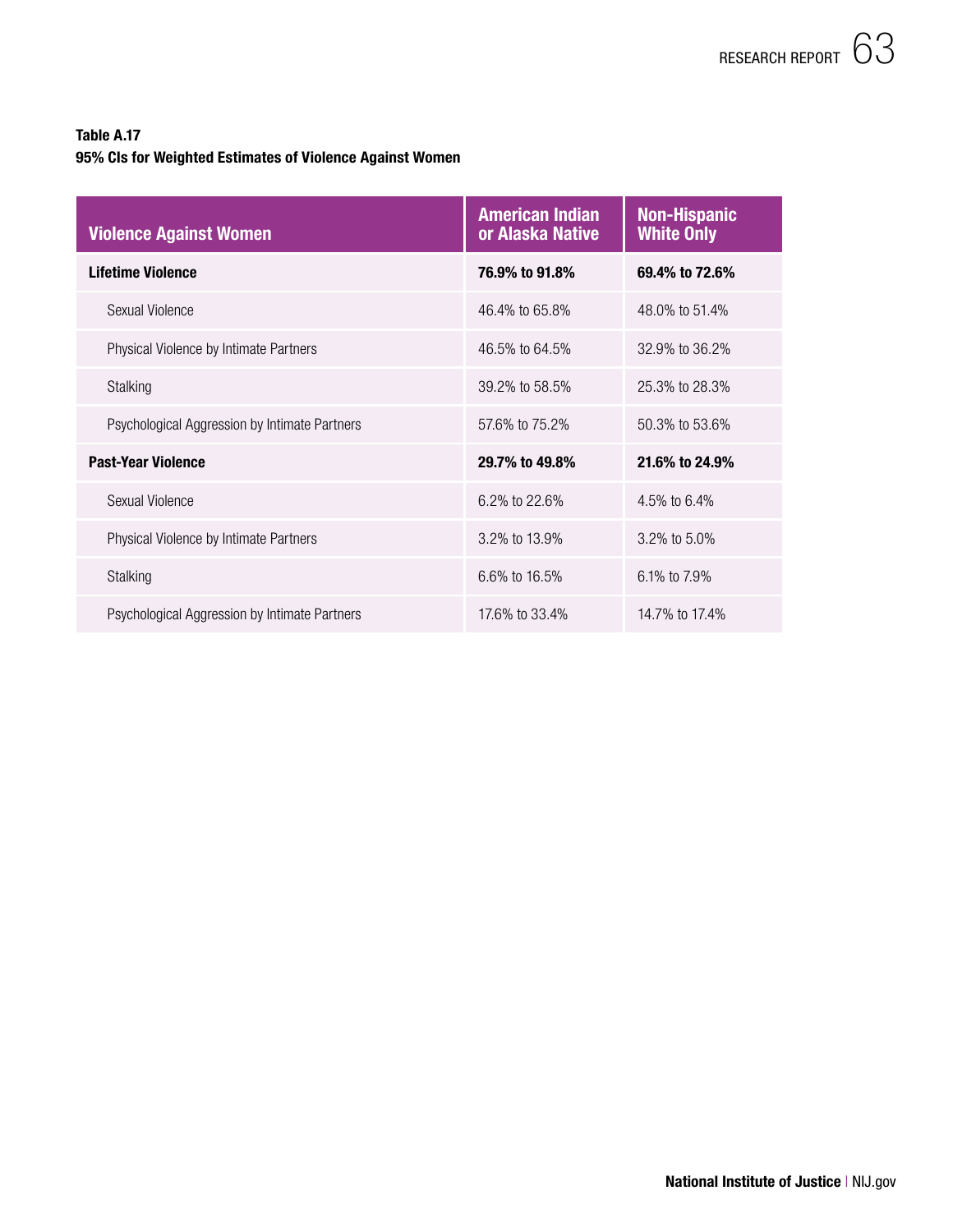### Table A.18

#### 95% CIs for Weighted Estimates of Violence Against Men

| <b>Violence Against Men</b>                   | <b>American Indian</b><br>or Alaska Native | <b>Non-Hispanic</b><br><b>White Only</b> |
|-----------------------------------------------|--------------------------------------------|------------------------------------------|
| <b>Lifetime Violence</b>                      | 75.1% to 88.1%                             | 62.1% to 65.9%                           |
| Sexual Violence                               | 19.6% to 35.4%                             | 19.3% to 22.6%                           |
| Physical Violence by Intimate Partners        | 34.7% to 51.7%                             | 28.7% to 32.3%                           |
| Stalking                                      | 11.9% to 25.3%                             | 11.9% to 14.9%                           |
| Psychological Aggression by Intimate Partners | 65.6% to 80.3%                             | 50.8% to 54.7%                           |
| <b>Past-Year Violence</b>                     | 25.6% to 43.7%                             | 23.8% to 27.5%                           |
| Sexual Violence                               | 3.7% to 16.0%                              | $3.0\%$ to 4.6%                          |
| Physical Violence by Intimate Partners        | 1.2% to 10.0%                              | 3.6% to 5.3%                             |
| Stalking                                      | 1.3% to 6.3%                               | 2.9% to 4.5%                             |
| Psychological Aggression by Intimate Partners | 19.4% to 35.1%                             | 17.8% to 20.9%                           |

#### Table A.19

### 95% CIs for Weighted Estimates of Lifetime Interracial and Intraracial Violence

| <b>Lifetime Interracial and Intraracial Violence</b> | <b>American Indian</b><br>or Alaska Native | <b>Non-Hispanic</b><br><b>White Only</b> |
|------------------------------------------------------|--------------------------------------------|------------------------------------------|
| <b>Female Victims</b>                                |                                            |                                          |
| Experienced violence by interracial perpetrator      | 94.1% to 99.4%                             | 33.0% to 37.6%                           |
| Experienced violence by intraracial perpetrator      | 23.2% to 47.8%                             | 94.3% to 96.3%                           |
| <b>Male Victims</b>                                  |                                            |                                          |
| Experienced violence by interracial perpetrator      | 85.2% to 95.6%                             | 27.4% to 32.5%                           |
| Experienced violence by intraracial perpetrator      | 22.3% to 43.2%                             | $93.0\%$ to $95.5\%$                     |

Note: Samples are restricted to victims of psychological aggression by intimate partners, physical violence by intimate partners, stalking, and sexual violence.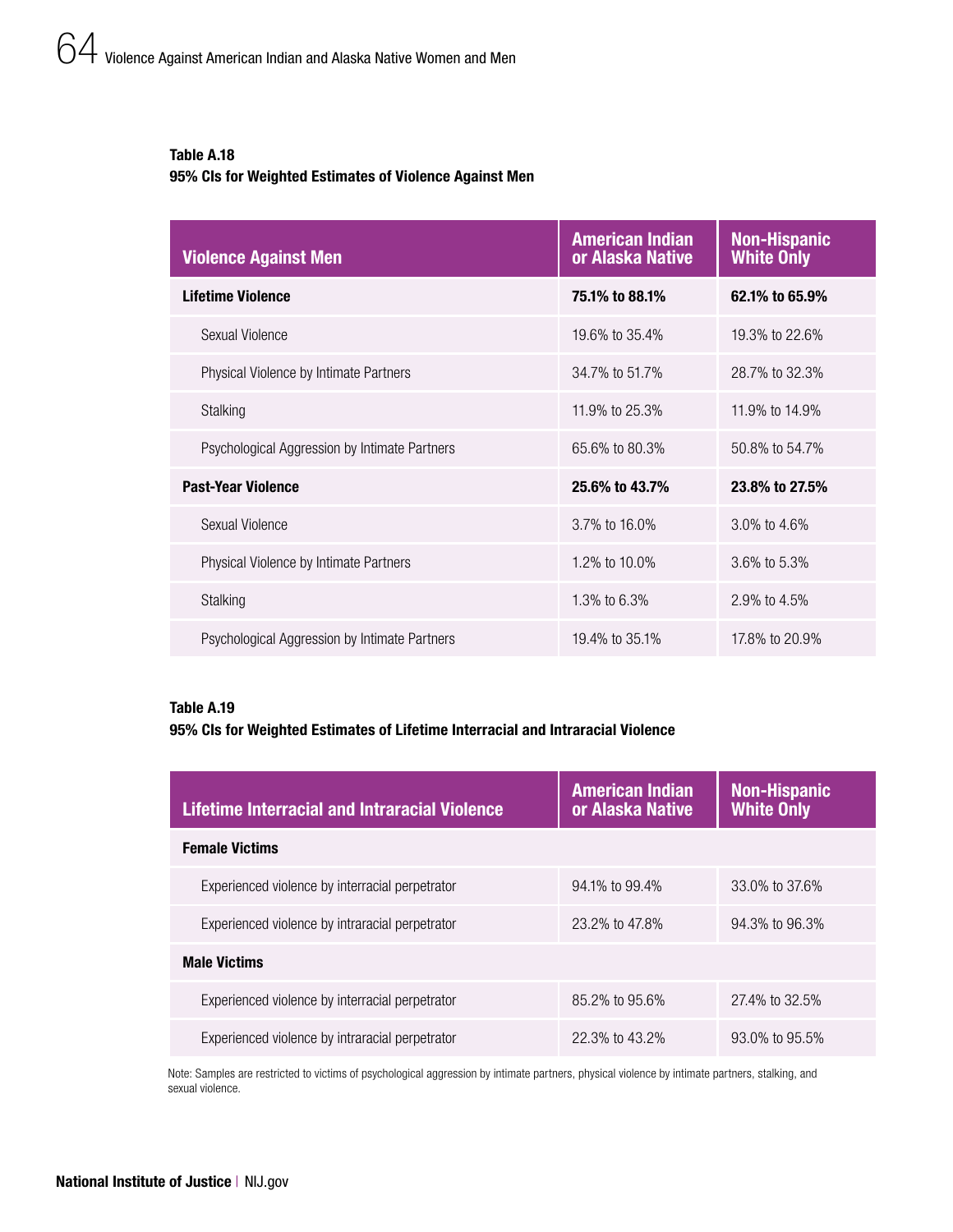## Table A.20 95% CIs for Weighted Estimates of Impact From Physical Violence by Intimate Partners, Stalking, and Sexual Violence on Female Victims

| <b>Impact From Physical Violence by Intimate</b><br><b>Partners, Stalking, and Sexual Violence on</b><br><b>Female Victims</b> | <b>American Indian</b><br>or Alaska Native | <b>Non-Hispanic</b><br><b>White Only</b> |
|--------------------------------------------------------------------------------------------------------------------------------|--------------------------------------------|------------------------------------------|
| Concerned for safety                                                                                                           | 55.8% to 77.2%                             | 57.4% to 61.8%                           |
| Physically injured                                                                                                             | 30.2% to 52.4%                             | 25.4% to 29.4%                           |
| Talked to someone                                                                                                              | 88.4% to 96.9%                             | 88.5% to 91.2%                           |
| Needed services                                                                                                                | 37.5% to 60.6%                             | 25.6% to 29.7%                           |
| Missed work/school                                                                                                             | 29.1% to 52.0%                             | 19.6% to 23.5%                           |

Note: Samples are restricted to victims of physical violence by intimate partners, stalking, and sexual violence.

### Table A.21

### 95% CIs for Weighted Estimates of Impact From Physical Violence by Intimate Partners, Stalking, and Sexual Violence on Male Victims

| <b>Impact From Physical Violence by</b><br><b>Intimate Partners, Stalking, and</b><br><b>Sexual Violence on Male Victims</b> | <b>American Indian</b><br>or Alaska Native | <b>Non-Hispanic</b><br><b>White Only</b> |
|------------------------------------------------------------------------------------------------------------------------------|--------------------------------------------|------------------------------------------|
| Concerned for safety                                                                                                         | 15.0% to 37.0%                             | 20.5% to 25.9%                           |
| Physically injured                                                                                                           | 9.7% to 30.8%                              | 8.7% to 12.4%                            |
| Talked to someone                                                                                                            | 64.6% to 84.0%                             | 65.9% to 72.0%                           |
| Needed services                                                                                                              | $9.8\%$ to $30.0\%$                        | 13.3% to 17.4%                           |
| Missed work/school                                                                                                           | 1.8% to 17.5%                              | 10.2% to 14.1%                           |

Note: Samples are restricted to victims of physical violence by intimate partners, stalking, and sexual violence.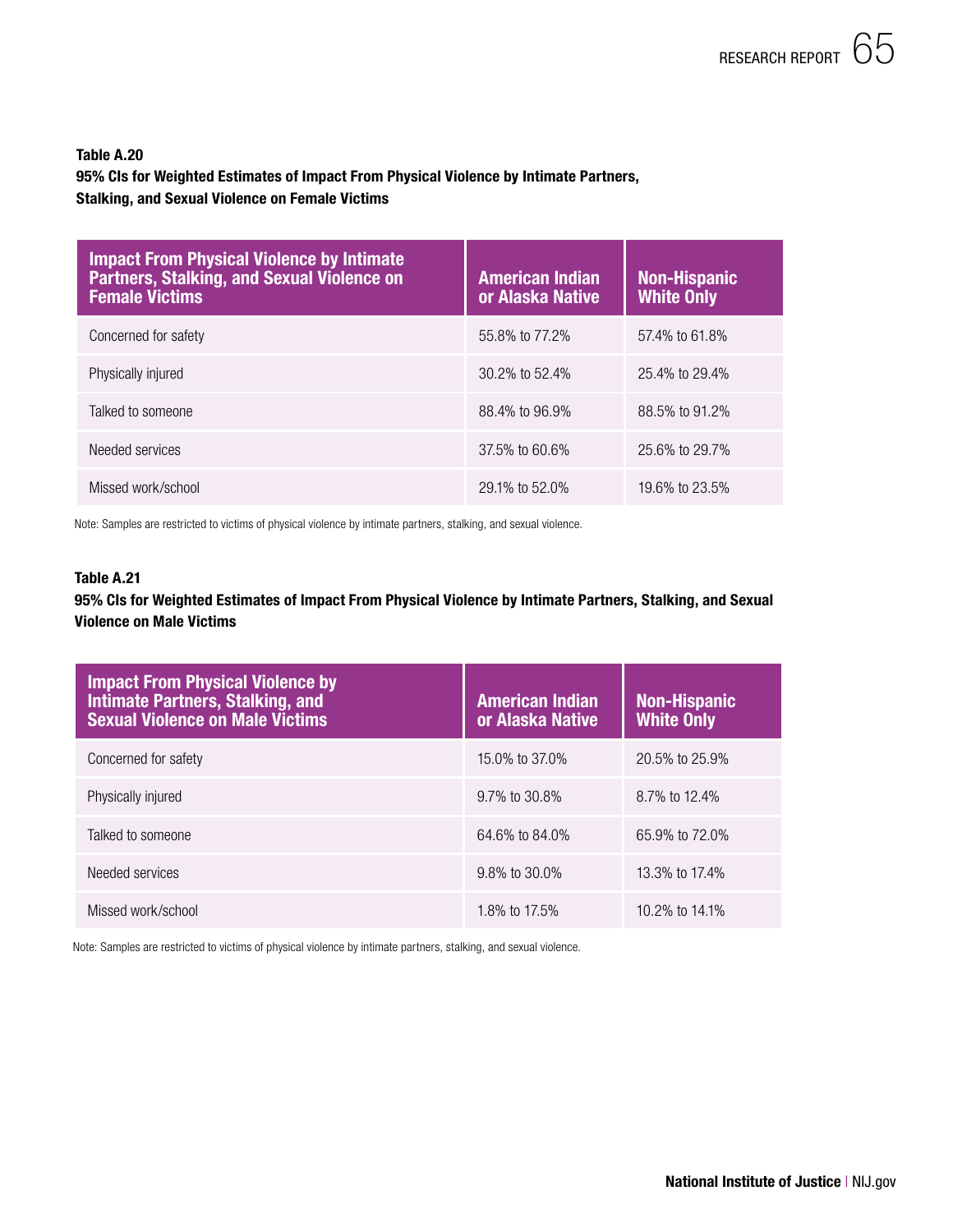### Table A.22

95% CIs for Weighted Estimates of Services Needed by Female Victims of Physical Violence by Intimate Partners, Stalking, and Sexual Violence

| <b>Services Needed by Female Victims of</b><br><b>Physical Violence by Intimate Partners,</b><br><b>Stalking, and Sexual Violence</b> | <b>American Indian</b><br>or Alaska Native | <b>Non-Hispanic</b><br><b>White Only</b> |
|---------------------------------------------------------------------------------------------------------------------------------------|--------------------------------------------|------------------------------------------|
| <b>Medical Care</b>                                                                                                                   | 26.1% to 50.0%                             | 14.9% to 18.3%                           |
| <b>Housing Services</b>                                                                                                               | 4.2% to 18.3%                              | $3.3\%$ to 5.1%                          |
| <b>Community Services</b>                                                                                                             | 1.4% to 7.2%                               | 3.7% to 5.5%                             |
| <b>Advocacy Services</b>                                                                                                              | 3.9% to 13.7%                              | 4.8% to 7.1%                             |
| Legal Services                                                                                                                        | 8.1% to 23.4%                              | 14.8% to 17.9%                           |

Note: Samples are restricted to victims of physical violence by intimate partners, stalking, and sexual violence.

### Table A.23

### 95% CIs for Weighted Estimates of Services Needed by Male Victims of Physical Violence by Intimate Partners, Stalking, and Sexual Violence

| <b>Services Needed by Male Victims of Physical</b><br>Violence by Intimate Partners, Stalking, and<br><b>Sexual Violence</b> | <b>American Indian</b><br>or Alaska Native | <b>Non-Hispanic</b><br><b>White Only</b> |
|------------------------------------------------------------------------------------------------------------------------------|--------------------------------------------|------------------------------------------|
| <b>Medical Care</b>                                                                                                          | 3.4% to 15.2%                              | $3.7\%$ to 6.5%                          |
| <b>Housing Services</b>                                                                                                      | $-0.3\%$ to 1.7%                           | $0.6\%$ to 2.0%                          |
| <b>Community Services</b>                                                                                                    | $0.0\%$ to 0.1%                            | $0.6\%$ to 2.1%                          |
| <b>Advocacy Services</b>                                                                                                     | $-1.7\%$ to 7.7%                           | $0.4\%$ to 1.6%                          |
| <b>Legal Services</b>                                                                                                        | 1.0% to 17.0%                              | 9.3% to 12.8%                            |

Note: Samples are restricted to victims of physical violence by intimate partners, stalking, and sexual violence.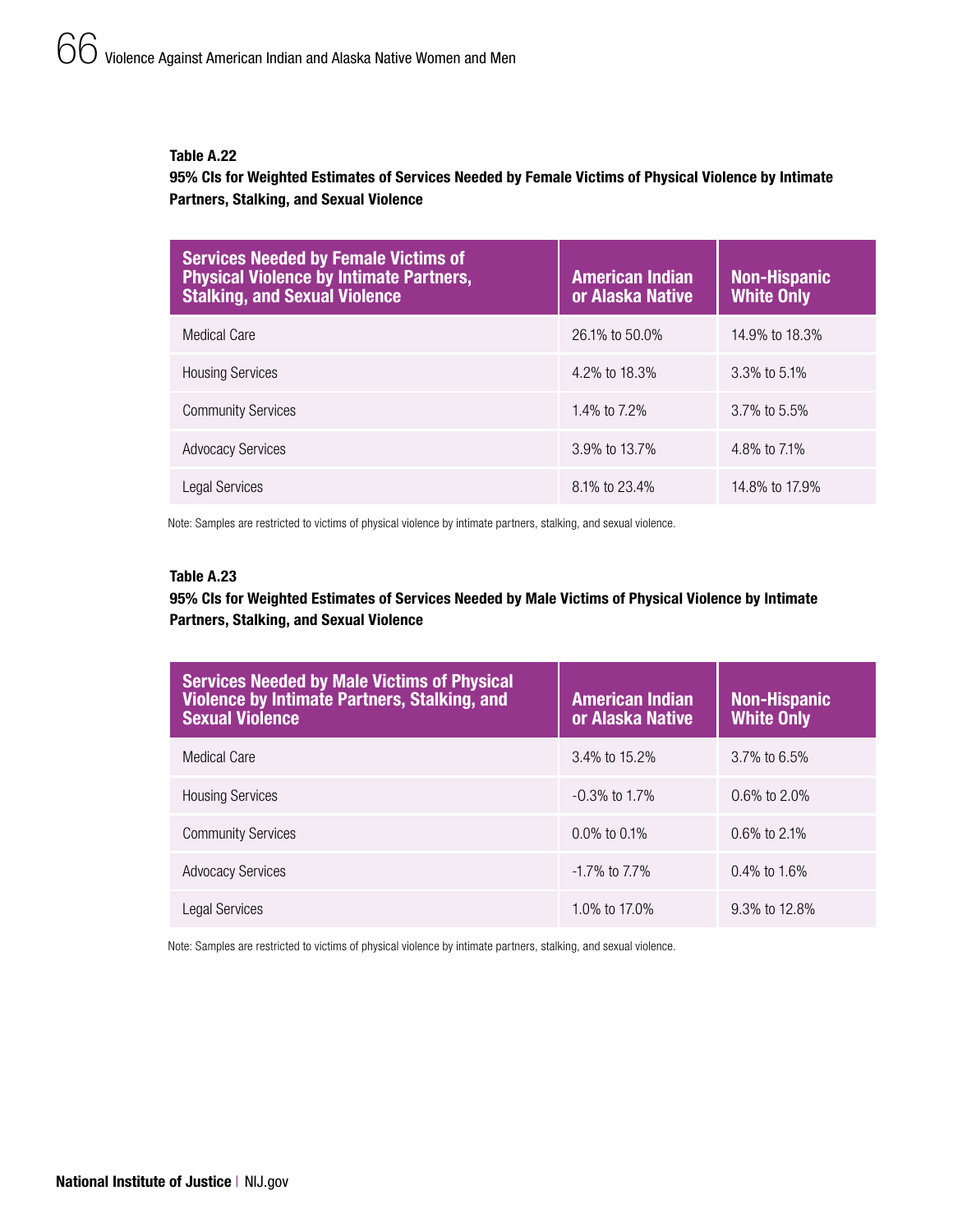# Table A.24 95% CIs for Weighted Estimates of Inab ility to Get Needed Services

| <b>Percentage of Victims Unable to</b><br><b>Get Needed Services</b> | <b>American Indian</b><br>or Alaska Native | <b>Non-Hispanic</b><br><b>White Only</b> |
|----------------------------------------------------------------------|--------------------------------------------|------------------------------------------|
| Female Victims                                                       | 20.1% to 56.2%                             | 12.2% to 18.6%                           |
| Male Victims                                                         | $-5.9\%$ to 39.6%                          | $9.0\%$ to 18.5%                         |

Note: Samples are restricted to victims of physical violence by intimate partners, stalking, and sexual violence who needed services.